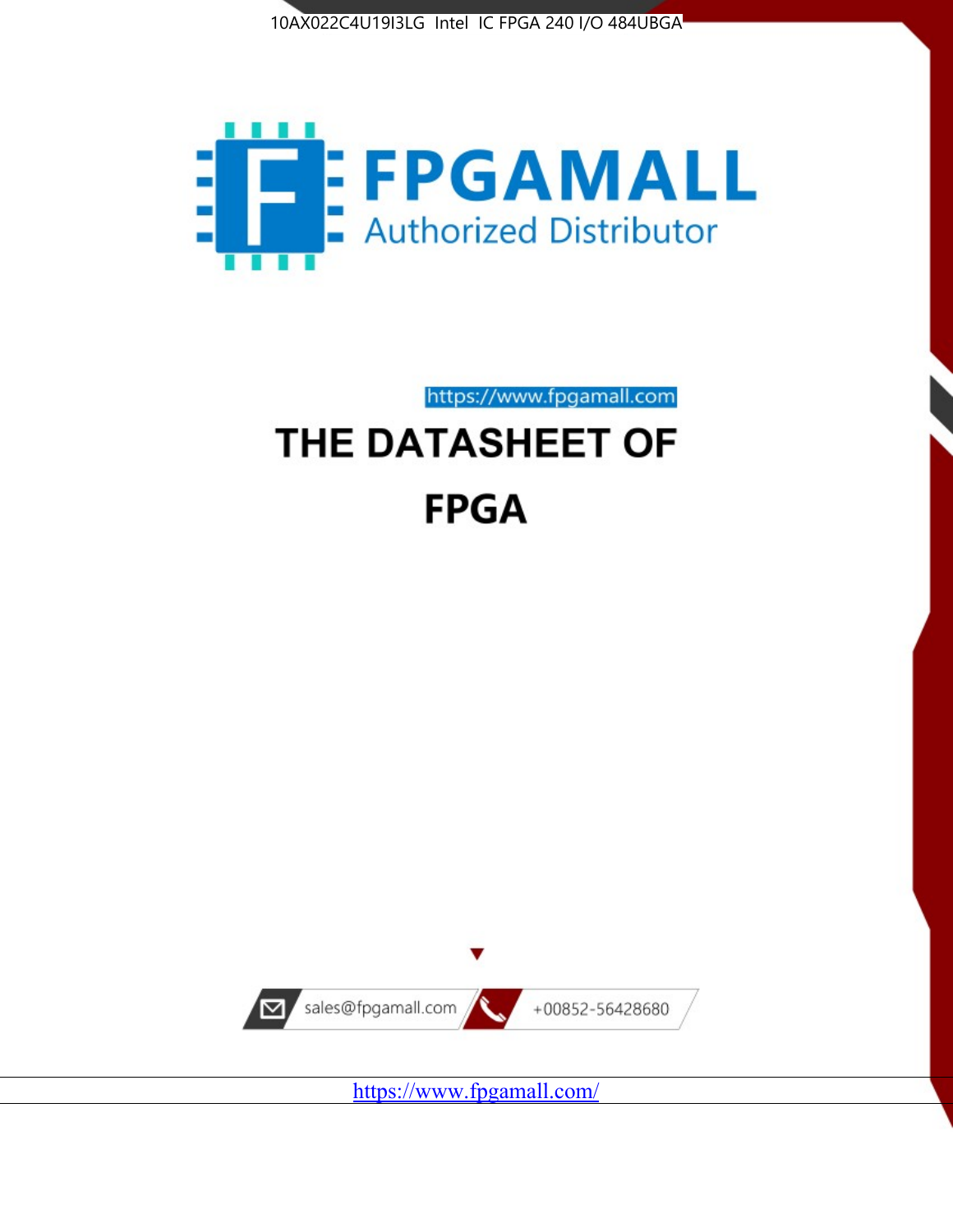10AX022C4U19I3LG Intel IC FPGA 240 I/O 484UBGA



# **Intel® Arria® 10 Device Overview**



**A10-OVERVIEW | 2018.12.06** Latest document on the web: **[PDF](https://www.intel.com/content/dam/www/programmable/us/en/pdfs/literature/hb/arria-10/a10_overview.pdf)** | **[HTML](https://www.intel.com/content/www/us/en/programmable/documentation/sam1403480274650.html)**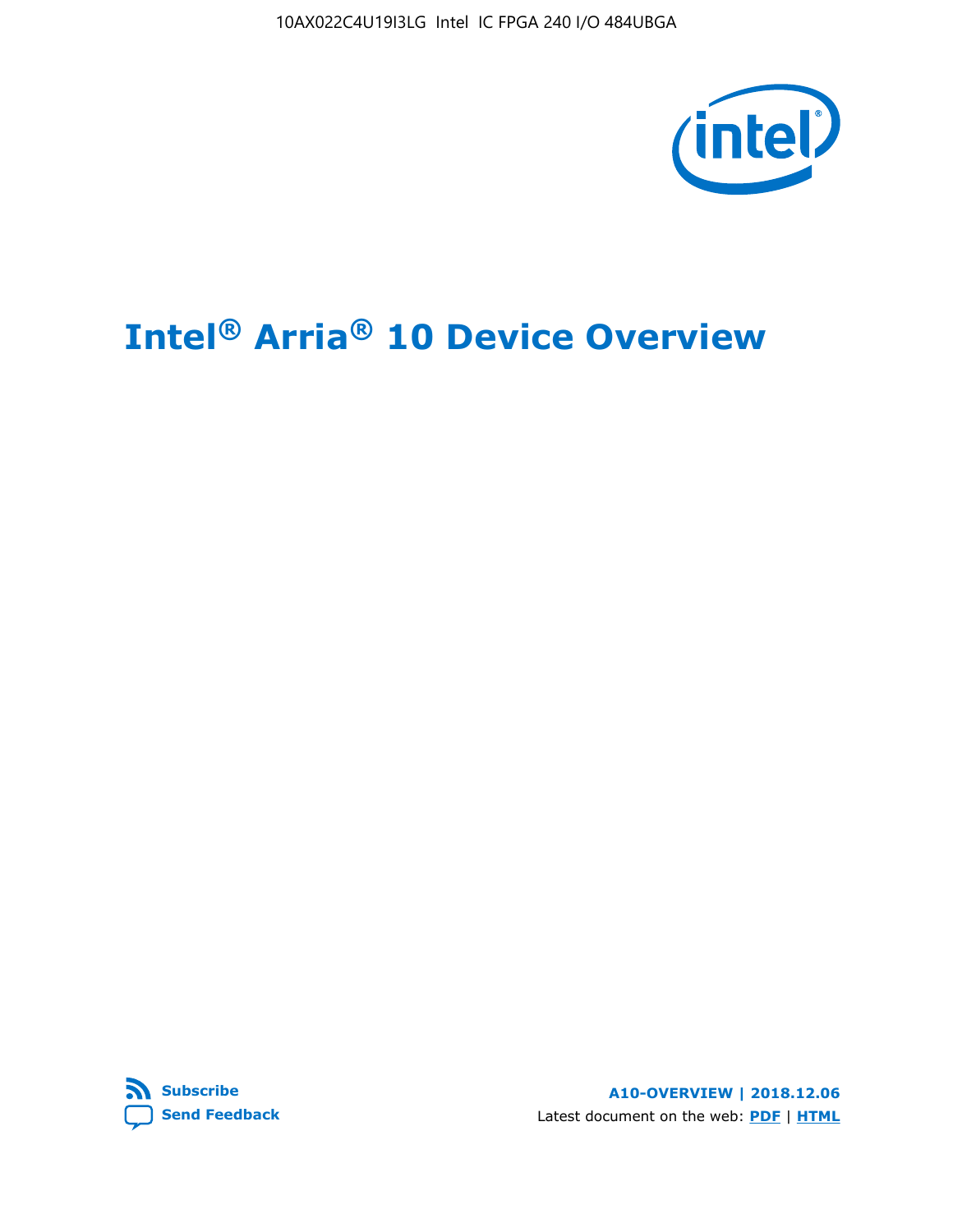

**Contents** 

# **Contents**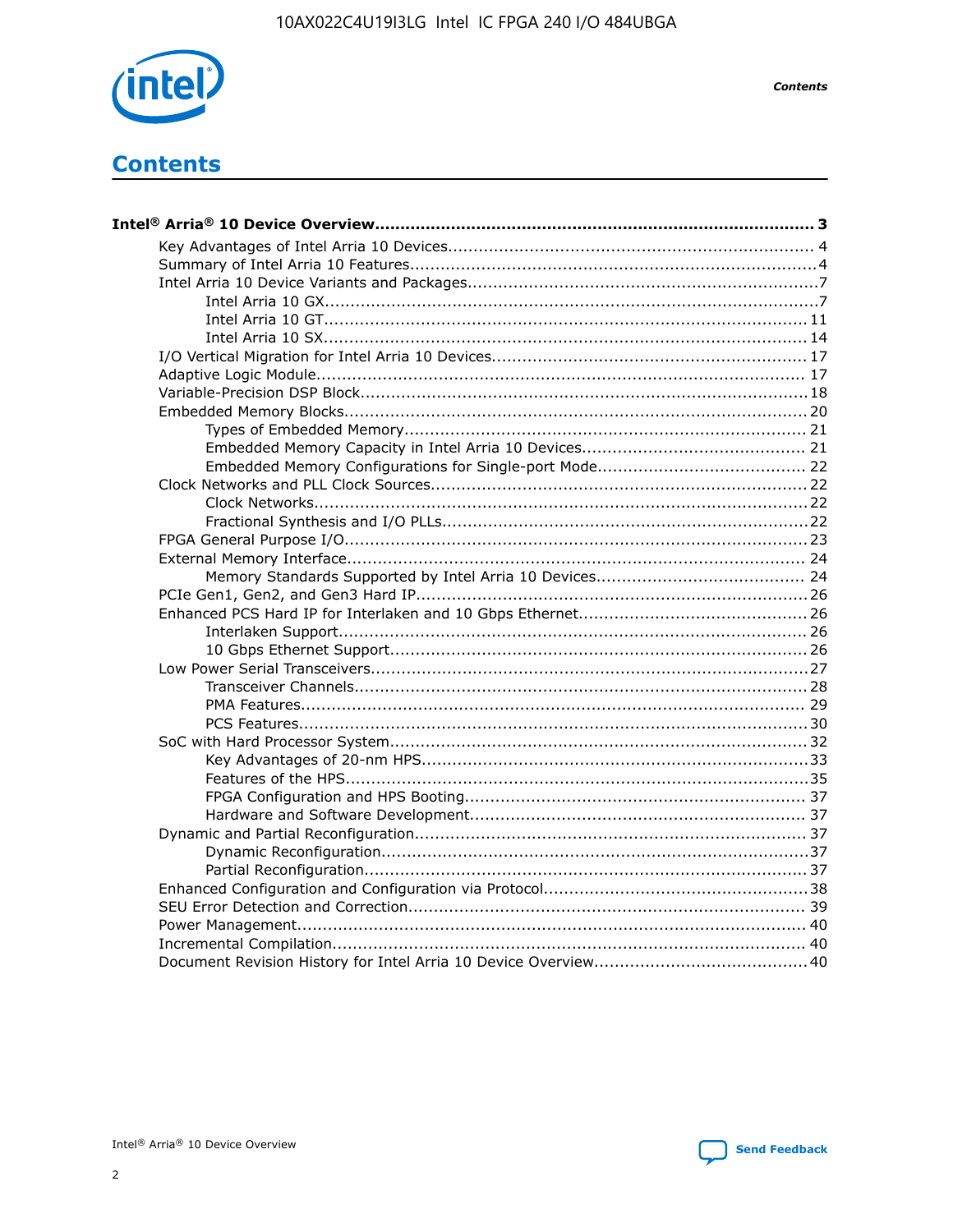**A10-OVERVIEW | 2018.12.06**

**[Send Feedback](mailto:FPGAtechdocfeedback@intel.com?subject=Feedback%20on%20Intel%20Arria%2010%20Device%20Overview%20(A10-OVERVIEW%202018.12.06)&body=We%20appreciate%20your%20feedback.%20In%20your%20comments,%20also%20specify%20the%20page%20number%20or%20paragraph.%20Thank%20you.)**



# **Intel® Arria® 10 Device Overview**

The Intel<sup>®</sup> Arria<sup>®</sup> 10 device family consists of high-performance and power-efficient 20 nm mid-range FPGAs and SoCs.

Intel Arria 10 device family delivers:

- Higher performance than the previous generation of mid-range and high-end FPGAs.
- Power efficiency attained through a comprehensive set of power-saving technologies.

The Intel Arria 10 devices are ideal for high performance, power-sensitive, midrange applications in diverse markets.

| <b>Market</b>         | <b>Applications</b>                                                                                               |
|-----------------------|-------------------------------------------------------------------------------------------------------------------|
| Wireless              | Channel and switch cards in remote radio heads<br>٠<br>Mobile backhaul<br>٠                                       |
| Wireline              | 40G/100G muxponders and transponders<br>٠<br>100G line cards<br>٠<br><b>Bridging</b><br>٠<br>Aggregation<br>٠     |
| <b>Broadcast</b>      | Studio switches<br>٠<br>Servers and transport<br>٠<br>Videoconferencing<br>٠<br>Professional audio and video<br>٠ |
| Computing and Storage | Flash cache<br>٠<br>Cloud computing servers<br>٠<br>Server acceleration<br>٠                                      |
| Medical               | Diagnostic scanners<br>٠<br>Diagnostic imaging<br>٠                                                               |
| Military              | Missile guidance and control<br>٠<br>Radar<br>٠<br>Electronic warfare<br>٠<br>Secure communications<br>٠          |

#### **Table 1. Sample Markets and Ideal Applications for Intel Arria 10 Devices**

#### **Related Information**

- [Intel Arria 10 Device Handbook: Known Issues](http://www.altera.com/support/kdb/solutions/rd07302013_646.html) Lists the planned updates to the *Intel Arria 10 Device Handbook* chapters.
- [Intel Arria 10 GX/GT Device Errata and Design Recommendations](https://www.intel.com/content/www/us/en/programmable/documentation/agz1493851706374.html#yqz1494433888646)
- [Intel Arria 10 SX Device Errata and Design Recommendations](https://www.intel.com/content/www/us/en/programmable/documentation/cru1462832385668.html#cru1462832558642)

Intel Corporation. All rights reserved. Intel, the Intel logo, Altera, Arria, Cyclone, Enpirion, MAX, Nios, Quartus and Stratix words and logos are trademarks of Intel Corporation or its subsidiaries in the U.S. and/or other countries. Intel warrants performance of its FPGA and semiconductor products to current specifications in accordance with Intel's standard warranty, but reserves the right to make changes to any products and services at any time without notice. Intel assumes no responsibility or liability arising out of the application or use of any information, product, or service described herein except as expressly agreed to in writing by Intel. Intel customers are advised to obtain the latest version of device specifications before relying on any published information and before placing orders for products or services. \*Other names and brands may be claimed as the property of others.

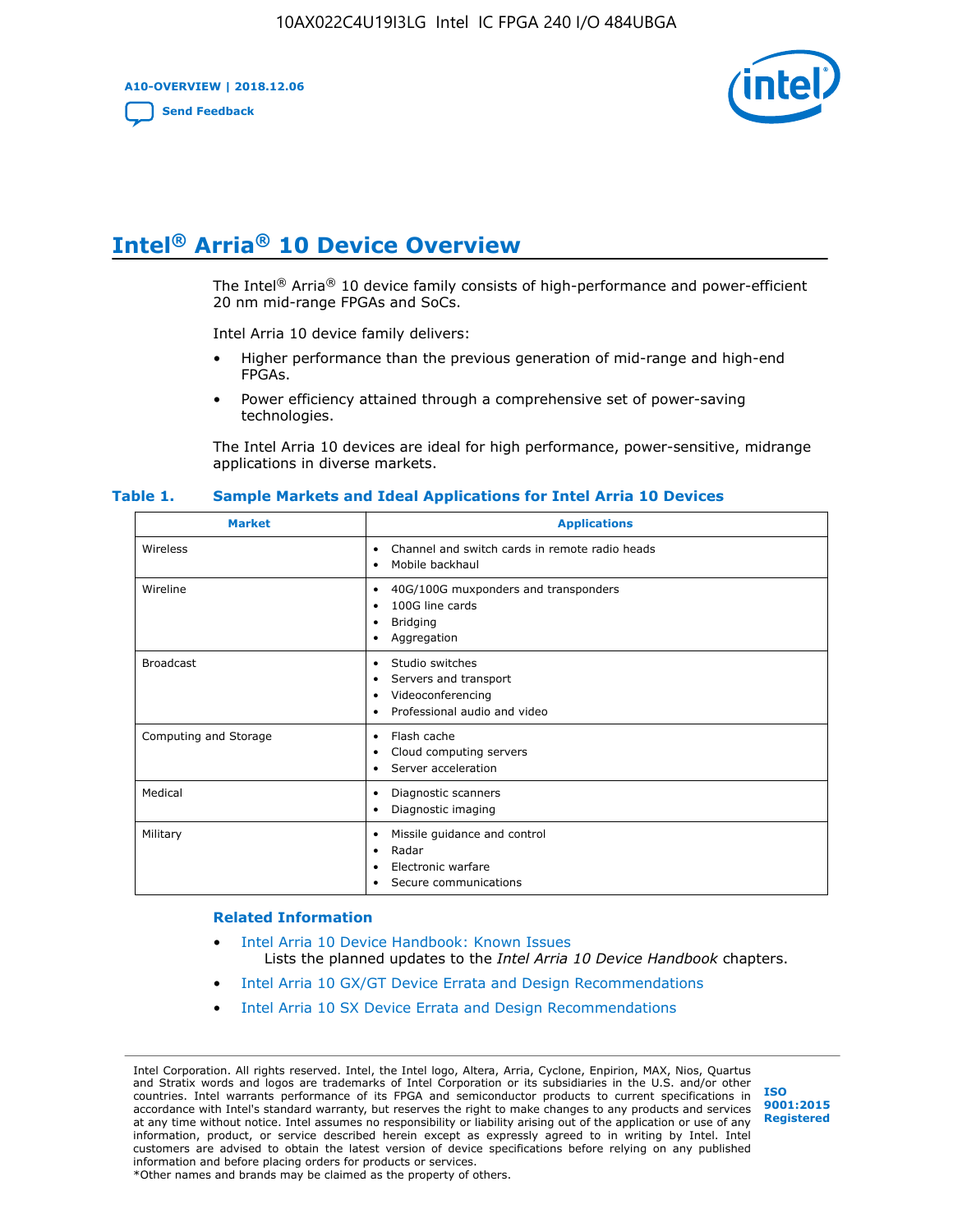

# **Key Advantages of Intel Arria 10 Devices**

# **Table 2. Key Advantages of the Intel Arria 10 Device Family**

| <b>Advantage</b>                                                                                          | <b>Supporting Feature</b>                                                                                                                                                                                                                                                                                                |
|-----------------------------------------------------------------------------------------------------------|--------------------------------------------------------------------------------------------------------------------------------------------------------------------------------------------------------------------------------------------------------------------------------------------------------------------------|
| Enhanced core architecture                                                                                | Built on TSMC's 20 nm process technology<br>٠<br>60% higher performance than the previous generation of mid-range FPGAs<br>٠<br>15% higher performance than the fastest previous-generation FPGA<br>٠                                                                                                                    |
| High-bandwidth integrated<br>transceivers                                                                 | Short-reach rates up to 25.8 Gigabits per second (Gbps)<br>٠<br>Backplane capability up to 12.5 Gbps<br>٠<br>Integrated 10GBASE-KR and 40GBASE-KR4 Forward Error Correction (FEC)<br>٠                                                                                                                                   |
| Improved logic integration and<br>hard IP blocks                                                          | 8-input adaptive logic module (ALM)<br>٠<br>Up to 65.6 megabits (Mb) of embedded memory<br>٠<br>Variable-precision digital signal processing (DSP) blocks<br>Fractional synthesis phase-locked loops (PLLs)<br>Hard PCI Express Gen3 IP blocks<br>Hard memory controllers and PHY up to 2,400 Megabits per second (Mbps) |
| Second generation hard<br>processor system (HPS) with<br>integrated ARM* Cortex*-A9*<br>MPCore* processor | Tight integration of a dual-core ARM Cortex-A9 MPCore processor, hard IP, and an<br>٠<br>FPGA in a single Intel Arria 10 system-on-a-chip (SoC)<br>Supports over 128 Gbps peak bandwidth with integrated data coherency between<br>$\bullet$<br>the processor and the FPGA fabric                                        |
| Advanced power savings                                                                                    | Comprehensive set of advanced power saving features<br>٠<br>Power-optimized MultiTrack routing and core architecture<br>٠<br>Up to 40% lower power compared to previous generation of mid-range FPGAs<br>٠<br>Up to 60% lower power compared to previous generation of high-end FPGAs<br>٠                               |

# **Summary of Intel Arria 10 Features**

#### **Table 3. Summary of Features for Intel Arria 10 Devices**

| <b>Feature</b>                  | <b>Description</b>                                                                                                                                                                                                                                                                                                                                                                                           |
|---------------------------------|--------------------------------------------------------------------------------------------------------------------------------------------------------------------------------------------------------------------------------------------------------------------------------------------------------------------------------------------------------------------------------------------------------------|
| Technology                      | TSMC's 20-nm SoC process technology<br>٠<br>Allows operation at a lower $V_{CC}$ level of 0.82 V instead of the 0.9 V standard $V_{CC}$ core voltage                                                                                                                                                                                                                                                         |
| Packaging                       | 1.0 mm ball-pitch Fineline BGA packaging<br>٠<br>0.8 mm ball-pitch Ultra Fineline BGA packaging<br>Multiple devices with identical package footprints for seamless migration between different<br><b>FPGA</b> densities<br>Devices with compatible package footprints allow migration to next generation high-end<br>Stratix <sup>®</sup> 10 devices<br>RoHS, leaded $(1)$ , and lead-free (Pb-free) options |
| High-performance<br>FPGA fabric | Enhanced 8-input ALM with four registers<br>Improved multi-track routing architecture to reduce congestion and improve compilation time<br>Hierarchical core clocking architecture<br>Fine-grained partial reconfiguration                                                                                                                                                                                   |
| Internal memory<br>blocks       | M20K-20-Kb memory blocks with hard error correction code (ECC)<br>٠<br>Memory logic array block (MLAB)-640-bit memory                                                                                                                                                                                                                                                                                        |
|                                 | continued                                                                                                                                                                                                                                                                                                                                                                                                    |



<sup>(1)</sup> Contact Intel for availability.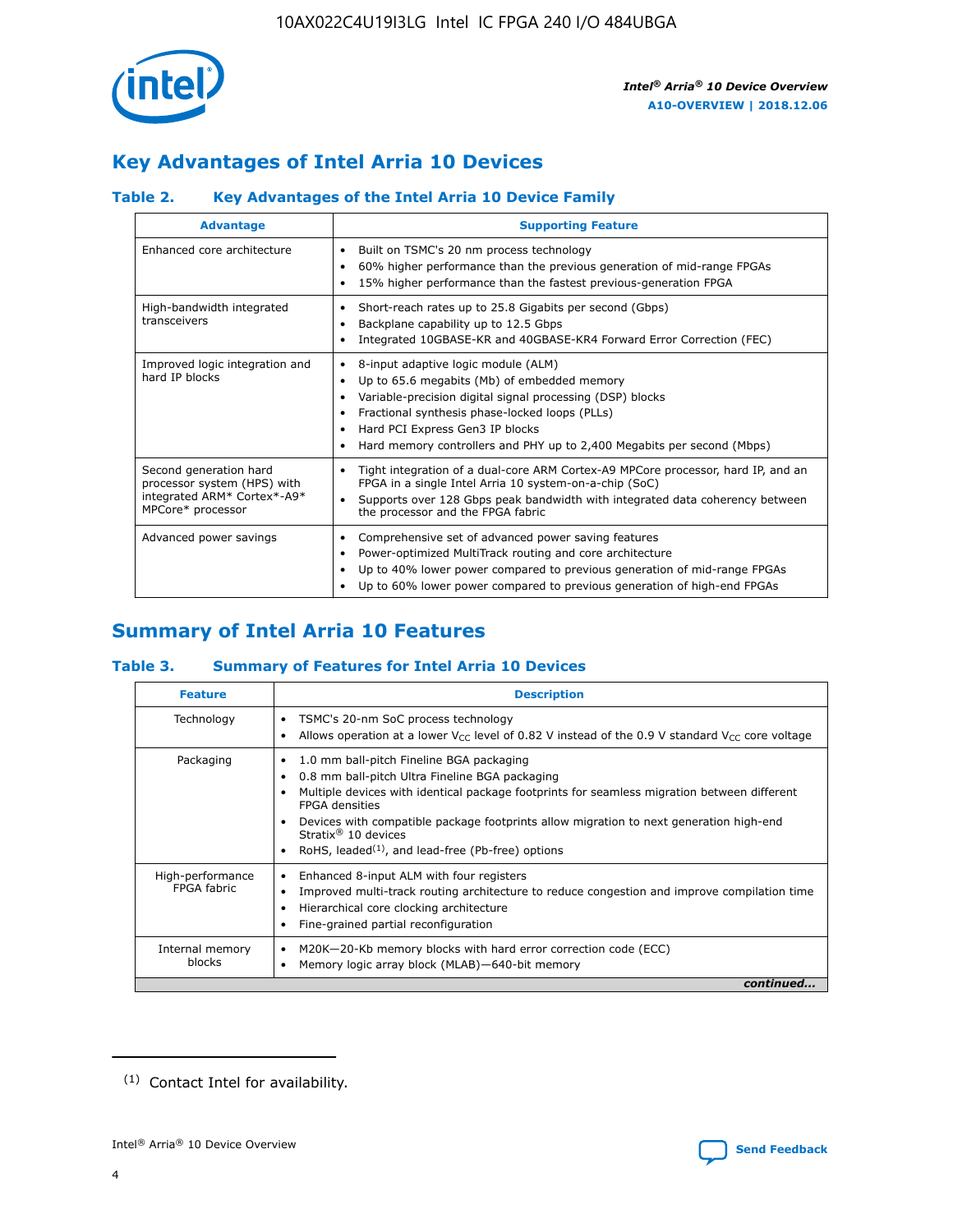$\mathsf{r}$ 



| <b>Feature</b>                         |                                                                                                                | <b>Description</b>                                                                                                                                                                                                                                                                                                                                                                                                                                                                                                                                                                                                                                                                                                                                                                                                                          |
|----------------------------------------|----------------------------------------------------------------------------------------------------------------|---------------------------------------------------------------------------------------------------------------------------------------------------------------------------------------------------------------------------------------------------------------------------------------------------------------------------------------------------------------------------------------------------------------------------------------------------------------------------------------------------------------------------------------------------------------------------------------------------------------------------------------------------------------------------------------------------------------------------------------------------------------------------------------------------------------------------------------------|
| Embedded Hard IP<br>blocks             | Variable-precision DSP                                                                                         | Native support for signal processing precision levels from $18 \times 19$ to<br>$\bullet$<br>54 x 54<br>Native support for 27 x 27 multiplier mode<br>64-bit accumulator and cascade for systolic finite impulse responses<br>(FIRS)<br>Internal coefficient memory banks<br>٠<br>Preadder/subtractor for improved efficiency<br>Additional pipeline register to increase performance and reduce<br>power<br>Supports floating point arithmetic:<br>- Perform multiplication, addition, subtraction, multiply-add,<br>multiply-subtract, and complex multiplication.<br>- Supports multiplication with accumulation capability, cascade<br>summation, and cascade subtraction capability.<br>- Dynamic accumulator reset control.<br>- Support direct vector dot and complex multiplication chaining<br>multiply floating point DSP blocks. |
|                                        | Memory controller                                                                                              | DDR4, DDR3, and DDR3L                                                                                                                                                                                                                                                                                                                                                                                                                                                                                                                                                                                                                                                                                                                                                                                                                       |
|                                        | PCI Express*                                                                                                   | PCI Express (PCIe*) Gen3 (x1, x2, x4, or x8), Gen2 (x1, x2, x4, or x8)<br>and Gen1 (x1, x2, x4, or x8) hard IP with complete protocol stack,<br>endpoint, and root port                                                                                                                                                                                                                                                                                                                                                                                                                                                                                                                                                                                                                                                                     |
|                                        | Transceiver I/O                                                                                                | 10GBASE-KR/40GBASE-KR4 Forward Error Correction (FEC)<br>PCS hard IPs that support:<br>- 10-Gbps Ethernet (10GbE)<br>- PCIe PIPE interface<br>- Interlaken<br>- Gbps Ethernet (GbE)<br>- Common Public Radio Interface (CPRI) with deterministic latency<br>support<br>- Gigabit-capable passive optical network (GPON) with fast lock-<br>time support<br>13.5G JESD204b<br>8B/10B, 64B/66B, 64B/67B encoders and decoders<br>Custom mode support for proprietary protocols                                                                                                                                                                                                                                                                                                                                                                |
| Core clock networks                    | $\bullet$                                                                                                      | Up to 800 MHz fabric clocking, depending on the application:<br>- 667 MHz external memory interface clocking with 2,400 Mbps DDR4 interface<br>- 800 MHz LVDS interface clocking with 1,600 Mbps LVDS interface<br>Global, regional, and peripheral clock networks<br>Clock networks that are not used can be gated to reduce dynamic power                                                                                                                                                                                                                                                                                                                                                                                                                                                                                                 |
| Phase-locked loops<br>(PLLs)           | High-resolution fractional synthesis PLLs:<br>$\bullet$<br>Integer PLLs:<br>- Adjacent to general purpose I/Os | - Precision clock synthesis, clock delay compensation, and zero delay buffering (ZDB)<br>- Support integer mode and fractional mode<br>- Fractional mode support with third-order delta-sigma modulation<br>- Support external memory and LVDS interfaces                                                                                                                                                                                                                                                                                                                                                                                                                                                                                                                                                                                   |
| FPGA General-purpose<br>$I/Os$ (GPIOs) | On-chip termination (OCT)<br>$\bullet$                                                                         | 1.6 Gbps LVDS-every pair can be configured as receiver or transmitter<br>1.2 V to 3.0 V single-ended LVTTL/LVCMOS interfacing                                                                                                                                                                                                                                                                                                                                                                                                                                                                                                                                                                                                                                                                                                               |
| <b>External Memory</b><br>Interface    |                                                                                                                | Hard memory controller- DDR4, DDR3, and DDR3L support<br>$-$ DDR4-speeds up to 1,200 MHz/2,400 Mbps<br>- DDR3-speeds up to 1,067 MHz/2,133 Mbps<br>Soft memory controller—provides support for RLDRAM $3^{(2)}$ , QDR IV $(2)$ , and QDR II+<br>continued                                                                                                                                                                                                                                                                                                                                                                                                                                                                                                                                                                                   |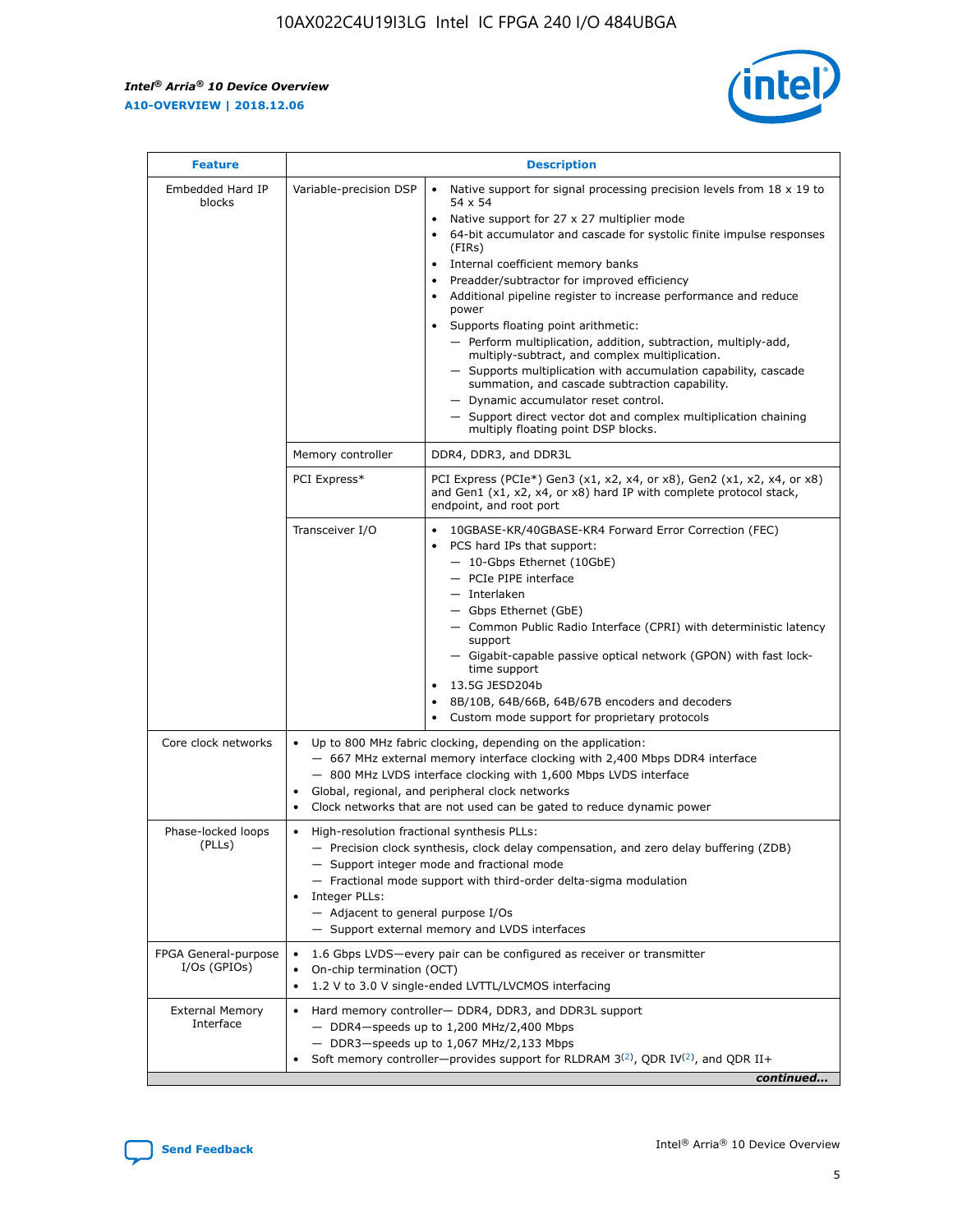

| <b>Feature</b>                                    | <b>Description</b>                                                                                                                                                                                                                                                                                                                                                                                                                                                                                                                                                                                                                                  |
|---------------------------------------------------|-----------------------------------------------------------------------------------------------------------------------------------------------------------------------------------------------------------------------------------------------------------------------------------------------------------------------------------------------------------------------------------------------------------------------------------------------------------------------------------------------------------------------------------------------------------------------------------------------------------------------------------------------------|
| Low-power serial<br>transceivers                  | • Continuous operating range:<br>- Intel Arria 10 GX-1 Gbps to 17.4 Gbps<br>- Intel Arria 10 GT-1 Gbps to 25.8 Gbps<br>Backplane support:<br>- Intel Arria 10 GX-up to 12.5<br>- Intel Arria 10 GT-up to 12.5<br>Extended range down to 125 Mbps with oversampling<br>ATX transmit PLLs with user-configurable fractional synthesis capability<br>Electronic Dispersion Compensation (EDC) support for XFP, SFP+, QSFP, and CFP optical<br>module<br>Adaptive linear and decision feedback equalization<br>$\bullet$<br>Transmitter pre-emphasis and de-emphasis<br>$\bullet$<br>Dynamic partial reconfiguration of individual transceiver channels |
| <b>HPS</b><br>(Intel Arria 10 SX<br>devices only) | Dual-core ARM Cortex-A9 MPCore processor-1.2 GHz CPU with<br>Processor and system<br>$\bullet$<br>1.5 GHz overdrive capability<br>256 KB on-chip RAM and 64 KB on-chip ROM<br>System peripherals—general-purpose timers, watchdog timers, direct<br>memory access (DMA) controller, FPGA configuration manager, and<br>clock and reset managers<br>Security features-anti-tamper, secure boot, Advanced Encryption<br>Standard (AES) and authentication (SHA)<br>ARM CoreSight* JTAG debug access port, trace port, and on-chip<br>trace storage                                                                                                    |
|                                                   | <b>External interfaces</b><br>Hard memory interface-Hard memory controller (2,400 Mbps DDR4,<br>$\bullet$<br>and 2,133 Mbps DDR3), Quad serial peripheral interface (QSPI) flash<br>controller, NAND flash controller, direct memory access (DMA)<br>controller, Secure Digital/MultiMediaCard (SD/MMC) controller<br>Communication interface-10/100/1000 Ethernet media access<br>control (MAC), USB On-The-GO (OTG) controllers, I <sup>2</sup> C controllers,<br>UART 16550, serial peripheral interface (SPI), and up to 62<br>HPS GPIO interfaces (48 direct-share I/Os)                                                                       |
|                                                   | High-performance ARM AMBA* AXI bus bridges that support<br>Interconnects to core<br>$\bullet$<br>simultaneous read and write<br>HPS-FPGA bridges-include the FPGA-to-HPS, HPS-to-FPGA, and<br>$\bullet$<br>lightweight HPS-to-FPGA bridges that allow the FPGA fabric to issue<br>transactions to slaves in the HPS, and vice versa<br>Configuration bridge that allows HPS configuration manager to<br>configure the core logic via dedicated 32-bit configuration port<br>FPGA-to-HPS SDRAM controller bridge-provides configuration<br>interfaces for the multiport front end (MPFE) of the HPS SDRAM<br>controller                              |
| Configuration                                     | Tamper protection—comprehensive design protection to protect your valuable IP investments<br>Enhanced 256-bit advanced encryption standard (AES) design security with authentication<br>٠<br>Configuration via protocol (CvP) using PCIe Gen1, Gen2, or Gen3<br>continued                                                                                                                                                                                                                                                                                                                                                                           |

<sup>(2)</sup> Intel Arria 10 devices support this external memory interface using hard PHY with soft memory controller.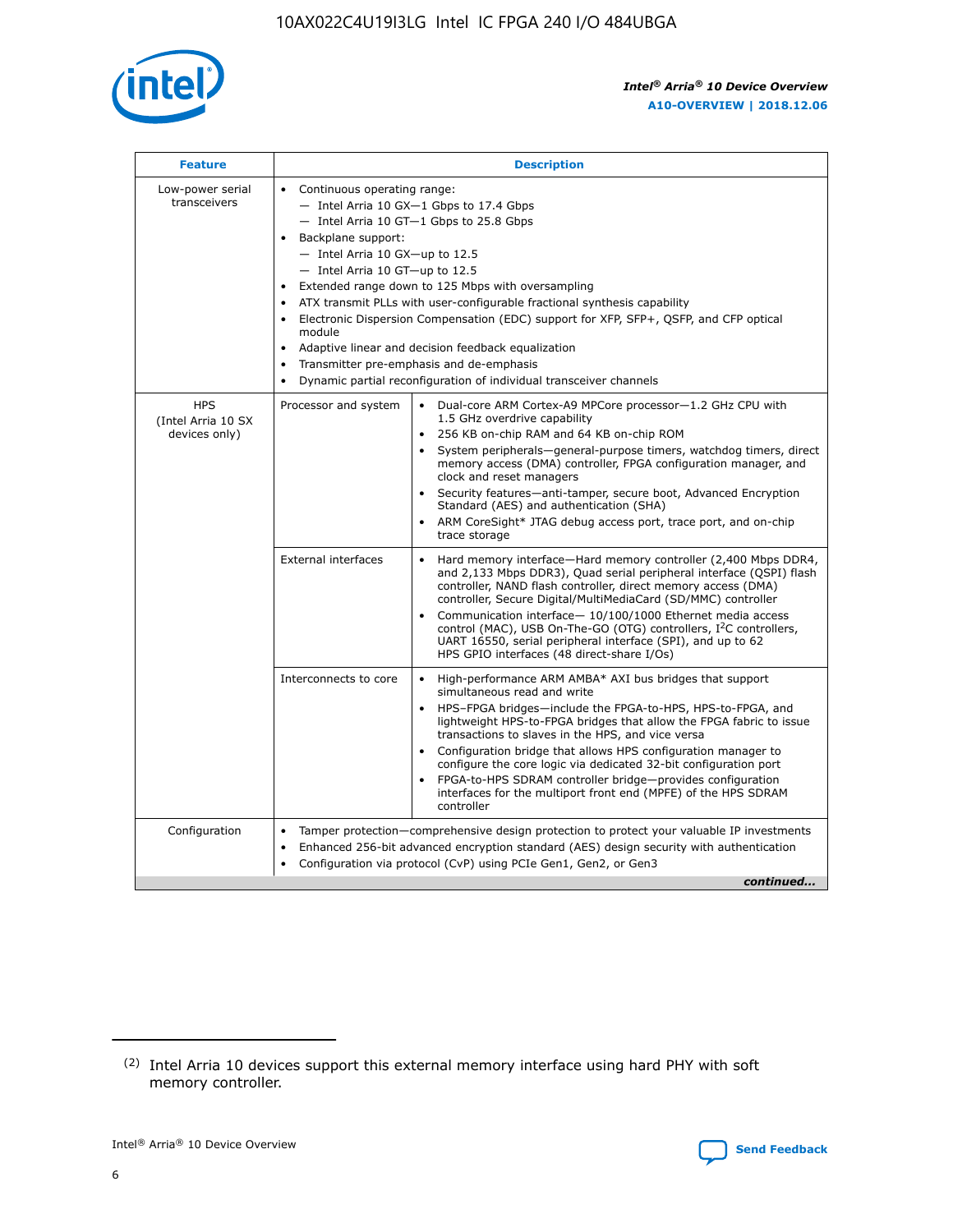

| <b>Feature</b>     | <b>Description</b>                                                                                                                                                                                               |
|--------------------|------------------------------------------------------------------------------------------------------------------------------------------------------------------------------------------------------------------|
|                    | Dynamic reconfiguration of the transceivers and PLLs<br>Fine-grained partial reconfiguration of the core fabric<br>Active Serial x4 Interface<br>$\bullet$                                                       |
| Power management   | SmartVID<br>Low static power device options<br>Programmable Power Technology<br>Intel Quartus <sup>®</sup> Prime integrated power analysis                                                                       |
| Software and tools | Intel Quartus Prime design suite<br>Transceiver toolkit<br>Platform Designer system integration tool<br>DSP Builder for Intel FPGAs<br>OpenCL <sup>™</sup> support<br>Intel SoC FPGA Embedded Design Suite (EDS) |

### **Related Information**

[Intel Arria 10 Transceiver PHY Overview](https://www.intel.com/content/www/us/en/programmable/documentation/nik1398707230472.html#nik1398706768037) Provides details on Intel Arria 10 transceivers.

# **Intel Arria 10 Device Variants and Packages**

#### **Table 4. Device Variants for the Intel Arria 10 Device Family**

| <b>Variant</b>    | <b>Description</b>                                                                                                                                                                                                     |
|-------------------|------------------------------------------------------------------------------------------------------------------------------------------------------------------------------------------------------------------------|
| Intel Arria 10 GX | FPGA featuring 17.4 Gbps transceivers for short reach applications with 12.5 backplane driving<br>capability.                                                                                                          |
| Intel Arria 10 GT | FPGA featuring:<br>17.4 Gbps transceivers for short reach applications with 12.5 backplane driving capability.<br>25.8 Gbps transceivers for supporting CAUI-4 and CEI-25G applications with CFP2 and CFP4<br>modules. |
| Intel Arria 10 SX | SoC integrating ARM-based HPS and FPGA featuring 17.4 Gbps transceivers for short reach<br>applications with 12.5 backplane driving capability.                                                                        |

# **Intel Arria 10 GX**

This section provides the available options, maximum resource counts, and package plan for the Intel Arria 10 GX devices.

The information in this section is correct at the time of publication. For the latest information and to get more details, refer to the Intel FPGA Product Selector.

#### **Related Information**

#### [Intel FPGA Product Selector](http://www.altera.com/products/selector/psg-selector.html) Provides the latest information on Intel products.

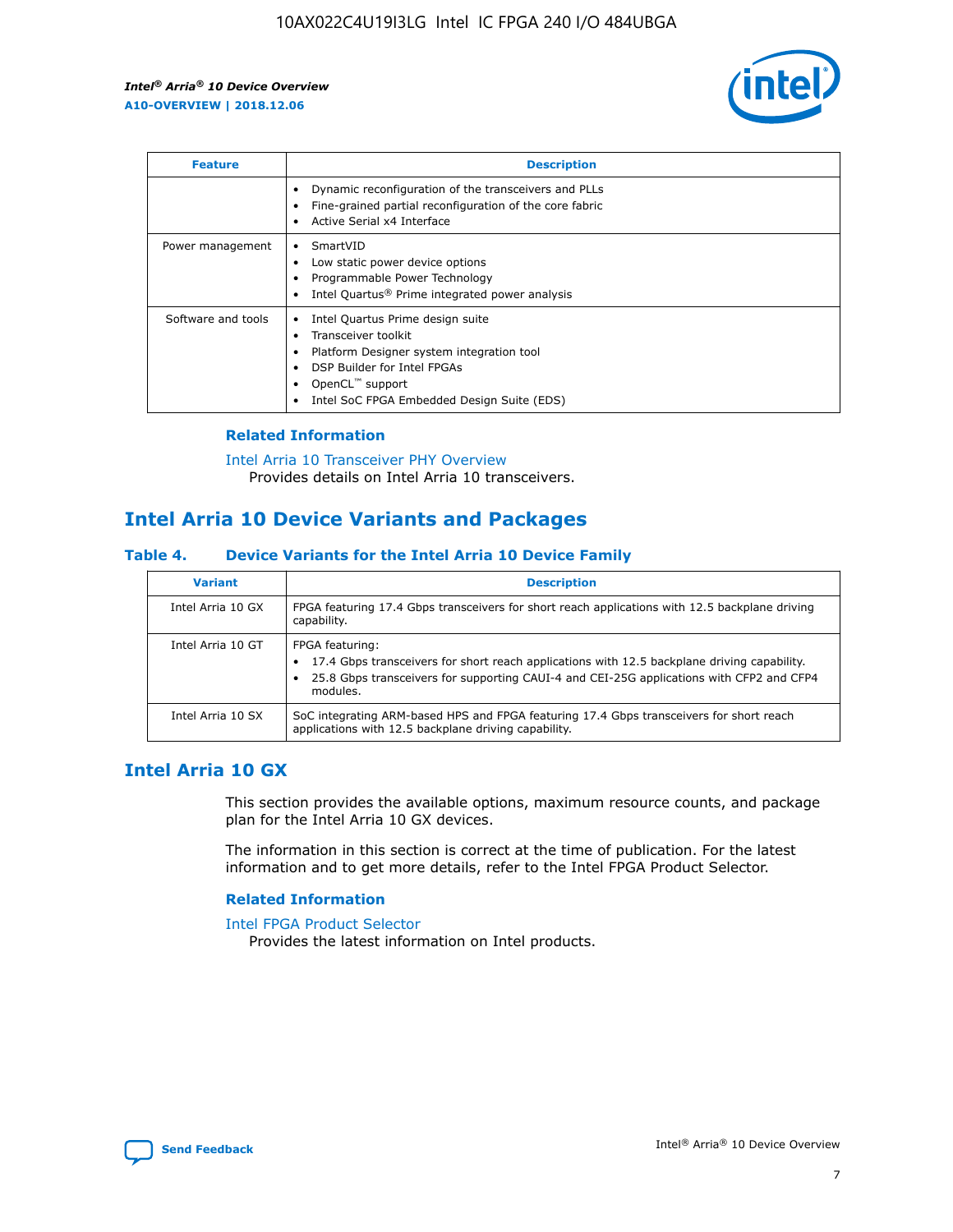

# **Available Options**





#### **Related Information**

[Transceiver Performance for Intel Arria 10 GX/SX Devices](https://www.intel.com/content/www/us/en/programmable/documentation/mcn1413182292568.html#mcn1413213965502) Provides more information about the transceiver speed grade.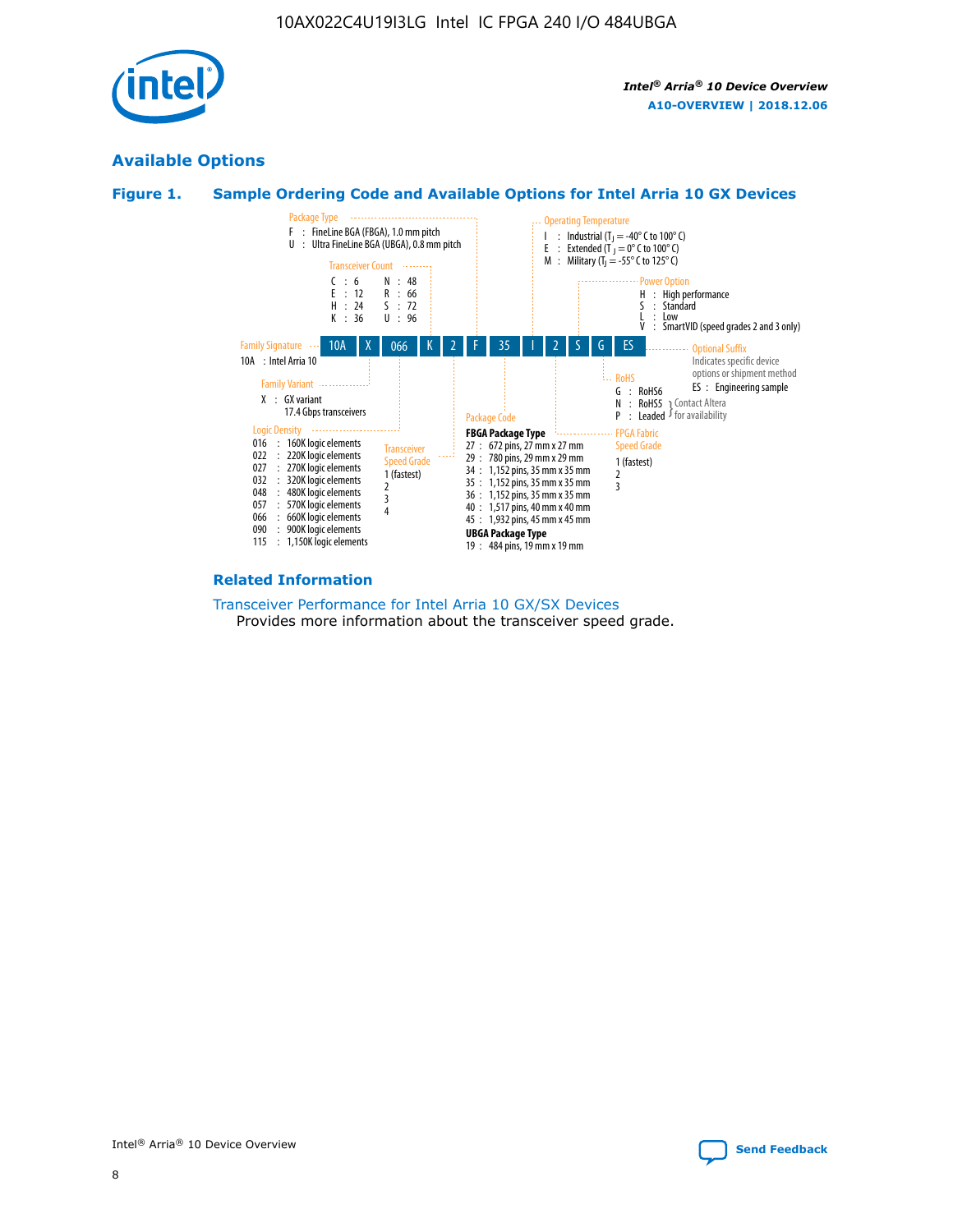

# **Maximum Resources**

#### **Table 5. Maximum Resource Counts for Intel Arria 10 GX Devices (GX 160, GX 220, GX 270, GX 320, and GX 480)**

| <b>Resource</b>         |                                                          | <b>Product Line</b> |                                                 |                |                |                |  |  |  |
|-------------------------|----------------------------------------------------------|---------------------|-------------------------------------------------|----------------|----------------|----------------|--|--|--|
|                         |                                                          | <b>GX 160</b>       | <b>GX 220</b><br><b>GX 270</b><br><b>GX 320</b> |                |                | <b>GX 480</b>  |  |  |  |
| Logic Elements (LE) (K) |                                                          | 160                 | 220                                             | 270            | 320            | 480            |  |  |  |
| <b>ALM</b>              |                                                          | 61,510              | 80,330                                          | 101,620        | 119,900        | 183,590        |  |  |  |
| Register                |                                                          | 246,040             | 321,320                                         | 406,480        | 479,600        | 734,360        |  |  |  |
| Memory (Kb)             | M <sub>20</sub> K                                        | 8,800               | 11,740                                          | 15,000         | 17,820         | 28,620         |  |  |  |
|                         | <b>MLAB</b>                                              | 1,050               | 1,690                                           | 2,452          | 2,727          | 4,164          |  |  |  |
|                         | Variable-precision DSP Block<br>156<br>192<br>830<br>985 |                     |                                                 |                | 1,368          |                |  |  |  |
| 18 x 19 Multiplier      |                                                          | 312                 | 384                                             | 1,970<br>1,660 |                | 2,736          |  |  |  |
| PLL                     | Fractional<br>Synthesis                                  | 6                   | 6                                               | 8              | 8              | 12             |  |  |  |
|                         | I/O                                                      | 6                   | 6                                               | 8              | 8              | 12             |  |  |  |
| 17.4 Gbps Transceiver   |                                                          | 12                  | 12                                              | 24             | 24             |                |  |  |  |
| GPIO <sup>(3)</sup>     |                                                          | 288                 | 288                                             | 384            | 384            | 492            |  |  |  |
| LVDS Pair $(4)$         |                                                          | 120                 | 120                                             | 168            | 168            | 222            |  |  |  |
| PCIe Hard IP Block      |                                                          | 1                   | 1                                               | 2              | $\overline{2}$ | $\overline{2}$ |  |  |  |
| Hard Memory Controller  |                                                          | 6                   | 6                                               | 8              | 8              | 12             |  |  |  |

<sup>(4)</sup> Each LVDS I/O pair can be used as differential input or output.



<sup>(3)</sup> The number of GPIOs does not include transceiver I/Os. In the Intel Quartus Prime software, the number of user I/Os includes transceiver I/Os.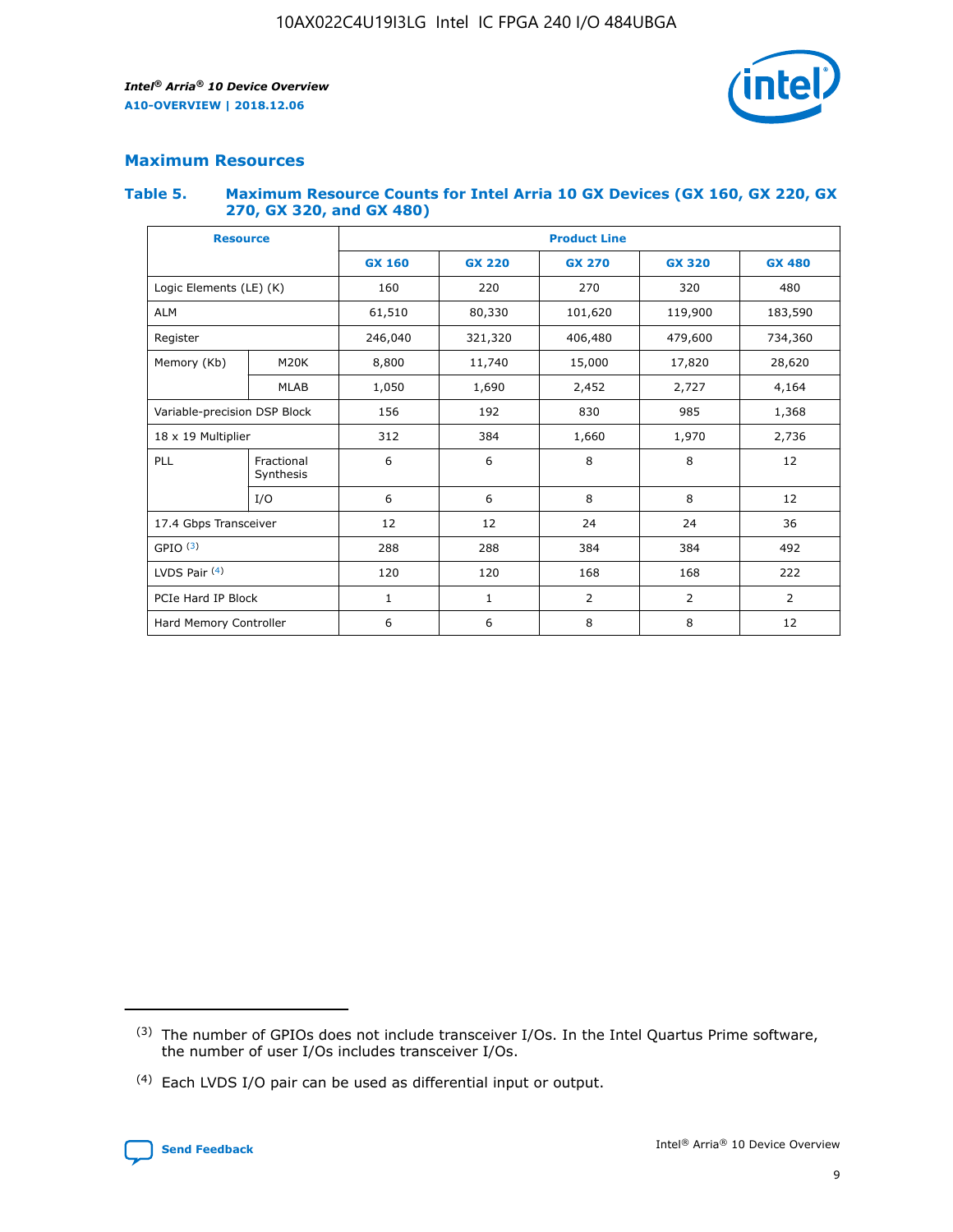

#### **Table 6. Maximum Resource Counts for Intel Arria 10 GX Devices (GX 570, GX 660, GX 900, and GX 1150)**

|                              | <b>Resource</b>         | <b>Product Line</b> |                                |                  |                |  |  |  |
|------------------------------|-------------------------|---------------------|--------------------------------|------------------|----------------|--|--|--|
|                              |                         | <b>GX 570</b>       | <b>GX 660</b><br><b>GX 900</b> |                  | <b>GX 1150</b> |  |  |  |
| Logic Elements (LE) (K)      |                         | 570                 | 660                            | 900              | 1,150          |  |  |  |
| <b>ALM</b>                   |                         | 217,080             | 251,680                        | 339,620          | 427,200        |  |  |  |
| Register                     |                         | 868,320             | 1,006,720                      | 1,358,480        | 1,708,800      |  |  |  |
| Memory (Kb)                  | <b>M20K</b>             | 36,000              | 42,620                         | 48,460<br>54,260 |                |  |  |  |
|                              | <b>MLAB</b>             | 5,096               | 5,788                          | 9,386            | 12,984         |  |  |  |
| Variable-precision DSP Block |                         | 1,523               | 1,687                          | 1,518            | 1,518          |  |  |  |
| $18 \times 19$ Multiplier    |                         | 3,046               | 3,374                          | 3,036            | 3,036          |  |  |  |
| PLL                          | Fractional<br>Synthesis | 16                  | 16                             | 32               | 32             |  |  |  |
|                              | I/O                     | 16                  | 16                             | 16               | 16             |  |  |  |
| 17.4 Gbps Transceiver        |                         | 48                  | 48                             | 96               | 96             |  |  |  |
| GPIO <sup>(3)</sup>          |                         | 696                 | 696                            | 768              | 768            |  |  |  |
| LVDS Pair $(4)$              |                         | 324                 | 324                            |                  | 384            |  |  |  |
| PCIe Hard IP Block           |                         | 2                   | $\overline{2}$                 | $\overline{4}$   | 4              |  |  |  |
| Hard Memory Controller       |                         | 16                  | 16                             | 16               | 16             |  |  |  |

# **Package Plan**

## **Table 7. Package Plan for Intel Arria 10 GX Devices (U19, F27, and F29)**

Refer to I/O and High Speed I/O in Intel Arria 10 Devices chapter for the number of 3 V I/O, LVDS I/O, and LVDS channels in each device package.

| <b>Product Line</b> | U <sub>19</sub><br>$(19 \text{ mm} \times 19 \text{ mm})$<br>484-pin UBGA) |          |             |         | <b>F27</b><br>(27 mm × 27 mm,<br>672-pin FBGA) |             | <b>F29</b><br>(29 mm × 29 mm,<br>780-pin FBGA) |          |             |  |
|---------------------|----------------------------------------------------------------------------|----------|-------------|---------|------------------------------------------------|-------------|------------------------------------------------|----------|-------------|--|
|                     | 3 V I/O                                                                    | LVDS I/O | <b>XCVR</b> | 3 V I/O | <b>LVDS I/O</b>                                | <b>XCVR</b> | 3 V I/O                                        | LVDS I/O | <b>XCVR</b> |  |
| GX 160              | 48                                                                         | 192      | 6           | 48      | 192                                            | 12          | 48                                             | 240      | 12          |  |
| GX 220              | 48                                                                         | 192      | 6           | 48      | 192                                            | 12          | 48                                             | 240      | 12          |  |
| GX 270              |                                                                            |          |             | 48      | 192                                            | 12          | 48                                             | 312      | 12          |  |
| GX 320              |                                                                            |          |             | 48      | 192                                            | 12          | 48                                             | 312      | 12          |  |
| GX 480              |                                                                            |          |             |         |                                                |             | 48                                             | 312      | 12          |  |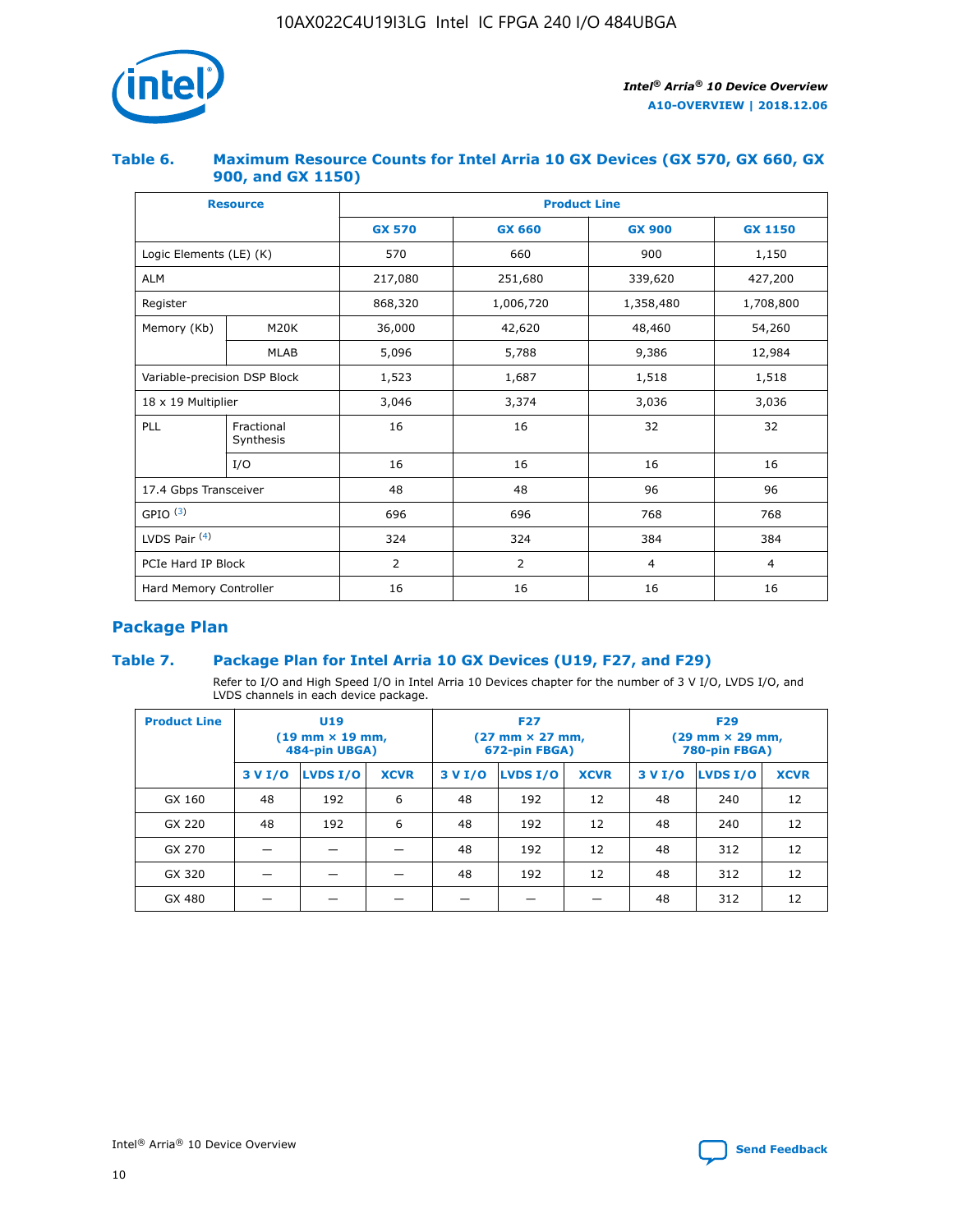

#### **Table 8. Package Plan for Intel Arria 10 GX Devices (F34, F35, NF40, and KF40)**

Refer to I/O and High Speed I/O in Intel Arria 10 Devices chapter for the number of 3 V I/O, LVDS I/O, and LVDS channels in each device package.

| <b>Product Line</b> | <b>F34</b><br>$(35 \text{ mm} \times 35 \text{ mm})$<br>1152-pin FBGA) |                    | <b>F35</b><br>$(35$ mm $\times$ 35 mm,<br>1152-pin FBGA) |           | <b>KF40</b><br>$(40$ mm $\times$ 40 mm,<br>1517-pin FBGA) |             |           | <b>NF40</b><br>$(40$ mm $\times$ 40 mm,<br><b>1517-pin FBGA)</b> |             |            |                    |             |
|---------------------|------------------------------------------------------------------------|--------------------|----------------------------------------------------------|-----------|-----------------------------------------------------------|-------------|-----------|------------------------------------------------------------------|-------------|------------|--------------------|-------------|
|                     | 3V<br>I/O                                                              | <b>LVDS</b><br>I/O | <b>XCVR</b>                                              | 3V<br>I/O | <b>LVDS</b><br>I/O                                        | <b>XCVR</b> | 3V<br>I/O | <b>LVDS</b><br>I/O                                               | <b>XCVR</b> | 3 V<br>I/O | <b>LVDS</b><br>I/O | <b>XCVR</b> |
| GX 270              | 48                                                                     | 336                | 24                                                       | 48        | 336                                                       | 24          |           |                                                                  |             |            |                    |             |
| GX 320              | 48                                                                     | 336                | 24                                                       | 48        | 336                                                       | 24          |           |                                                                  |             |            |                    |             |
| GX 480              | 48                                                                     | 444                | 24                                                       | 48        | 348                                                       | 36          |           |                                                                  |             |            |                    |             |
| GX 570              | 48                                                                     | 444                | 24                                                       | 48        | 348                                                       | 36          | 96        | 600                                                              | 36          | 48         | 540                | 48          |
| GX 660              | 48                                                                     | 444                | 24                                                       | 48        | 348                                                       | 36          | 96        | 600                                                              | 36          | 48         | 540                | 48          |
| GX 900              |                                                                        | 504                | 24                                                       | —         |                                                           | -           |           |                                                                  |             |            | 600                | 48          |
| GX 1150             |                                                                        | 504                | 24                                                       |           |                                                           |             |           |                                                                  |             |            | 600                | 48          |

#### **Table 9. Package Plan for Intel Arria 10 GX Devices (RF40, NF45, SF45, and UF45)**

Refer to I/O and High Speed I/O in Intel Arria 10 Devices chapter for the number of 3 V I/O, LVDS I/O, and LVDS channels in each device package.

| <b>Product Line</b> | <b>RF40</b><br>$(40$ mm $\times$ 40 mm,<br>1517-pin FBGA) |                    |             | <b>NF45</b><br>$(45 \text{ mm} \times 45 \text{ mm})$<br><b>1932-pin FBGA)</b> |                    |             | <b>SF45</b><br>$(45 \text{ mm} \times 45 \text{ mm})$<br><b>1932-pin FBGA)</b> |                    |             | <b>UF45</b><br>$(45 \text{ mm} \times 45 \text{ mm})$<br><b>1932-pin FBGA)</b> |                    |             |
|---------------------|-----------------------------------------------------------|--------------------|-------------|--------------------------------------------------------------------------------|--------------------|-------------|--------------------------------------------------------------------------------|--------------------|-------------|--------------------------------------------------------------------------------|--------------------|-------------|
|                     | 3V<br>I/O                                                 | <b>LVDS</b><br>I/O | <b>XCVR</b> | 3 V<br>I/O                                                                     | <b>LVDS</b><br>I/O | <b>XCVR</b> | 3 V<br>I/O                                                                     | <b>LVDS</b><br>I/O | <b>XCVR</b> | 3V<br>I/O                                                                      | <b>LVDS</b><br>I/O | <b>XCVR</b> |
| GX 900              |                                                           | 342                | 66          | _                                                                              | 768                | 48          |                                                                                | 624                | 72          |                                                                                | 480                | 96          |
| GX 1150             |                                                           | 342                | 66          | _                                                                              | 768                | 48          |                                                                                | 624                | 72          |                                                                                | 480                | 96          |

#### **Related Information**

[I/O and High-Speed Differential I/O Interfaces in Intel Arria 10 Devices chapter, Intel](https://www.intel.com/content/www/us/en/programmable/documentation/sam1403482614086.html#sam1403482030321) [Arria 10 Device Handbook](https://www.intel.com/content/www/us/en/programmable/documentation/sam1403482614086.html#sam1403482030321)

Provides the number of 3 V and LVDS I/Os, and LVDS channels for each Intel Arria 10 device package.

# **Intel Arria 10 GT**

This section provides the available options, maximum resource counts, and package plan for the Intel Arria 10 GT devices.

The information in this section is correct at the time of publication. For the latest information and to get more details, refer to the Intel FPGA Product Selector.

#### **Related Information**

#### [Intel FPGA Product Selector](http://www.altera.com/products/selector/psg-selector.html)

Provides the latest information on Intel products.

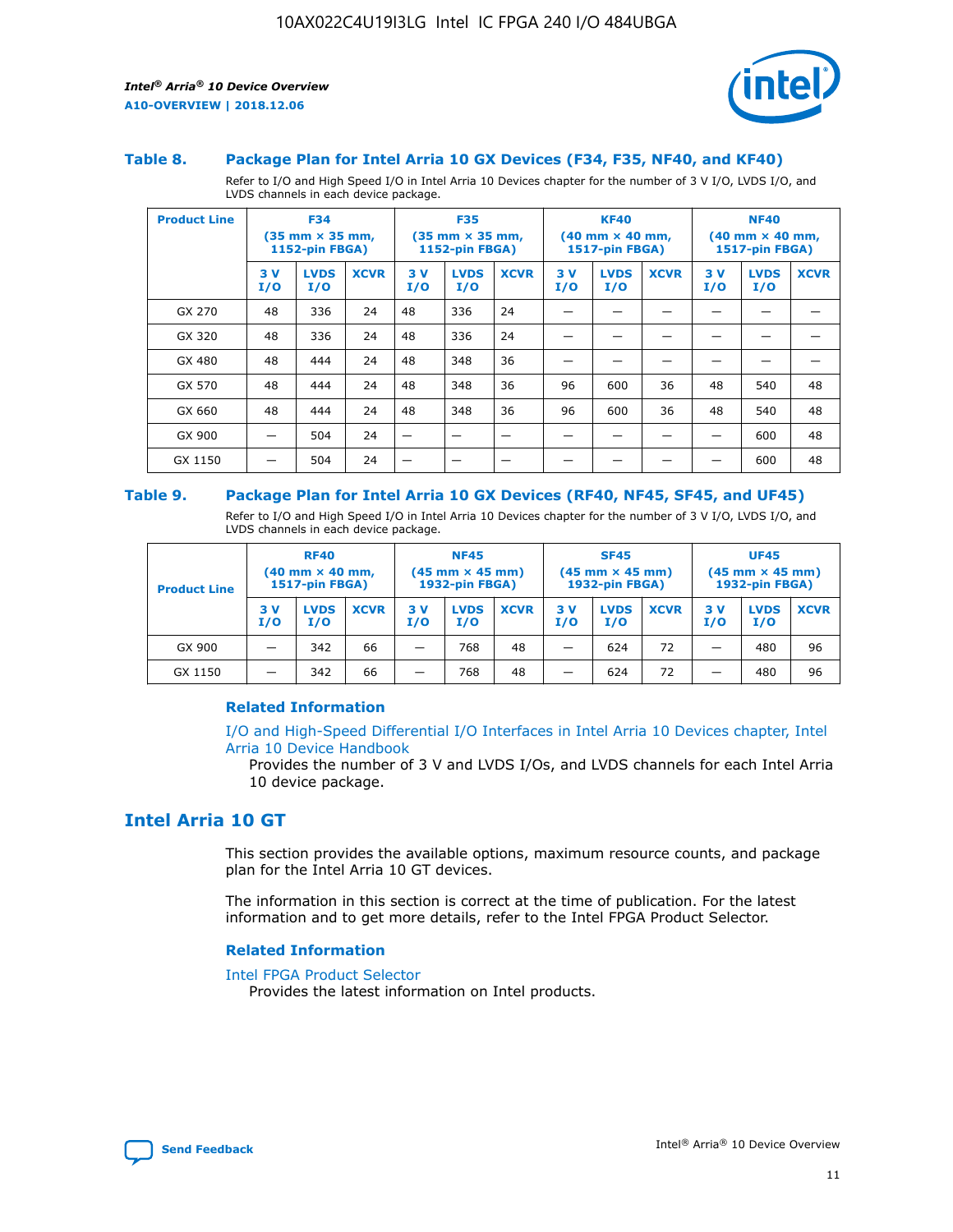

# **Available Options**

# **Figure 2. Sample Ordering Code and Available Options for Intel Arria 10 GT Devices**

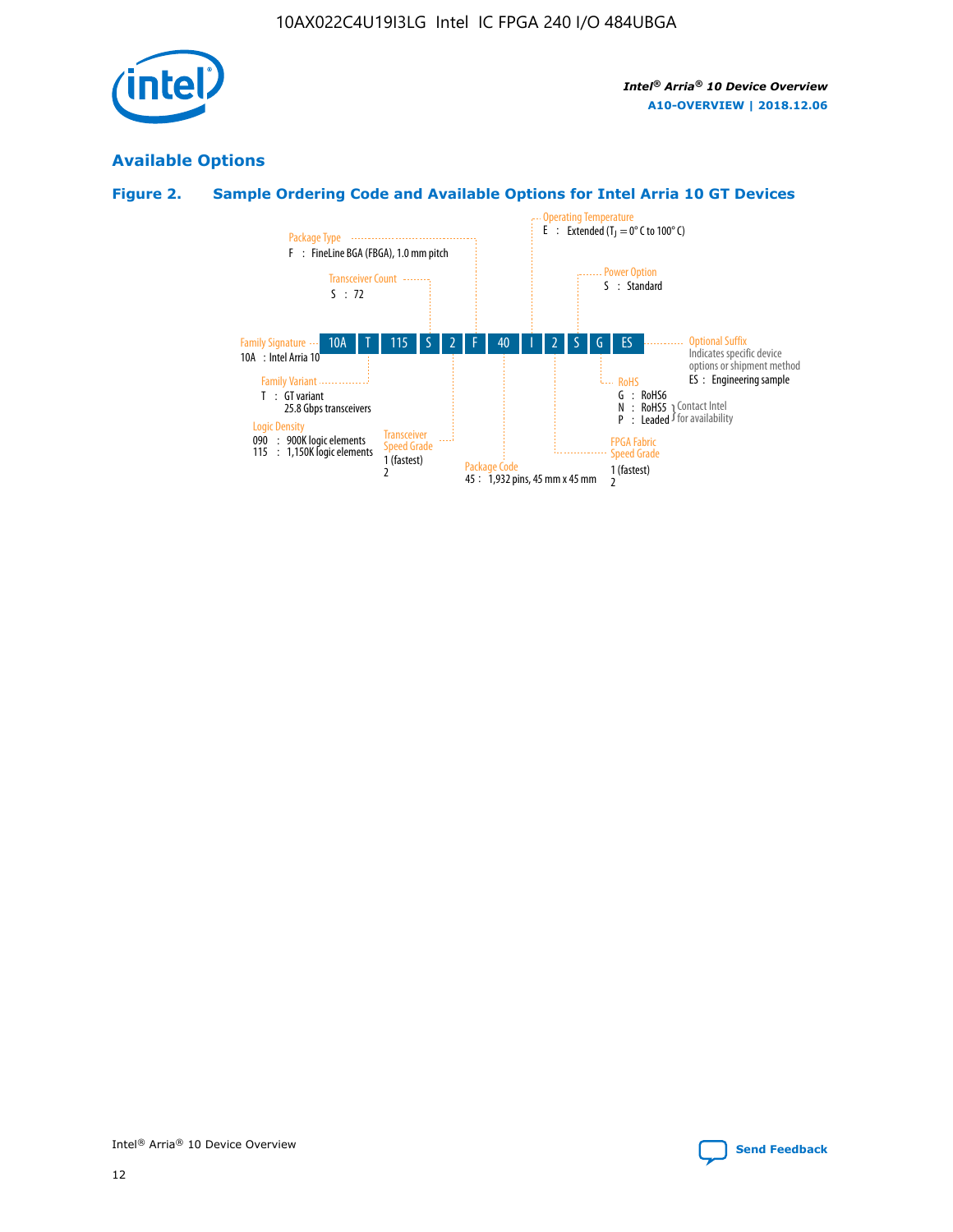

### **Maximum Resources**

#### **Table 10. Maximum Resource Counts for Intel Arria 10 GT Devices**

| <b>Resource</b>              |                      | <b>Product Line</b> |                |  |
|------------------------------|----------------------|---------------------|----------------|--|
|                              |                      | <b>GT 900</b>       | GT 1150        |  |
| Logic Elements (LE) (K)      |                      | 900                 | 1,150          |  |
| <b>ALM</b>                   |                      | 339,620             | 427,200        |  |
| Register                     |                      | 1,358,480           | 1,708,800      |  |
| Memory (Kb)                  | M <sub>20</sub> K    | 48,460              | 54,260         |  |
|                              | <b>MLAB</b>          | 9,386               | 12,984         |  |
| Variable-precision DSP Block |                      | 1,518               | 1,518          |  |
| 18 x 19 Multiplier           |                      | 3,036               | 3,036          |  |
| PLL                          | Fractional Synthesis | 32                  | 32             |  |
|                              | I/O                  | 16                  | 16             |  |
| Transceiver                  | 17.4 Gbps            | 72(5)               | 72(5)          |  |
|                              | 25.8 Gbps            | 6                   | 6              |  |
| GPIO <sup>(6)</sup>          |                      | 624                 | 624            |  |
| LVDS Pair $(7)$              |                      | 312                 | 312            |  |
| PCIe Hard IP Block           |                      | $\overline{4}$      | $\overline{4}$ |  |
| Hard Memory Controller       |                      | 16                  | 16             |  |

#### **Related Information**

#### [Intel Arria 10 GT Channel Usage](https://www.intel.com/content/www/us/en/programmable/documentation/nik1398707230472.html#nik1398707008178)

Configuring GT/GX channels in Intel Arria 10 GT devices.

### **Package Plan**

#### **Table 11. Package Plan for Intel Arria 10 GT Devices**

Refer to I/O and High Speed I/O in Intel Arria 10 Devices chapter for the number of 3 V I/O, LVDS I/O, and LVDS channels in each device package.

| <b>Product Line</b> | <b>SF45</b><br>(45 mm × 45 mm, 1932-pin FBGA) |                 |             |  |  |  |
|---------------------|-----------------------------------------------|-----------------|-------------|--|--|--|
|                     | 3 V I/O                                       | <b>LVDS I/O</b> | <b>XCVR</b> |  |  |  |
| GT 900              |                                               | 624             | 72          |  |  |  |
| GT 1150             |                                               | 624             | 72          |  |  |  |

<sup>(7)</sup> Each LVDS I/O pair can be used as differential input or output.



 $(5)$  If all 6 GT channels are in use, 12 of the GX channels are not usable.

<sup>(6)</sup> The number of GPIOs does not include transceiver I/Os. In the Intel Quartus Prime software, the number of user I/Os includes transceiver I/Os.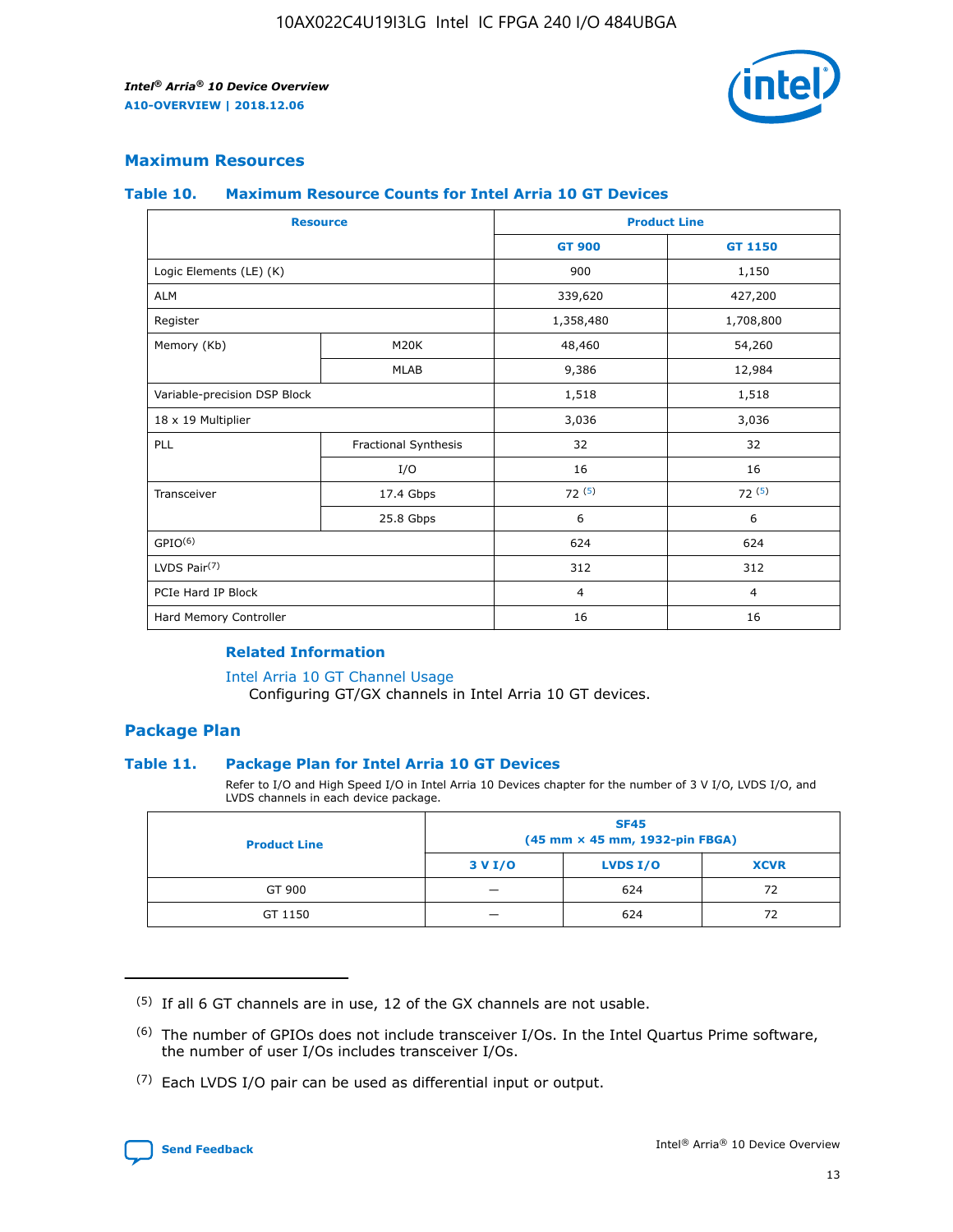

#### **Related Information**

[I/O and High-Speed Differential I/O Interfaces in Intel Arria 10 Devices chapter, Intel](https://www.intel.com/content/www/us/en/programmable/documentation/sam1403482614086.html#sam1403482030321) [Arria 10 Device Handbook](https://www.intel.com/content/www/us/en/programmable/documentation/sam1403482614086.html#sam1403482030321)

Provides the number of 3 V and LVDS I/Os, and LVDS channels for each Intel Arria 10 device package.

# **Intel Arria 10 SX**

This section provides the available options, maximum resource counts, and package plan for the Intel Arria 10 SX devices.

The information in this section is correct at the time of publication. For the latest information and to get more details, refer to the Intel FPGA Product Selector.

#### **Related Information**

[Intel FPGA Product Selector](http://www.altera.com/products/selector/psg-selector.html) Provides the latest information on Intel products.

#### **Available Options**

#### **Figure 3. Sample Ordering Code and Available Options for Intel Arria 10 SX Devices**



#### **Related Information**

[Transceiver Performance for Intel Arria 10 GX/SX Devices](https://www.intel.com/content/www/us/en/programmable/documentation/mcn1413182292568.html#mcn1413213965502) Provides more information about the transceiver speed grade.

Intel® Arria® 10 Device Overview **[Send Feedback](mailto:FPGAtechdocfeedback@intel.com?subject=Feedback%20on%20Intel%20Arria%2010%20Device%20Overview%20(A10-OVERVIEW%202018.12.06)&body=We%20appreciate%20your%20feedback.%20In%20your%20comments,%20also%20specify%20the%20page%20number%20or%20paragraph.%20Thank%20you.)**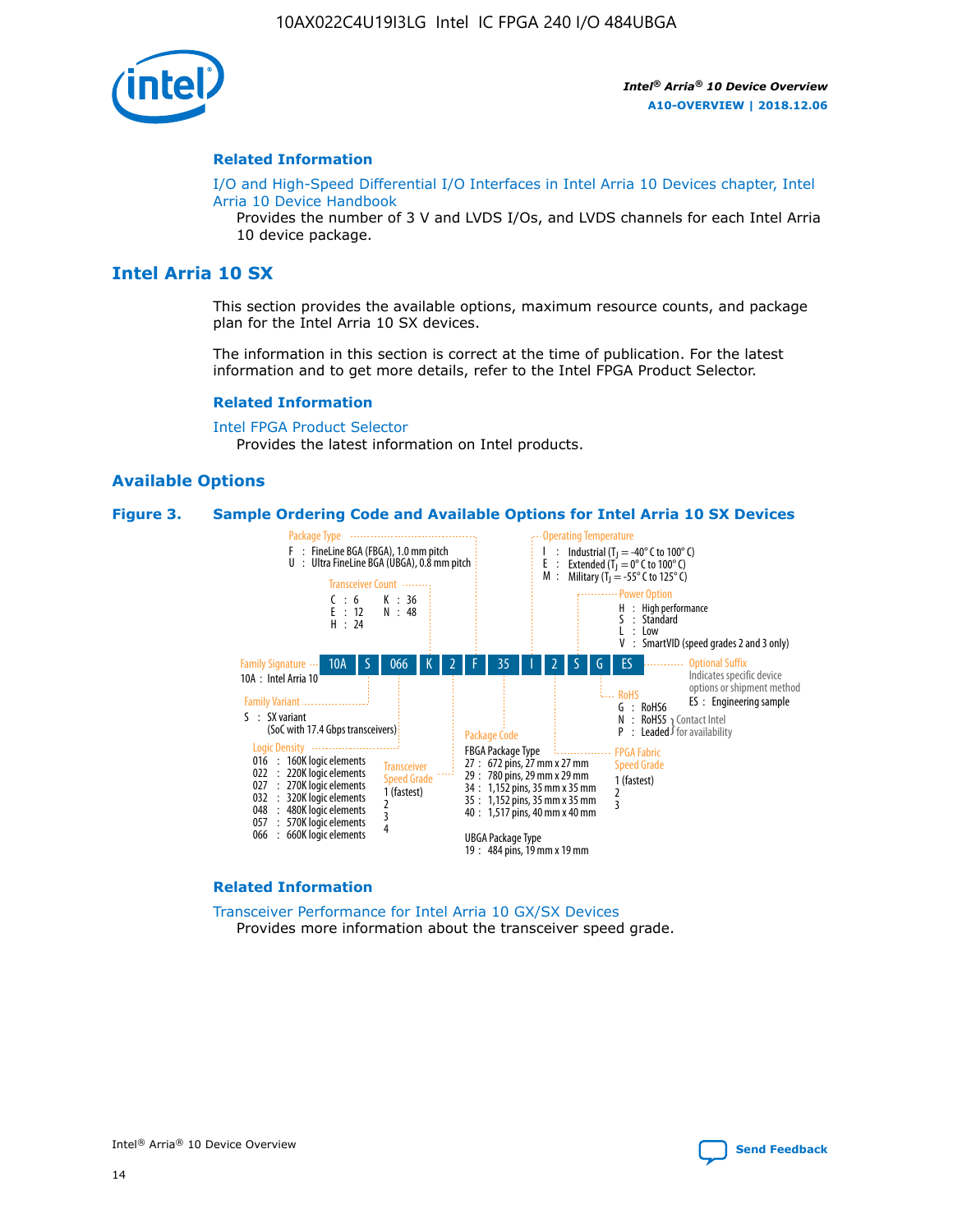

## **Maximum Resources**

#### **Table 12. Maximum Resource Counts for Intel Arria 10 SX Devices**

|                                   | <b>Resource</b>         | <b>Product Line</b> |               |                |                |                |                |                |  |  |  |
|-----------------------------------|-------------------------|---------------------|---------------|----------------|----------------|----------------|----------------|----------------|--|--|--|
|                                   |                         | <b>SX 160</b>       | <b>SX 220</b> | <b>SX 270</b>  | <b>SX 320</b>  | <b>SX 480</b>  | <b>SX 570</b>  | <b>SX 660</b>  |  |  |  |
| Logic Elements (LE) (K)           |                         | 160                 | 220           | 270            | 320            | 480            | 570            | 660            |  |  |  |
| <b>ALM</b>                        |                         | 61,510              | 80,330        | 101,620        | 119,900        | 183,590        | 217,080        | 251,680        |  |  |  |
| Register                          |                         | 246,040             | 321,320       | 406,480        | 479,600        | 734,360        | 868,320        | 1,006,720      |  |  |  |
| Memory (Kb)                       | <b>M20K</b>             | 8,800               | 11,740        | 15,000         | 17,820         | 28,620         | 36,000         | 42,620         |  |  |  |
|                                   | <b>MLAB</b>             | 1,050               | 1,690         | 2,452          | 2,727          | 4,164          | 5,096          | 5,788          |  |  |  |
| Variable-precision DSP Block      |                         | 156                 | 192           | 830            | 985            | 1,368          | 1,523          | 1,687          |  |  |  |
| 18 x 19 Multiplier                |                         | 312                 | 384           | 1,660          | 1,970          | 2,736          | 3,046          | 3,374          |  |  |  |
| <b>PLL</b>                        | Fractional<br>Synthesis | 6                   | 6             | 8              | 8              | 12             | 16             | 16             |  |  |  |
|                                   | I/O                     | 6                   | 6             | 8              | 8              | 12             | 16             | 16             |  |  |  |
| 17.4 Gbps Transceiver             |                         | 12                  | 12            | 24             | 24             | 36             | 48             | 48             |  |  |  |
| GPIO <sup>(8)</sup>               |                         | 288                 | 288           | 384            | 384            | 492            | 696            | 696            |  |  |  |
| LVDS Pair $(9)$                   |                         | 120                 | 120           | 168            | 168            | 174            | 324            | 324            |  |  |  |
| PCIe Hard IP Block                |                         | $\mathbf{1}$        | $\mathbf{1}$  | $\overline{2}$ | $\overline{2}$ | $\overline{2}$ | $\overline{2}$ | $\overline{2}$ |  |  |  |
| Hard Memory Controller            |                         | 6                   | 6             | 8              | 8              | 12             | 16             | 16             |  |  |  |
| ARM Cortex-A9 MPCore<br>Processor |                         | Yes                 | Yes           | Yes            | Yes            | Yes            | Yes            | Yes            |  |  |  |

## **Package Plan**

#### **Table 13. Package Plan for Intel Arria 10 SX Devices (U19, F27, F29, and F34)**

Refer to I/O and High Speed I/O in Intel Arria 10 Devices chapter for the number of 3 V I/O, LVDS I/O, and LVDS channels in each device package.

| <b>Product Line</b> | <b>U19</b><br>$(19 \text{ mm} \times 19 \text{ mm})$<br>484-pin UBGA) |                    |             | <b>F27</b><br>$(27 \text{ mm} \times 27 \text{ mm})$<br>672-pin FBGA) |                    | <b>F29</b><br>$(29 \text{ mm} \times 29 \text{ mm})$<br>780-pin FBGA) |           |                    | <b>F34</b><br>$(35 \text{ mm} \times 35 \text{ mm})$<br><b>1152-pin FBGA)</b> |           |                    |             |
|---------------------|-----------------------------------------------------------------------|--------------------|-------------|-----------------------------------------------------------------------|--------------------|-----------------------------------------------------------------------|-----------|--------------------|-------------------------------------------------------------------------------|-----------|--------------------|-------------|
|                     | 3V<br>I/O                                                             | <b>LVDS</b><br>I/O | <b>XCVR</b> | 3V<br>I/O                                                             | <b>LVDS</b><br>I/O | <b>XCVR</b>                                                           | 3V<br>I/O | <b>LVDS</b><br>I/O | <b>XCVR</b>                                                                   | 3V<br>I/O | <b>LVDS</b><br>I/O | <b>XCVR</b> |
| SX 160              | 48                                                                    | 144                | 6           | 48                                                                    | 192                | 12                                                                    | 48        | 240                | 12                                                                            | -         |                    |             |
| SX 220              | 48                                                                    | 144                | 6           | 48                                                                    | 192                | 12                                                                    | 48        | 240                | 12                                                                            |           |                    |             |
| SX 270              |                                                                       |                    |             | 48                                                                    | 192                | 12                                                                    | 48        | 312                | 12                                                                            | 48        | 336                | 24          |
| SX 320              |                                                                       |                    |             | 48                                                                    | 192                | 12                                                                    | 48        | 312                | 12                                                                            | 48        | 336                | 24          |
|                     | continued                                                             |                    |             |                                                                       |                    |                                                                       |           |                    |                                                                               |           |                    |             |

 $(8)$  The number of GPIOs does not include transceiver I/Os. In the Intel Quartus Prime software, the number of user I/Os includes transceiver I/Os.

 $(9)$  Each LVDS I/O pair can be used as differential input or output.

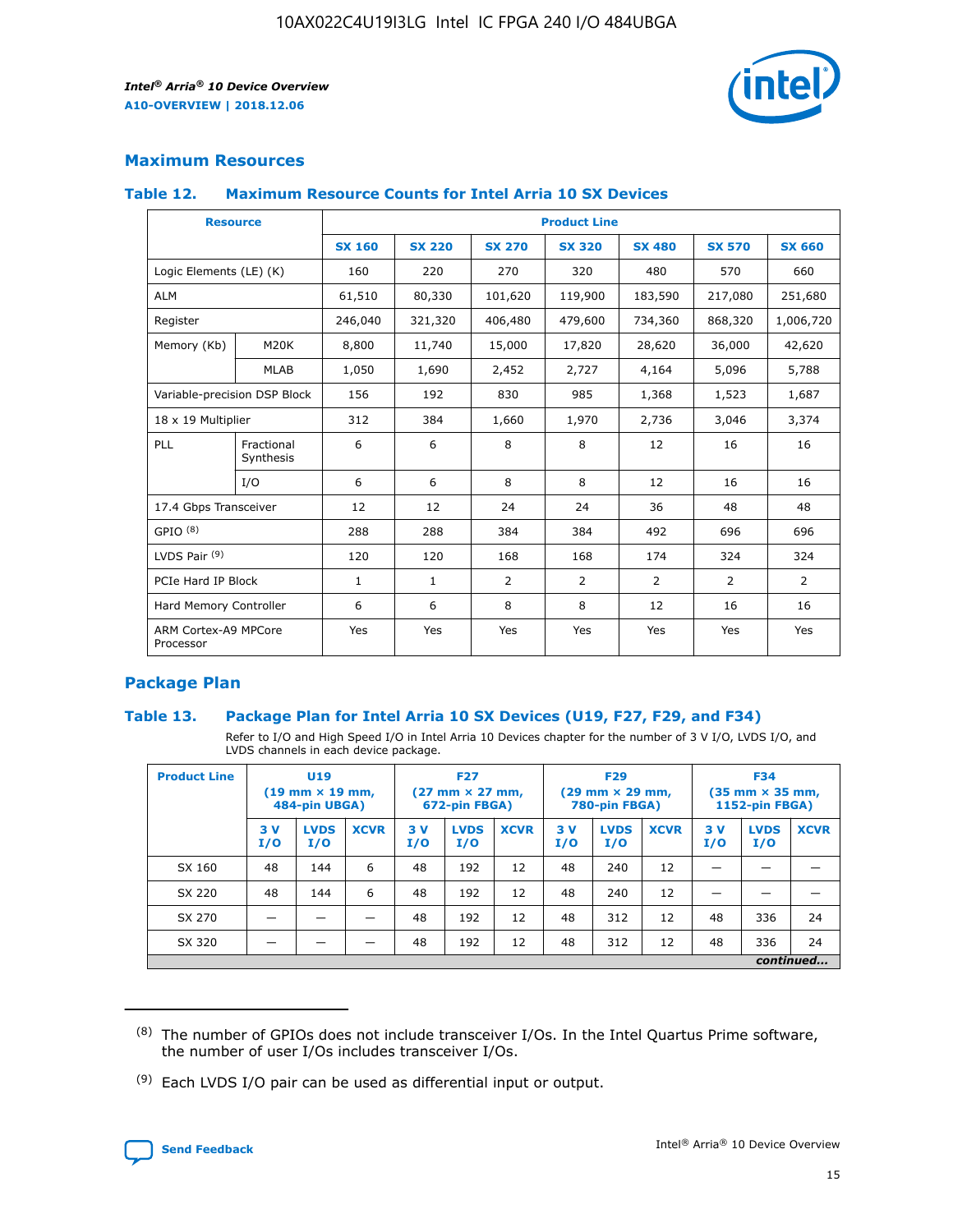

| <b>Product Line</b> | U <sub>19</sub><br>$(19 \text{ mm} \times 19 \text{ mm})$<br>484-pin UBGA) |                    | <b>F27</b><br>$(27 \text{ mm} \times 27 \text{ mm})$<br>672-pin FBGA) |           |                    | <b>F29</b><br>$(29 \text{ mm} \times 29 \text{ mm})$<br>780-pin FBGA) |           |                    | <b>F34</b><br>$(35$ mm $\times$ 35 mm,<br><b>1152-pin FBGA)</b> |           |                    |             |
|---------------------|----------------------------------------------------------------------------|--------------------|-----------------------------------------------------------------------|-----------|--------------------|-----------------------------------------------------------------------|-----------|--------------------|-----------------------------------------------------------------|-----------|--------------------|-------------|
|                     | 3 V<br>I/O                                                                 | <b>LVDS</b><br>I/O | <b>XCVR</b>                                                           | 3V<br>I/O | <b>LVDS</b><br>I/O | <b>XCVR</b>                                                           | 3V<br>I/O | <b>LVDS</b><br>I/O | <b>XCVR</b>                                                     | 3V<br>I/O | <b>LVDS</b><br>I/O | <b>XCVR</b> |
| SX 480              |                                                                            |                    |                                                                       |           |                    |                                                                       | 48        | 312                | 12                                                              | 48        | 444                | 24          |
| SX 570              |                                                                            |                    |                                                                       |           |                    |                                                                       |           |                    |                                                                 | 48        | 444                | 24          |
| SX 660              |                                                                            |                    |                                                                       |           |                    |                                                                       |           |                    |                                                                 | 48        | 444                | 24          |

#### **Table 14. Package Plan for Intel Arria 10 SX Devices (F35, KF40, and NF40)**

Refer to I/O and High Speed I/O in Intel Arria 10 Devices chapter for the number of 3 V I/O, LVDS I/O, and LVDS channels in each device package.

| <b>Product Line</b> | <b>F35</b><br>(35 mm × 35 mm,<br><b>1152-pin FBGA)</b> |          |             |                                           | <b>KF40</b><br>(40 mm × 40 mm,<br>1517-pin FBGA) |    | <b>NF40</b><br>$(40 \text{ mm} \times 40 \text{ mm})$<br>1517-pin FBGA) |          |             |  |
|---------------------|--------------------------------------------------------|----------|-------------|-------------------------------------------|--------------------------------------------------|----|-------------------------------------------------------------------------|----------|-------------|--|
|                     | 3 V I/O                                                | LVDS I/O | <b>XCVR</b> | <b>LVDS I/O</b><br>3 V I/O<br><b>XCVR</b> |                                                  |    | 3 V I/O                                                                 | LVDS I/O | <b>XCVR</b> |  |
| SX 270              | 48                                                     | 336      | 24          |                                           |                                                  |    |                                                                         |          |             |  |
| SX 320              | 48                                                     | 336      | 24          |                                           |                                                  |    |                                                                         |          |             |  |
| SX 480              | 48                                                     | 348      | 36          |                                           |                                                  |    |                                                                         |          |             |  |
| SX 570              | 48                                                     | 348      | 36          | 96                                        | 600                                              | 36 | 48                                                                      | 540      | 48          |  |
| SX 660              | 48                                                     | 348      | 36          | 96                                        | 600                                              | 36 | 48                                                                      | 540      | 48          |  |

# **Related Information**

[I/O and High-Speed Differential I/O Interfaces in Intel Arria 10 Devices chapter, Intel](https://www.intel.com/content/www/us/en/programmable/documentation/sam1403482614086.html#sam1403482030321) [Arria 10 Device Handbook](https://www.intel.com/content/www/us/en/programmable/documentation/sam1403482614086.html#sam1403482030321)

Provides the number of 3 V and LVDS I/Os, and LVDS channels for each Intel Arria 10 device package.

Intel<sup>®</sup> Arria<sup>®</sup> 10 Device Overview **[Send Feedback](mailto:FPGAtechdocfeedback@intel.com?subject=Feedback%20on%20Intel%20Arria%2010%20Device%20Overview%20(A10-OVERVIEW%202018.12.06)&body=We%20appreciate%20your%20feedback.%20In%20your%20comments,%20also%20specify%20the%20page%20number%20or%20paragraph.%20Thank%20you.)** Send Feedback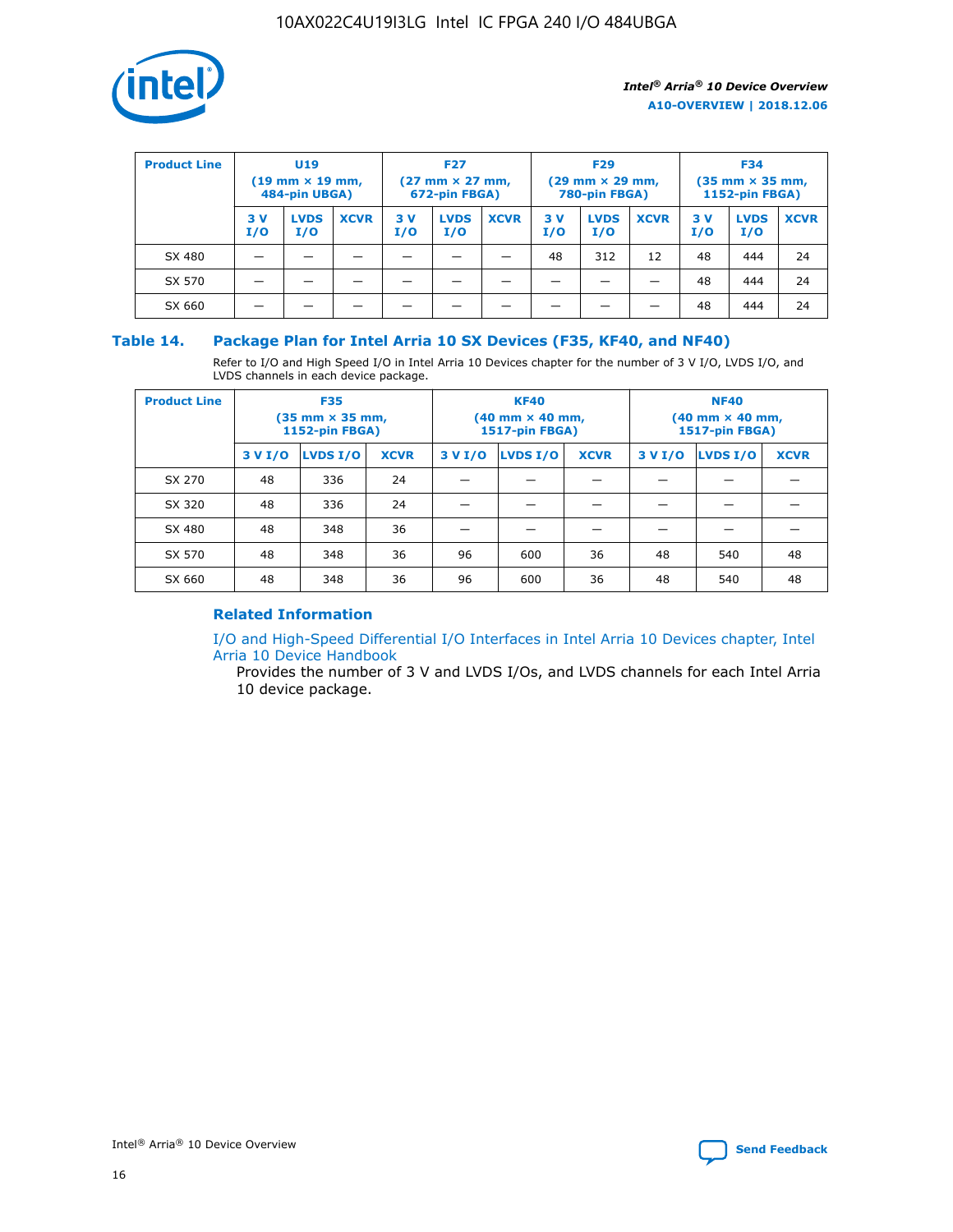

# **I/O Vertical Migration for Intel Arria 10 Devices**

#### **Figure 4. Migration Capability Across Intel Arria 10 Product Lines**

- The arrows indicate the migration paths. The devices included in each vertical migration path are shaded. Devices with fewer resources in the same path have lighter shades.
- To achieve the full I/O migration across product lines in the same migration path, restrict I/Os and transceivers usage to match the product line with the lowest I/O and transceiver counts.
- An LVDS I/O bank in the source device may be mapped to a 3 V I/O bank in the target device. To use memory interface clock frequency higher than 533 MHz, assign external memory interface pins only to banks that are LVDS I/O in both devices.
- There may be nominal 0.15 mm package height difference between some product lines in the same package type.
	- **Variant Product Line Package U19 F27 F29 F34 F35 KF40 NF40 RF40 NF45 SF45 UF45** Intel® Arria® 10 GX GX 160 GX 220 GX 270 GX 320 GX 480 GX 570 GX 660 GX 900 GX 1150 Intel Arria 10 GT GT 900 GT 1150 Intel Arria 10 SX SX 160 SX 220 SX 270 SX 320 SX 480 SX 570 SX 660
- Some migration paths are not shown in the Intel Quartus Prime software **Pin Migration View**.

*Note:* To verify the pin migration compatibility, use the **Pin Migration View** window in the Intel Quartus Prime software Pin Planner.

# **Adaptive Logic Module**

Intel Arria 10 devices use a 20 nm ALM as the basic building block of the logic fabric.

The ALM architecture is the same as the previous generation FPGAs, allowing for efficient implementation of logic functions and easy conversion of IP between the device generations.

The ALM, as shown in following figure, uses an 8-input fracturable look-up table (LUT) with four dedicated registers to help improve timing closure in register-rich designs and achieve an even higher design packing capability than the traditional two-register per LUT architecture.

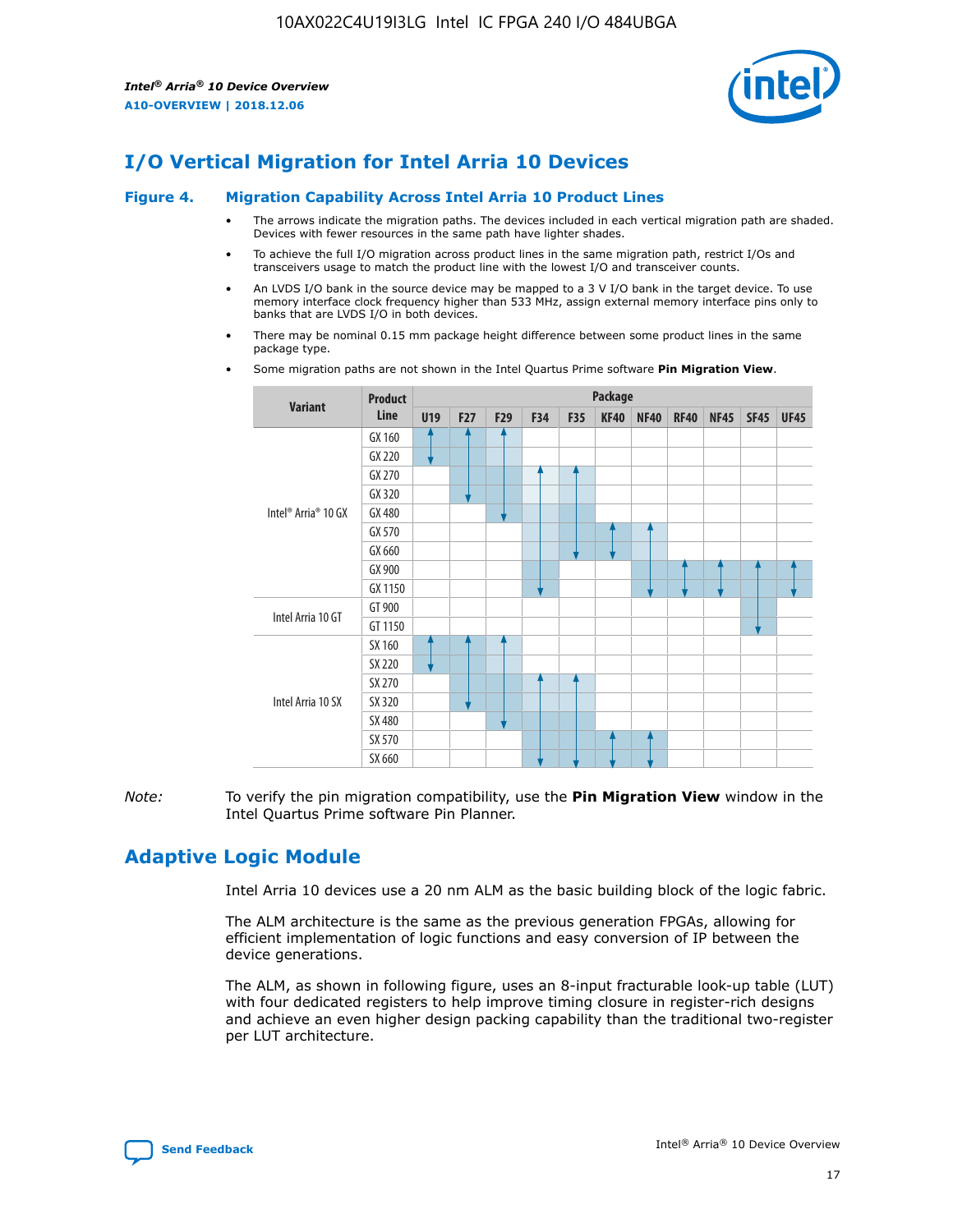

**Figure 5. ALM for Intel Arria 10 Devices**



The Intel Quartus Prime software optimizes your design according to the ALM logic structure and automatically maps legacy designs into the Intel Arria 10 ALM architecture.

# **Variable-Precision DSP Block**

The Intel Arria 10 variable precision DSP blocks support fixed-point arithmetic and floating-point arithmetic.

Features for fixed-point arithmetic:

- High-performance, power-optimized, and fully registered multiplication operations
- 18-bit and 27-bit word lengths
- Two 18 x 19 multipliers or one 27 x 27 multiplier per DSP block
- Built-in addition, subtraction, and 64-bit double accumulation register to combine multiplication results
- Cascading 19-bit or 27-bit when pre-adder is disabled and cascading 18-bit when pre-adder is used to form the tap-delay line for filtering applications
- Cascading 64-bit output bus to propagate output results from one block to the next block without external logic support
- Hard pre-adder supported in 19-bit and 27-bit modes for symmetric filters
- Internal coefficient register bank in both 18-bit and 27-bit modes for filter implementation
- 18-bit and 27-bit systolic finite impulse response (FIR) filters with distributed output adder
- Biased rounding support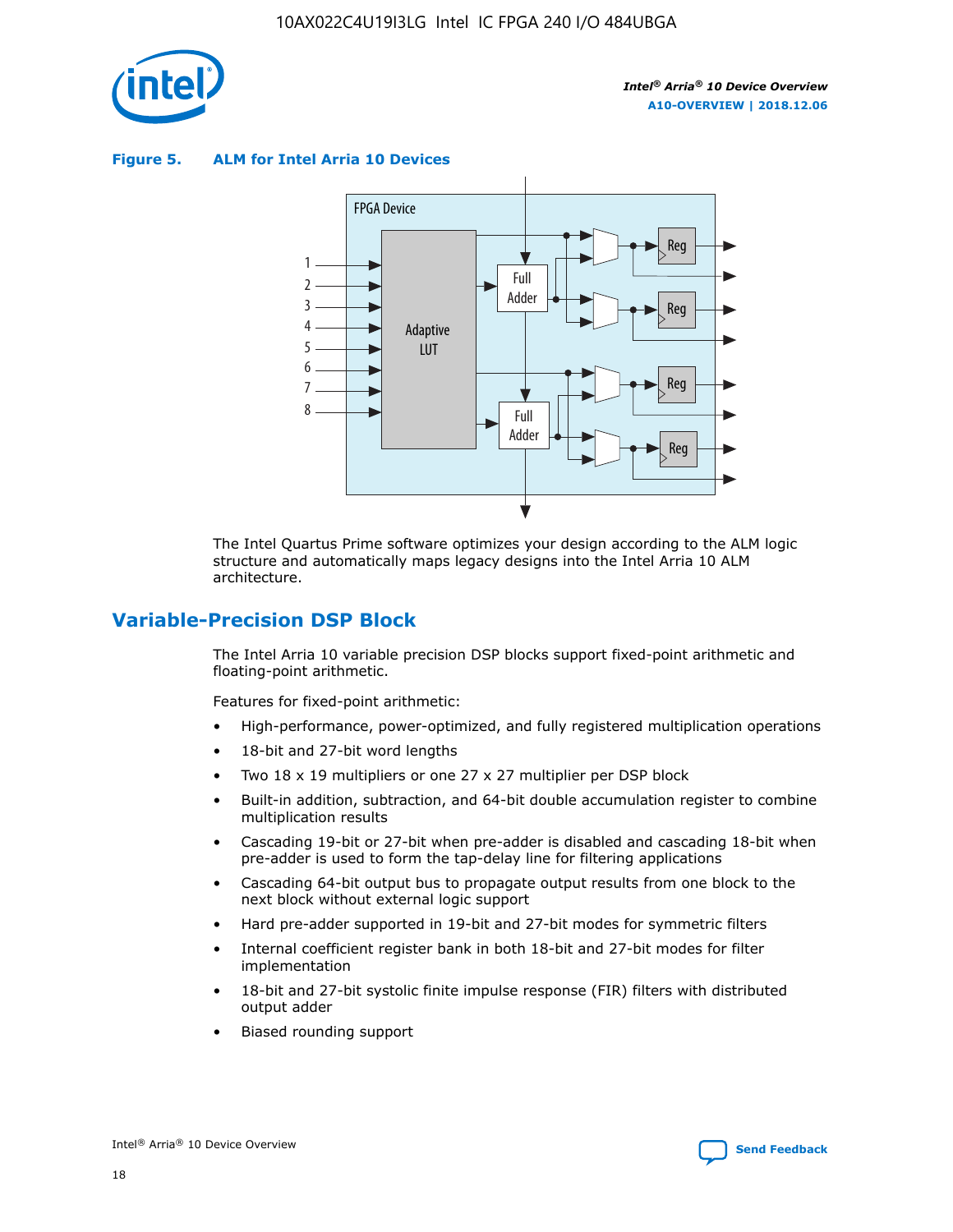

Features for floating-point arithmetic:

- A completely hardened architecture that supports multiplication, addition, subtraction, multiply-add, and multiply-subtract
- Multiplication with accumulation capability and a dynamic accumulator reset control
- Multiplication with cascade summation capability
- Multiplication with cascade subtraction capability
- Complex multiplication
- Direct vector dot product
- Systolic FIR filter

#### **Table 15. Variable-Precision DSP Block Configurations for Intel Arria 10 Devices**

| <b>Usage Example</b>                                       | <b>Multiplier Size (Bit)</b>    | <b>DSP Block Resources</b> |
|------------------------------------------------------------|---------------------------------|----------------------------|
| Medium precision fixed point                               | Two 18 x 19                     |                            |
| High precision fixed or Single precision<br>floating point | One 27 x 27                     |                            |
| Fixed point FFTs                                           | One 19 x 36 with external adder |                            |
| Very high precision fixed point                            | One 36 x 36 with external adder |                            |
| Double precision floating point                            | One 54 x 54 with external adder | 4                          |

#### **Table 16. Resources for Fixed-Point Arithmetic in Intel Arria 10 Devices**

The table lists the variable-precision DSP resources by bit precision for each Intel Arria 10 device.

| <b>Variant</b>        | <b>Product Line</b> | <b>Variable-</b><br>precision<br><b>DSP Block</b> | <b>Independent Input and Output</b><br><b>Multiplications Operator</b> |                                     | 18 x 19<br><b>Multiplier</b><br><b>Adder Sum</b> | $18 \times 18$<br><b>Multiplier</b><br><b>Adder</b> |
|-----------------------|---------------------|---------------------------------------------------|------------------------------------------------------------------------|-------------------------------------|--------------------------------------------------|-----------------------------------------------------|
|                       |                     |                                                   | 18 x 19<br><b>Multiplier</b>                                           | $27 \times 27$<br><b>Multiplier</b> | <b>Mode</b>                                      | <b>Summed with</b><br>36 bit Input                  |
| AIntel Arria 10<br>GX | GX 160              | 156                                               | 312                                                                    | 156                                 | 156                                              | 156                                                 |
|                       | GX 220              | 192                                               | 384                                                                    | 192                                 | 192                                              | 192                                                 |
|                       | GX 270              | 830                                               | 1,660                                                                  | 830                                 | 830                                              | 830                                                 |
|                       | GX 320              | 984                                               | 1,968                                                                  | 984                                 | 984                                              | 984                                                 |
|                       | GX 480              | 1,368                                             | 2,736                                                                  | 1,368                               | 1,368                                            | 1,368                                               |
|                       | GX 570              | 1,523                                             | 3,046                                                                  | 1,523                               | 1,523                                            | 1,523                                               |
|                       | GX 660              | 1,687                                             | 3,374                                                                  | 1,687                               | 1,687                                            | 1,687                                               |
|                       | GX 900              | 1,518                                             | 3,036                                                                  | 1,518                               | 1,518                                            | 1,518                                               |
|                       | GX 1150             | 1,518                                             | 3,036                                                                  | 1,518                               | 1,518                                            | 1,518                                               |
| Intel Arria 10        | GT 900              | 1,518                                             | 3,036                                                                  | 1,518                               | 1,518                                            | 1,518                                               |
| GT                    | GT 1150             | 1,518                                             | 3,036                                                                  | 1,518                               | 1,518                                            | 1,518                                               |
| Intel Arria 10        | SX 160              | 156                                               | 312                                                                    | 156                                 | 156                                              | 156                                                 |
| <b>SX</b>             | SX 220              | 192                                               | 384                                                                    | 192                                 | 192                                              | 192                                                 |
|                       | SX 270              | 830                                               | 1,660                                                                  | 830                                 | 830                                              | 830                                                 |
|                       |                     |                                                   |                                                                        |                                     |                                                  | continued                                           |

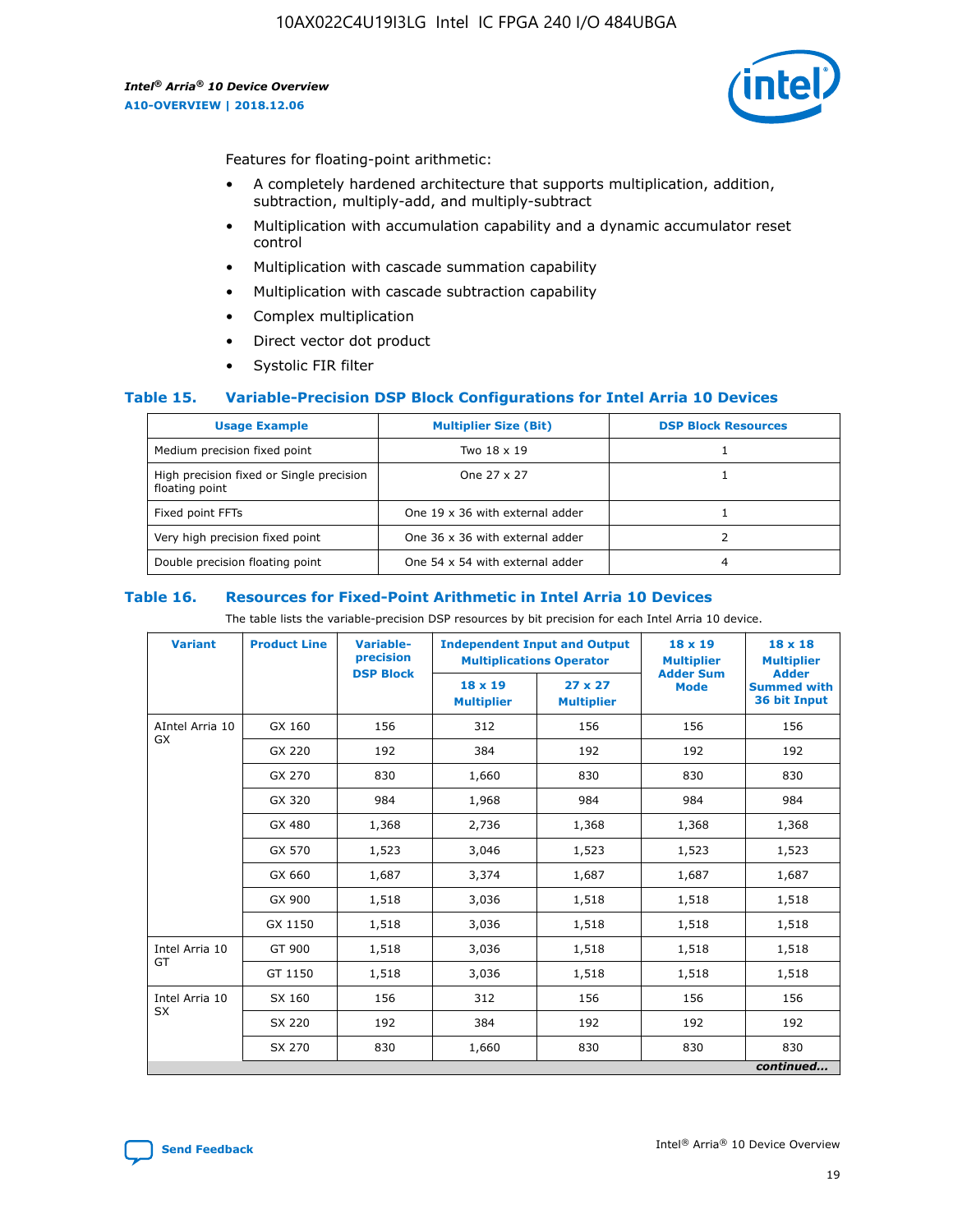

| <b>Variant</b> | <b>Product Line</b> | Variable-<br>precision | <b>Independent Input and Output</b><br><b>Multiplications Operator</b> |                                     | $18 \times 19$<br><b>Multiplier</b> | $18 \times 18$<br><b>Multiplier</b><br><b>Adder</b> |  |
|----------------|---------------------|------------------------|------------------------------------------------------------------------|-------------------------------------|-------------------------------------|-----------------------------------------------------|--|
|                |                     | <b>DSP Block</b>       | $18 \times 19$<br><b>Multiplier</b>                                    | $27 \times 27$<br><b>Multiplier</b> | <b>Adder Sum</b><br><b>Mode</b>     | <b>Summed with</b><br>36 bit Input                  |  |
|                | SX 320              | 984                    | 1,968                                                                  | 984                                 | 984                                 | 984                                                 |  |
|                | SX 480              | 1,368                  | 2,736                                                                  | 1,368                               | 1,368                               | 1,368                                               |  |
|                | SX 570              | 1,523                  | 3,046                                                                  | 1,523                               | 1,523                               | 1,523                                               |  |
|                | SX 660              | 1,687                  | 3,374                                                                  | 1,687                               | 1,687                               | 1,687                                               |  |

# **Table 17. Resources for Floating-Point Arithmetic in Intel Arria 10 Devices**

The table lists the variable-precision DSP resources by bit precision for each Intel Arria 10 device.

| <b>Variant</b> | <b>Product Line</b> | <b>Variable-</b><br>precision<br><b>DSP Block</b> | <b>Single</b><br><b>Precision</b><br><b>Floating-Point</b><br><b>Multiplication</b><br><b>Mode</b> | <b>Single-Precision</b><br><b>Floating-Point</b><br><b>Adder Mode</b> | Single-<br><b>Precision</b><br><b>Floating-Point</b><br><b>Multiply</b><br><b>Accumulate</b><br><b>Mode</b> | <b>Peak</b><br><b>Giga Floating-</b><br><b>Point</b><br><b>Operations</b><br>per Second<br>(GFLOPs) |
|----------------|---------------------|---------------------------------------------------|----------------------------------------------------------------------------------------------------|-----------------------------------------------------------------------|-------------------------------------------------------------------------------------------------------------|-----------------------------------------------------------------------------------------------------|
| Intel Arria 10 | GX 160              | 156                                               | 156                                                                                                | 156                                                                   | 156                                                                                                         | 140                                                                                                 |
| GX             | GX 220              | 192                                               | 192                                                                                                | 192                                                                   | 192                                                                                                         | 173                                                                                                 |
|                | GX 270              | 830                                               | 830                                                                                                | 830                                                                   | 830                                                                                                         | 747                                                                                                 |
|                | GX 320              | 984                                               | 984                                                                                                | 984                                                                   | 984                                                                                                         | 886                                                                                                 |
|                | GX 480              | 1,369                                             | 1,368                                                                                              | 1,368                                                                 | 1,368                                                                                                       | 1,231                                                                                               |
|                | GX 570              | 1,523                                             | 1,523                                                                                              | 1,523                                                                 | 1,523                                                                                                       | 1,371                                                                                               |
|                | GX 660              | 1,687                                             | 1,687                                                                                              | 1,687                                                                 | 1,687                                                                                                       | 1,518                                                                                               |
|                | GX 900              | 1,518                                             | 1,518                                                                                              | 1,518                                                                 | 1,518                                                                                                       | 1,366                                                                                               |
|                | GX 1150             | 1,518                                             | 1,518                                                                                              | 1,518                                                                 | 1,518                                                                                                       | 1,366                                                                                               |
| Intel Arria 10 | GT 900              | 1,518                                             | 1,518                                                                                              | 1,518                                                                 | 1,518                                                                                                       | 1,366                                                                                               |
| GT             | GT 1150             | 1,518                                             | 1,518                                                                                              | 1,518                                                                 | 1,518                                                                                                       | 1,366                                                                                               |
| Intel Arria 10 | SX 160              | 156                                               | 156                                                                                                | 156                                                                   | 156                                                                                                         | 140                                                                                                 |
| <b>SX</b>      | SX 220              | 192                                               | 192                                                                                                | 192                                                                   | 192                                                                                                         | 173                                                                                                 |
|                | SX 270              | 830                                               | 830                                                                                                | 830                                                                   | 830                                                                                                         | 747                                                                                                 |
|                | SX 320              | 984                                               | 984                                                                                                | 984                                                                   | 984                                                                                                         | 886                                                                                                 |
|                | SX 480              | 1,369                                             | 1,368                                                                                              | 1,368                                                                 | 1,368                                                                                                       | 1,231                                                                                               |
|                | SX 570              | 1,523                                             | 1,523                                                                                              | 1,523                                                                 | 1,523                                                                                                       | 1,371                                                                                               |
|                | SX 660              | 1,687                                             | 1,687                                                                                              | 1,687                                                                 | 1,687                                                                                                       | 1,518                                                                                               |

# **Embedded Memory Blocks**

The embedded memory blocks in the devices are flexible and designed to provide an optimal amount of small- and large-sized memory arrays to fit your design requirements.

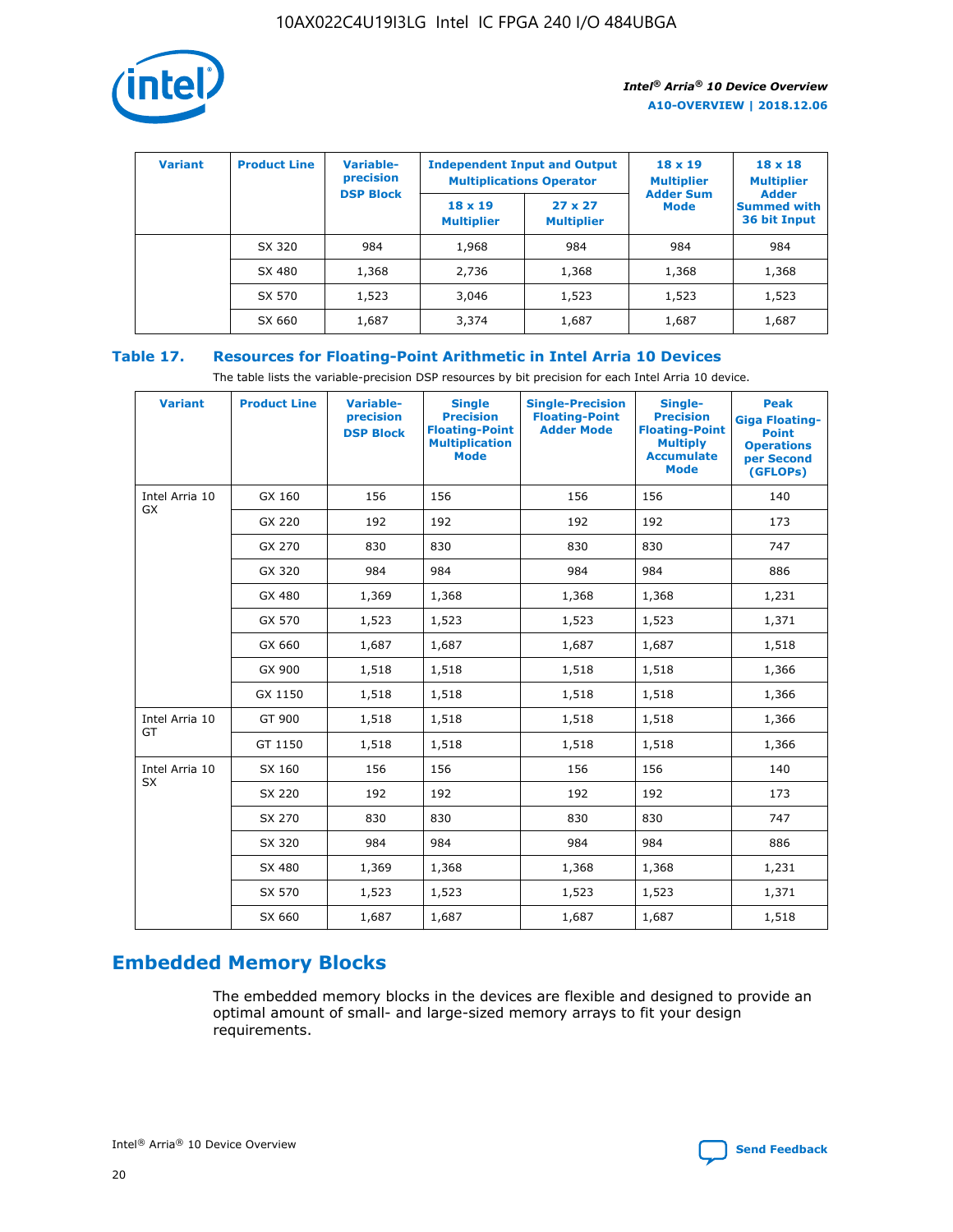

# **Types of Embedded Memory**

The Intel Arria 10 devices contain two types of memory blocks:

- 20 Kb M20K blocks—blocks of dedicated memory resources. The M20K blocks are ideal for larger memory arrays while still providing a large number of independent ports.
- 640 bit memory logic array blocks (MLABs)—enhanced memory blocks that are configured from dual-purpose logic array blocks (LABs). The MLABs are ideal for wide and shallow memory arrays. The MLABs are optimized for implementation of shift registers for digital signal processing (DSP) applications, wide and shallow FIFO buffers, and filter delay lines. Each MLAB is made up of ten adaptive logic modules (ALMs). In the Intel Arria 10 devices, you can configure these ALMs as ten 32 x 2 blocks, giving you one 32 x 20 simple dual-port SRAM block per MLAB.

# **Embedded Memory Capacity in Intel Arria 10 Devices**

|                   | <b>Product</b> |              | <b>M20K</b>         | <b>MLAB</b>  |                     | <b>Total RAM Bit</b> |
|-------------------|----------------|--------------|---------------------|--------------|---------------------|----------------------|
| <b>Variant</b>    | <b>Line</b>    | <b>Block</b> | <b>RAM Bit (Kb)</b> | <b>Block</b> | <b>RAM Bit (Kb)</b> | (Kb)                 |
| Intel Arria 10 GX | GX 160         | 440          | 8,800               | 1,680        | 1,050               | 9,850                |
|                   | GX 220         | 587          | 11,740              | 2,703        | 1,690               | 13,430               |
|                   | GX 270         | 750          | 15,000              | 3,922        | 2,452               | 17,452               |
|                   | GX 320         | 891          | 17,820              | 4,363        | 2,727               | 20,547               |
|                   | GX 480         | 1,431        | 28,620              | 6,662        | 4,164               | 32,784               |
|                   | GX 570         | 1,800        | 36,000              | 8,153        | 5,096               | 41,096               |
|                   | GX 660         | 2,131        | 42,620              | 9,260        | 5,788               | 48,408               |
|                   | GX 900         | 2,423        | 48,460              | 15,017       | 9,386               | 57,846               |
|                   | GX 1150        | 2,713        | 54,260              | 20,774       | 12,984              | 67,244               |
| Intel Arria 10 GT | GT 900         | 2,423        | 48,460              | 15,017       | 9,386               | 57,846               |
|                   | GT 1150        | 2,713        | 54,260              | 20,774       | 12,984              | 67,244               |
| Intel Arria 10 SX | SX 160         | 440          | 8,800               | 1,680        | 1,050               | 9,850                |
|                   | SX 220         | 587          | 11,740              | 2,703        | 1,690               | 13,430               |
|                   | SX 270         | 750          | 15,000              | 3,922        | 2,452               | 17,452               |
|                   | SX 320         | 891          | 17,820              | 4,363        | 2,727               | 20,547               |
|                   | SX 480         | 1,431        | 28,620              | 6,662        | 4,164               | 32,784               |
|                   | SX 570         | 1,800        | 36,000              | 8,153        | 5,096               | 41,096               |
|                   | SX 660         | 2,131        | 42,620              | 9,260        | 5,788               | 48,408               |

#### **Table 18. Embedded Memory Capacity and Distribution in Intel Arria 10 Devices**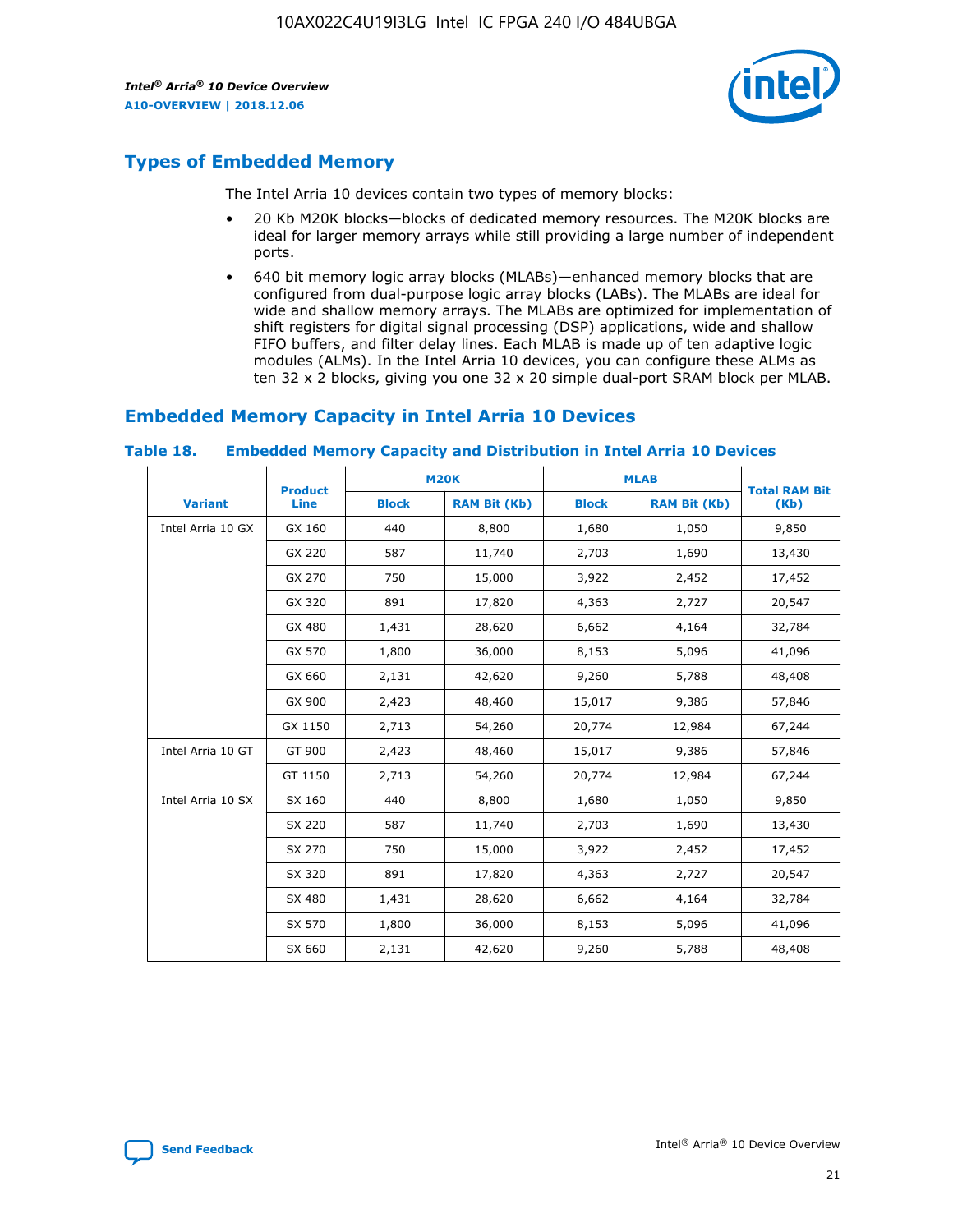

# **Embedded Memory Configurations for Single-port Mode**

#### **Table 19. Single-port Embedded Memory Configurations for Intel Arria 10 Devices**

This table lists the maximum configurations supported for single-port RAM and ROM modes.

| <b>Memory Block</b> | Depth (bits) | <b>Programmable Width</b> |
|---------------------|--------------|---------------------------|
| MLAB                | 32           | x16, x18, or x20          |
|                     | 64(10)       | x8, x9, x10               |
| M20K                | 512          | x40, x32                  |
|                     | 1K           | x20, x16                  |
|                     | 2K           | x10, x8                   |
|                     | 4K           | x5, x4                    |
|                     | 8K           | x2                        |
|                     | 16K          | x1                        |

# **Clock Networks and PLL Clock Sources**

The clock network architecture is based on Intel's global, regional, and peripheral clock structure. This clock structure is supported by dedicated clock input pins, fractional clock synthesis PLLs, and integer I/O PLLs.

## **Clock Networks**

The Intel Arria 10 core clock networks are capable of up to 800 MHz fabric operation across the full industrial temperature range. For the external memory interface, the clock network supports the hard memory controller with speeds up to 2,400 Mbps in a quarter-rate transfer.

To reduce power consumption, the Intel Quartus Prime software identifies all unused sections of the clock network and powers them down.

## **Fractional Synthesis and I/O PLLs**

Intel Arria 10 devices contain up to 32 fractional synthesis PLLs and up to 16 I/O PLLs that are available for both specific and general purpose uses in the core:

- Fractional synthesis PLLs—located in the column adjacent to the transceiver blocks
- I/O PLLs—located in each bank of the 48 I/Os

#### **Fractional Synthesis PLLs**

You can use the fractional synthesis PLLs to:

- Reduce the number of oscillators that are required on your board
- Reduce the number of clock pins that are used in the device by synthesizing multiple clock frequencies from a single reference clock source

<sup>(10)</sup> Supported through software emulation and consumes additional MLAB blocks.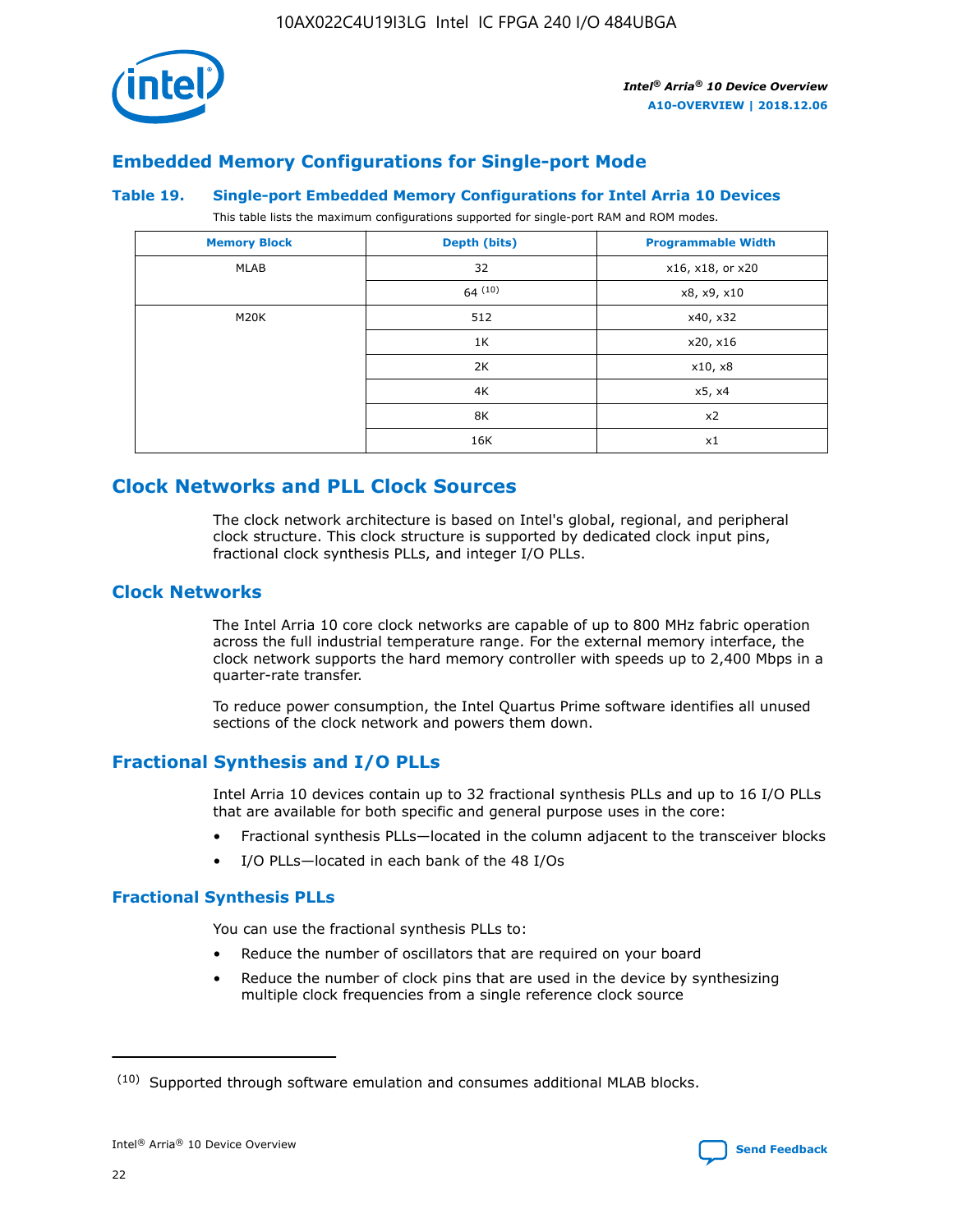10AX022C4U19I3LG Intel IC FPGA 240 I/O 484UBGA

*Intel® Arria® 10 Device Overview* **A10-OVERVIEW | 2018.12.06**



The fractional synthesis PLLs support the following features:

- Reference clock frequency synthesis for transceiver CMU and Advanced Transmit (ATX) PLLs
- Clock network delay compensation
- Zero-delay buffering
- Direct transmit clocking for transceivers
- Independently configurable into two modes:
	- Conventional integer mode equivalent to the general purpose PLL
	- Enhanced fractional mode with third order delta-sigma modulation
- PLL cascading

#### **I/O PLLs**

The integer mode I/O PLLs are located in each bank of 48 I/Os. You can use the I/O PLLs to simplify the design of external memory and high-speed LVDS interfaces.

In each I/O bank, the I/O PLLs are adjacent to the hard memory controllers and LVDS SERDES. Because these PLLs are tightly coupled with the I/Os that need to use them, it makes it easier to close timing.

You can use the I/O PLLs for general purpose applications in the core such as clock network delay compensation and zero-delay buffering.

Intel Arria 10 devices support PLL-to-PLL cascading.

# **FPGA General Purpose I/O**

Intel Arria 10 devices offer highly configurable GPIOs. Each I/O bank contains 48 general purpose I/Os and a high-efficiency hard memory controller.

The following list describes the features of the GPIOs:

- Consist of 3 V I/Os for high-voltage application and LVDS I/Os for differential signaling
	- Up to two 3 V I/O banks, available in some devices, that support up to 3 V I/O standards
	- LVDS I/O banks that support up to 1.8 V I/O standards
- Support a wide range of single-ended and differential I/O interfaces
- LVDS speeds up to 1.6 Gbps
- Each LVDS pair of pins has differential input and output buffers, allowing you to configure the LVDS direction for each pair.
- Programmable bus hold and weak pull-up
- Programmable differential output voltage  $(V_{OD})$  and programmable pre-emphasis

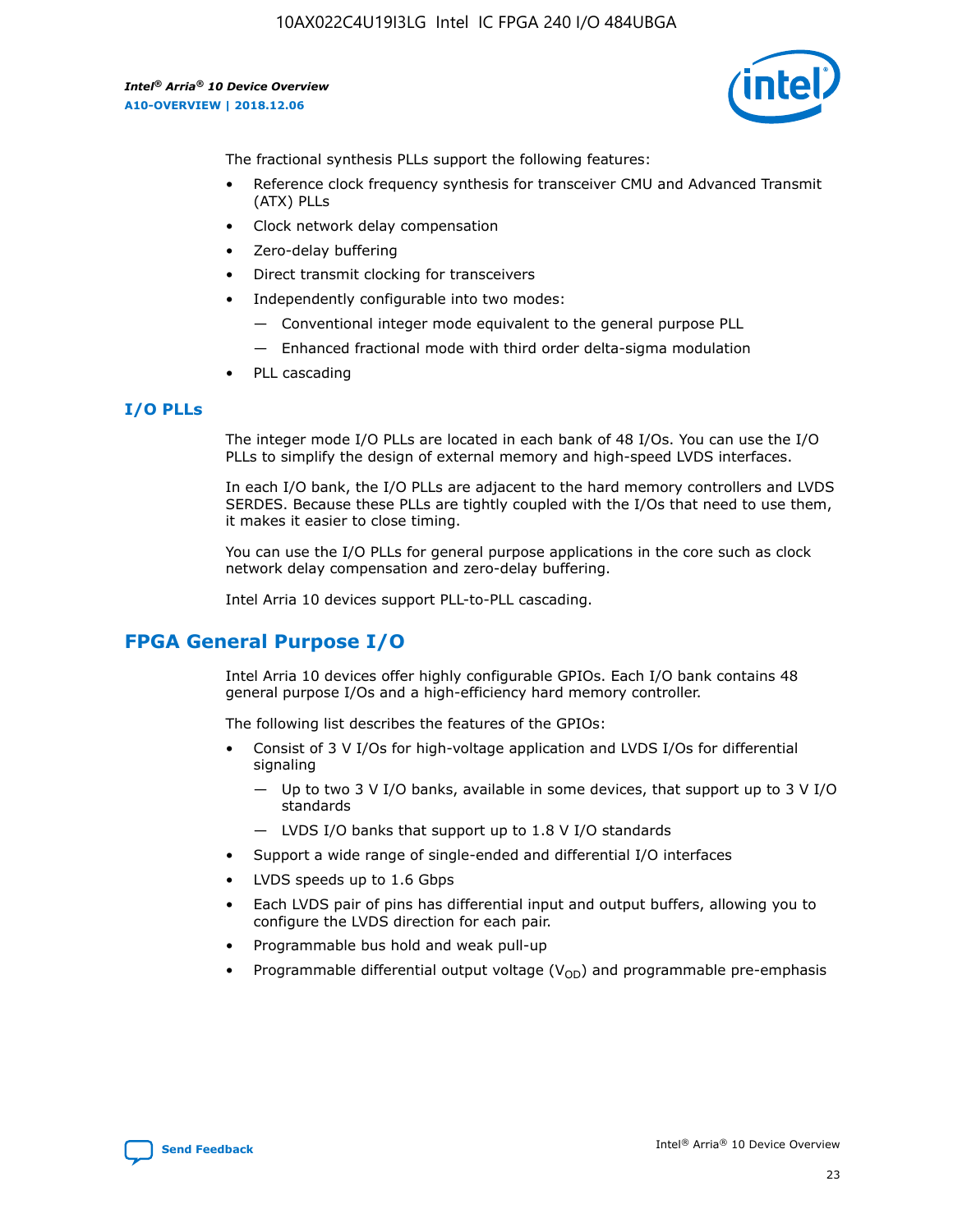

- Series (R<sub>S</sub>) and parallel (R<sub>T</sub>) on-chip termination (OCT) for all I/O banks with OCT calibration to limit the termination impedance variation
- On-chip dynamic termination that has the ability to swap between series and parallel termination, depending on whether there is read or write on a common bus for signal integrity
- Easy timing closure support using the hard read FIFO in the input register path, and delay-locked loop (DLL) delay chain with fine and coarse architecture

# **External Memory Interface**

Intel Arria 10 devices offer massive external memory bandwidth, with up to seven 32 bit DDR4 memory interfaces running at up to 2,400 Mbps. This bandwidth provides additional ease of design, lower power, and resource efficiencies of hardened highperformance memory controllers.

The memory interface within Intel Arria 10 FPGAs and SoCs delivers the highest performance and ease of use. You can configure up to a maximum width of 144 bits when using the hard or soft memory controllers. If required, you can bypass the hard memory controller and use a soft controller implemented in the user logic.

Each I/O contains a hardened DDR read/write path (PHY) capable of performing key memory interface functionality such as read/write leveling, FIFO buffering to lower latency and improve margin, timing calibration, and on-chip termination.

The timing calibration is aided by the inclusion of hard microcontrollers based on Intel's Nios® II technology, specifically tailored to control the calibration of multiple memory interfaces. This calibration allows the Intel Arria 10 device to compensate for any changes in process, voltage, or temperature either within the Intel Arria 10 device itself, or within the external memory device. The advanced calibration algorithms ensure maximum bandwidth and robust timing margin across all operating conditions.

In addition to parallel memory interfaces, Intel Arria 10 devices support serial memory technologies such as the Hybrid Memory Cube (HMC). The HMC is supported by the Intel Arria 10 high-speed serial transceivers which connect up to four HMC links, with each link running at data rates up to 15 Gbps.

#### **Related Information**

#### [External Memory Interface Spec Estimator](http://www.altera.com/technology/memory/estimator/mem-emif-index.html)

Provides a parametric tool that allows you to find and compare the performance of the supported external memory interfaces in IntelFPGAs.

# **Memory Standards Supported by Intel Arria 10 Devices**

The I/Os are designed to provide high performance support for existing and emerging external memory standards.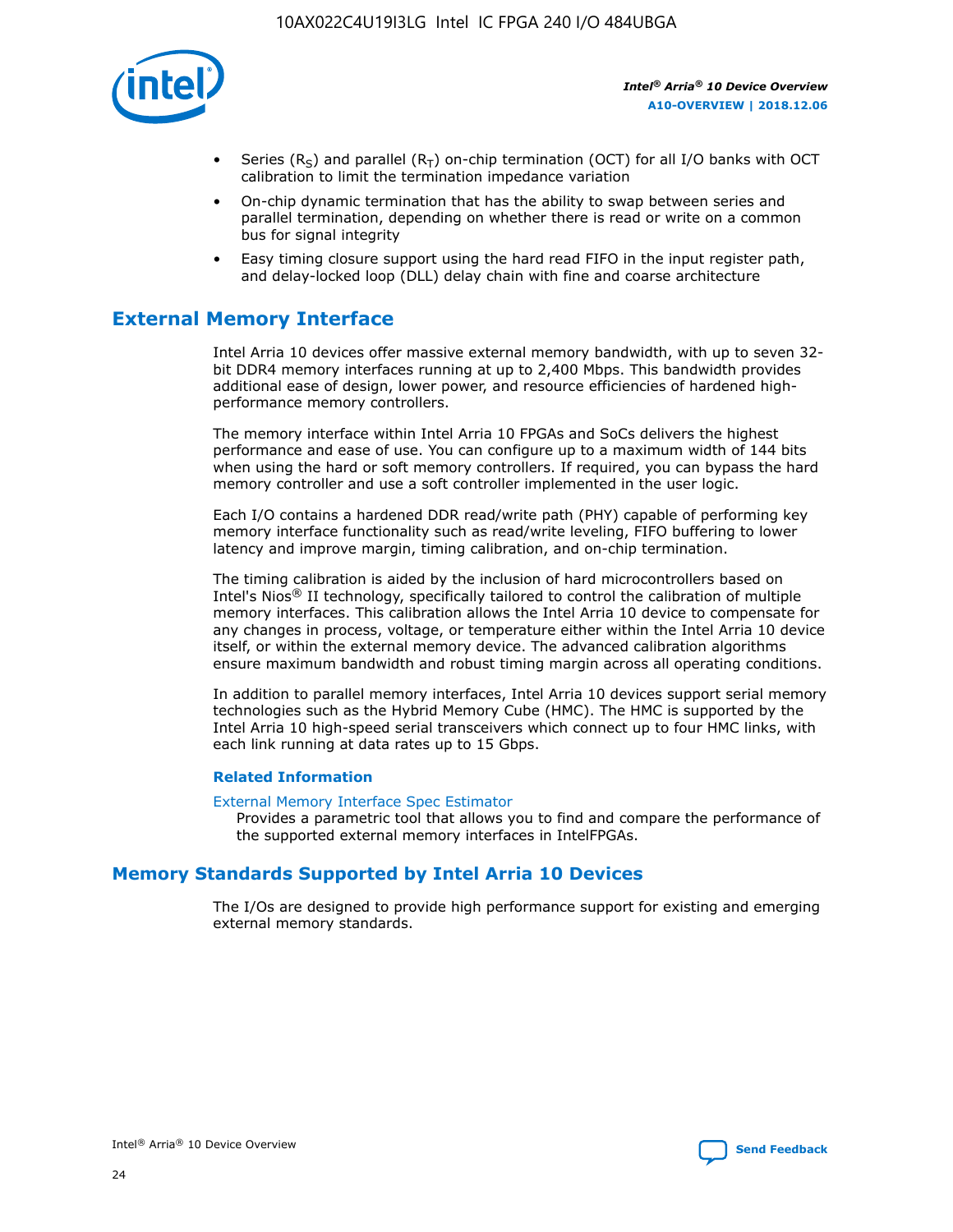

#### **Table 20. Memory Standards Supported by the Hard Memory Controller**

This table lists the overall capability of the hard memory controller. For specific details, refer to the External Memory Interface Spec Estimator and Intel Arria 10 Device Datasheet.

| <b>Memory Standard</b> | <b>Rate Support</b> | <b>Ping Pong PHY Support</b> | <b>Maximum Frequency</b><br>(MHz) |
|------------------------|---------------------|------------------------------|-----------------------------------|
| <b>DDR4 SDRAM</b>      | Quarter rate        | Yes                          | 1,067                             |
|                        |                     |                              | 1,200                             |
| DDR3 SDRAM             | Half rate           | Yes                          | 533                               |
|                        |                     |                              | 667                               |
|                        | Quarter rate        | Yes                          | 1,067                             |
|                        |                     |                              | 1,067                             |
| <b>DDR3L SDRAM</b>     | Half rate           | Yes                          | 533                               |
|                        |                     |                              | 667                               |
|                        | Quarter rate        | Yes                          | 933                               |
|                        |                     |                              | 933                               |
| LPDDR3 SDRAM           | Half rate           |                              | 533                               |
|                        | Quarter rate        |                              | 800                               |

#### **Table 21. Memory Standards Supported by the Soft Memory Controller**

| <b>Memory Standard</b>      | <b>Rate Support</b> | <b>Maximum Frequency</b><br>(MHz) |
|-----------------------------|---------------------|-----------------------------------|
| <b>RLDRAM 3 (11)</b>        | Quarter rate        | 1,200                             |
| ODR IV SRAM <sup>(11)</sup> | Quarter rate        | 1,067                             |
| <b>ODR II SRAM</b>          | Full rate           | 333                               |
|                             | Half rate           | 633                               |
| <b>ODR II+ SRAM</b>         | Full rate           | 333                               |
|                             | Half rate           | 633                               |
| <b>ODR II+ Xtreme SRAM</b>  | Full rate           | 333                               |
|                             | Half rate           | 633                               |

#### **Table 22. Memory Standards Supported by the HPS Hard Memory Controller**

The hard processor system (HPS) is available in Intel Arria 10 SoC devices only.

| <b>Memory Standard</b> | <b>Rate Support</b> | <b>Maximum Frequency</b><br>(MHz) |
|------------------------|---------------------|-----------------------------------|
| <b>DDR4 SDRAM</b>      | Half rate           | 1,200                             |
| <b>DDR3 SDRAM</b>      | Half rate           | 1,067                             |
| <b>DDR3L SDRAM</b>     | Half rate           | 933                               |

<sup>(11)</sup> Intel Arria 10 devices support this external memory interface using hard PHY with soft memory controller.

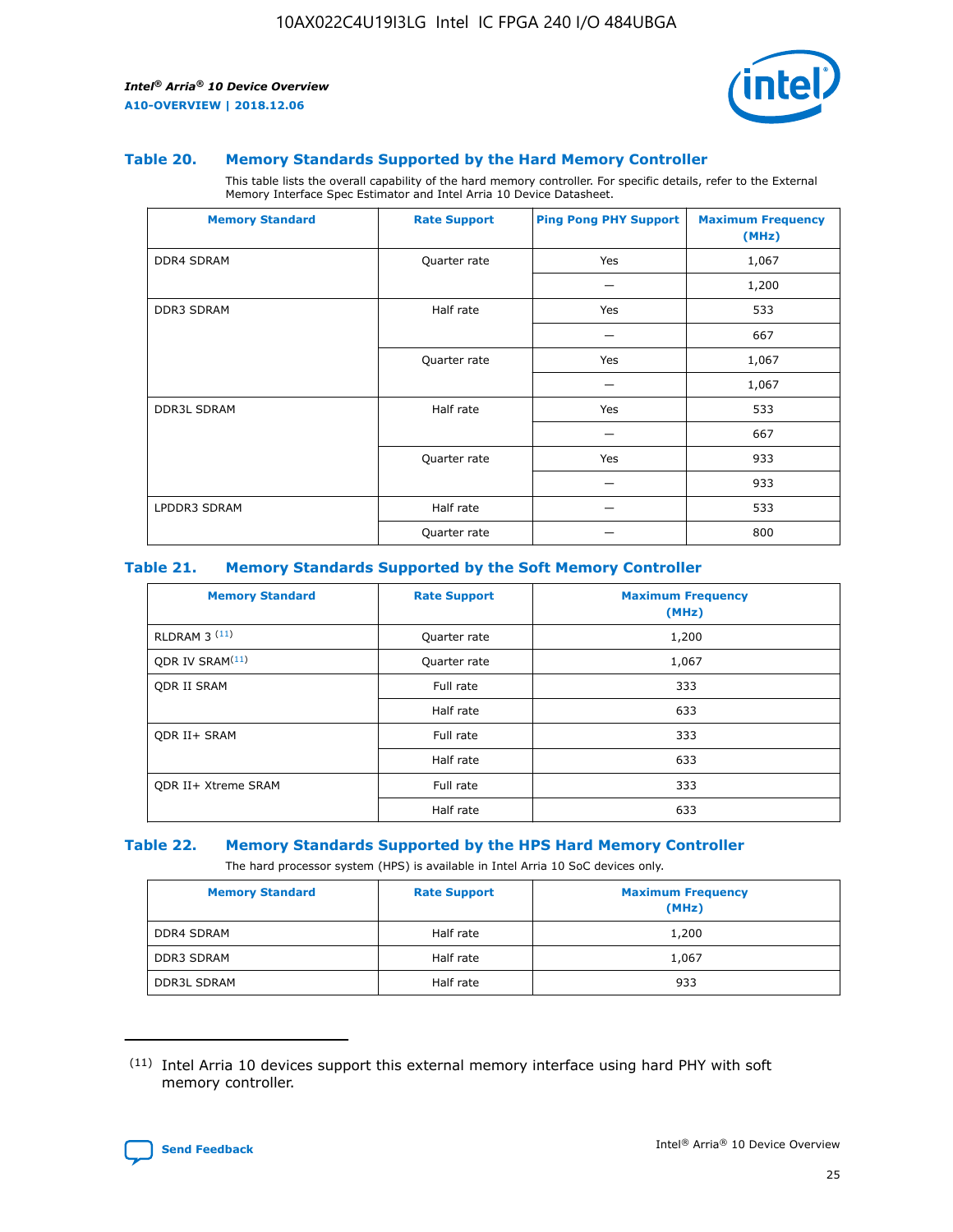

#### **Related Information**

#### [Intel Arria 10 Device Datasheet](https://www.intel.com/content/www/us/en/programmable/documentation/mcn1413182292568.html#mcn1413182153340)

Lists the memory interface performance according to memory interface standards, rank or chip select configurations, and Intel Arria 10 device speed grades.

# **PCIe Gen1, Gen2, and Gen3 Hard IP**

Intel Arria 10 devices contain PCIe hard IP that is designed for performance and ease-of-use:

- Includes all layers of the PCIe stack—transaction, data link and physical layers.
- Supports PCIe Gen3, Gen2, and Gen1 Endpoint and Root Port in x1, x2, x4, or x8 lane configuration.
- Operates independently from the core logic—optional configuration via protocol (CvP) allows the PCIe link to power up and complete link training in less than 100 ms while the Intel Arria 10 device completes loading the programming file for the rest of the FPGA.
- Provides added functionality that makes it easier to support emerging features such as Single Root I/O Virtualization (SR-IOV) and optional protocol extensions.
- Provides improved end-to-end datapath protection using ECC.
- Supports FPGA configuration via protocol (CvP) using PCIe at Gen3, Gen2, or Gen1 speed.

#### **Related Information**

PCS Features on page 30

# **Enhanced PCS Hard IP for Interlaken and 10 Gbps Ethernet**

# **Interlaken Support**

The Intel Arria 10 enhanced PCS hard IP provides integrated Interlaken PCS supporting rates up to 25.8 Gbps per lane.

The Interlaken PCS is based on the proven functionality of the PCS developed for Intel's previous generation FPGAs, which demonstrated interoperability with Interlaken ASSP vendors and third-party IP suppliers. The Interlaken PCS is present in every transceiver channel in Intel Arria 10 devices.

#### **Related Information**

PCS Features on page 30

## **10 Gbps Ethernet Support**

The Intel Arria 10 enhanced PCS hard IP supports 10GBASE-R PCS compliant with IEEE 802.3 10 Gbps Ethernet (10GbE). The integrated hard IP support for 10GbE and the 10 Gbps transceivers save external PHY cost, board space, and system power.

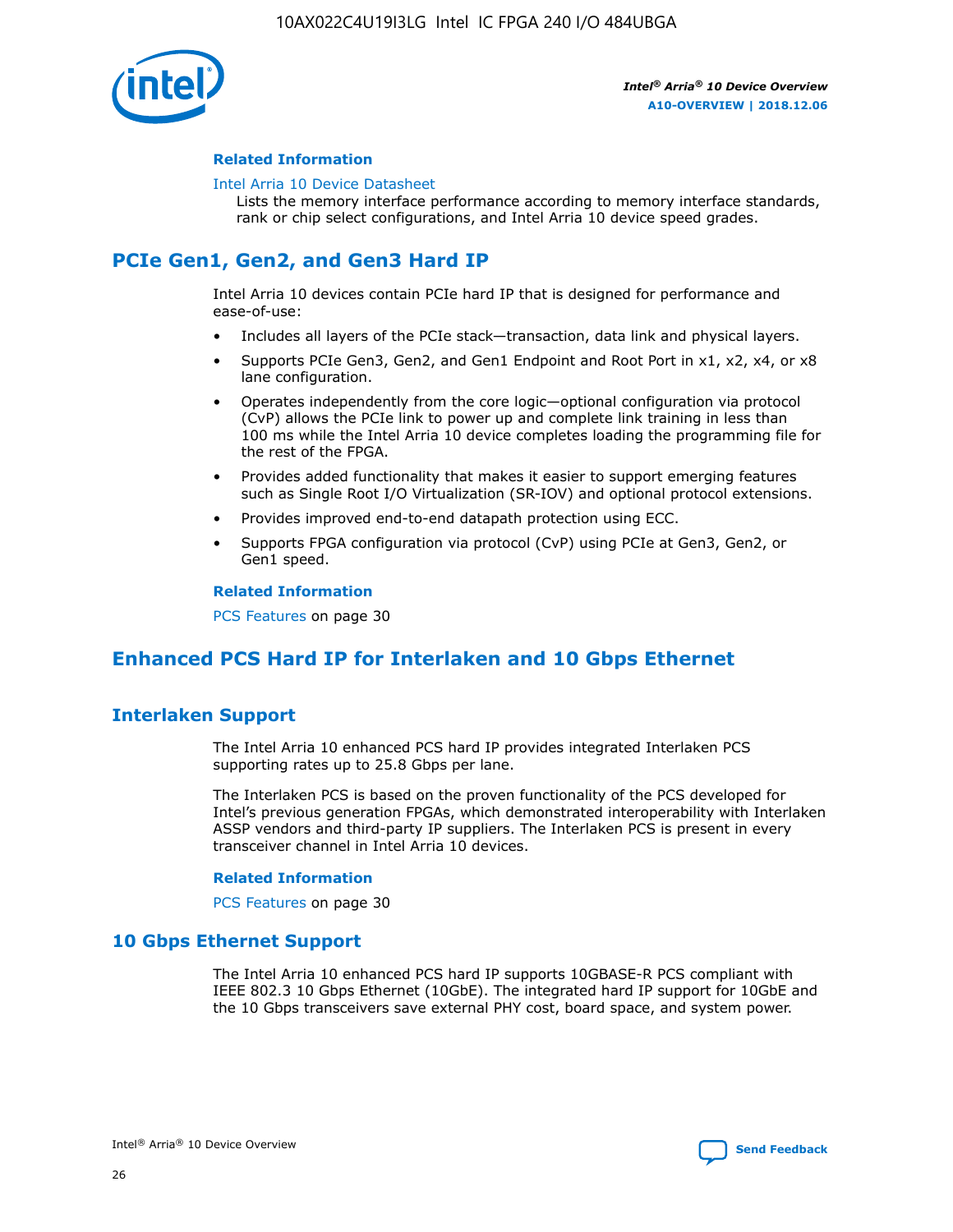

The scalable hard IP supports multiple independent 10GbE ports while using a single PLL for all the 10GBASE-R PCS instantiations, which saves on core logic resources and clock networks:

- Simplifies multiport 10GbE systems compared to XAUI interfaces that require an external XAUI-to-10G PHY.
- Incorporates Electronic Dispersion Compensation (EDC), which enables direct connection to standard 10 Gbps XFP and SFP+ pluggable optical modules.
- Supports backplane Ethernet applications and includes a hard 10GBASE-KR Forward Error Correction (FEC) circuit that you can use for 10 Gbps and 40 Gbps applications.

The 10 Gbps Ethernet PCS hard IP and 10GBASE-KR FEC are present in every transceiver channel.

#### **Related Information**

PCS Features on page 30

# **Low Power Serial Transceivers**

Intel Arria 10 FPGAs and SoCs include lowest power transceivers that deliver high bandwidth, throughput and low latency.

Intel Arria 10 devices deliver the industry's lowest power consumption per transceiver channel:

- 12.5 Gbps transceivers at as low as 242 mW
- 10 Gbps transceivers at as low as 168 mW
- 6 Gbps transceivers at as low as 117 mW

Intel Arria 10 transceivers support various data rates according to application:

- Chip-to-chip and chip-to-module applications—from 1 Gbps up to 25.8 Gbps
- Long reach and backplane applications—from 1 Gbps up to 12.5 with advanced adaptive equalization
- Critical power sensitive applications—from 1 Gbps up to 11.3 Gbps using lower power modes

The combination of 20 nm process technology and architectural advances provide the following benefits:

- Significant reduction in die area and power consumption
- Increase of up to two times in transceiver I/O density compared to previous generation devices while maintaining optimal signal integrity
- Up to 72 total transceiver channels—you can configure up to 6 of these channels to run as fast as 25.8 Gbps
- All channels feature continuous data rate support up to the maximum rated speed

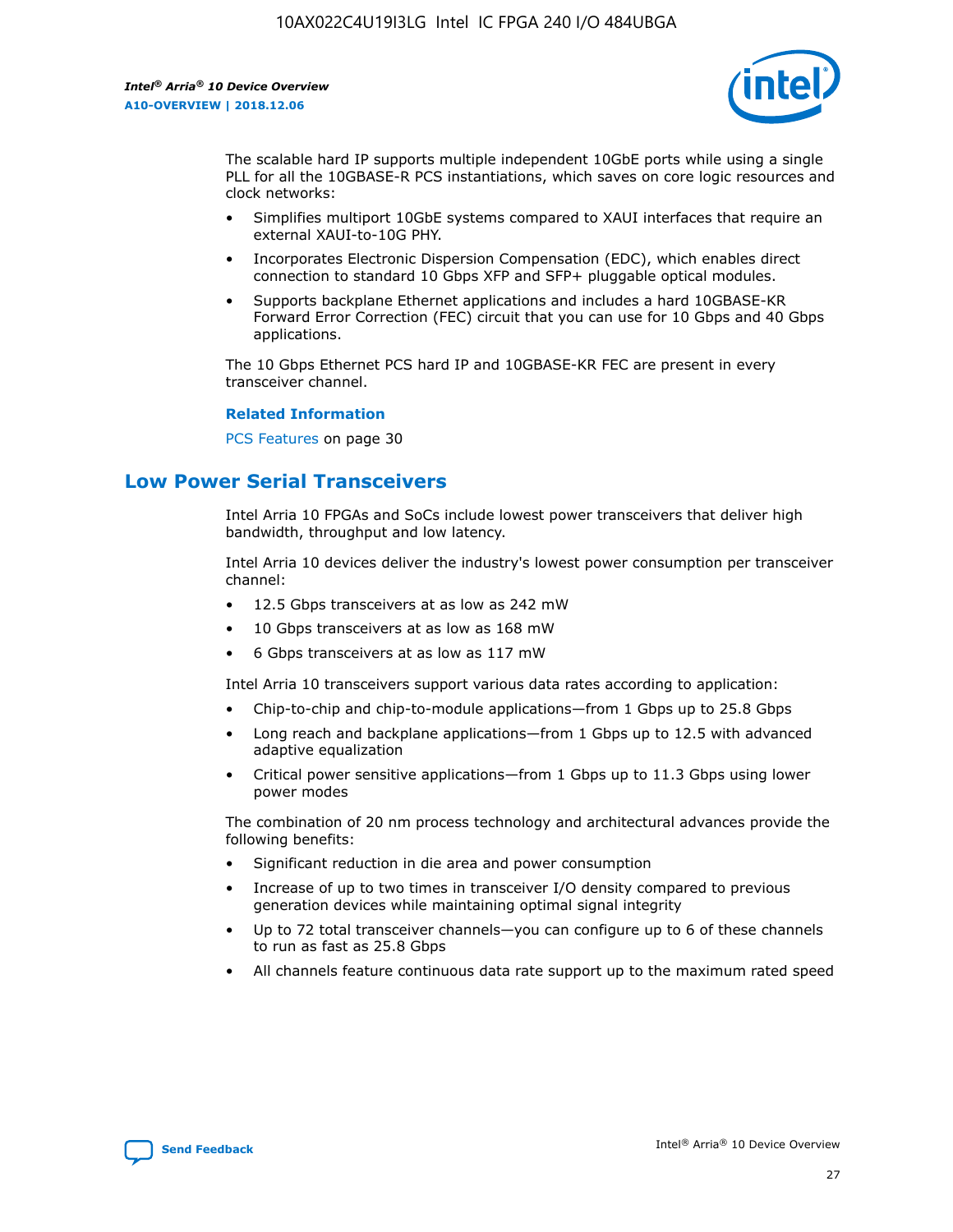

## Transceiver PMA TX/RX PCS ATX PLL Transceiver PMA TX/RX PCS fPLL Network Flexible Clock Distribution Network PCS Transceiver PMA TX/RX FPGA **Clock Distribution** Fabric PCS Transceiver PMA TX/RX ATX Flexible PLL PCS Transceiver PMA TX/RX ▲ fPLL Transceiver PMA TX/RX PCS 4

#### **Figure 6. Intel Arria 10 Transceiver Block Architecture**

## **Transceiver Channels**

All transceiver channels feature a dedicated Physical Medium Attachment (PMA) and a hardened Physical Coding Sublayer (PCS).

- The PMA provides primary interfacing capabilities to physical channels.
- The PCS typically handles encoding/decoding, word alignment, and other preprocessing functions before transferring data to the FPGA core fabric.

A transceiver channel consists of a PMA and a PCS block. Most transceiver banks have 6 channels. There are some transceiver banks that contain only 3 channels.

A wide variety of bonded and non-bonded data rate configurations is possible using a highly configurable clock distribution network. Up to 80 independent transceiver data rates can be configured.

The following figures are graphical representations of top views of the silicon die, which correspond to reverse views for flip chip packages. Different Intel Arria 10 devices may have different floorplans than the ones shown in the figures.

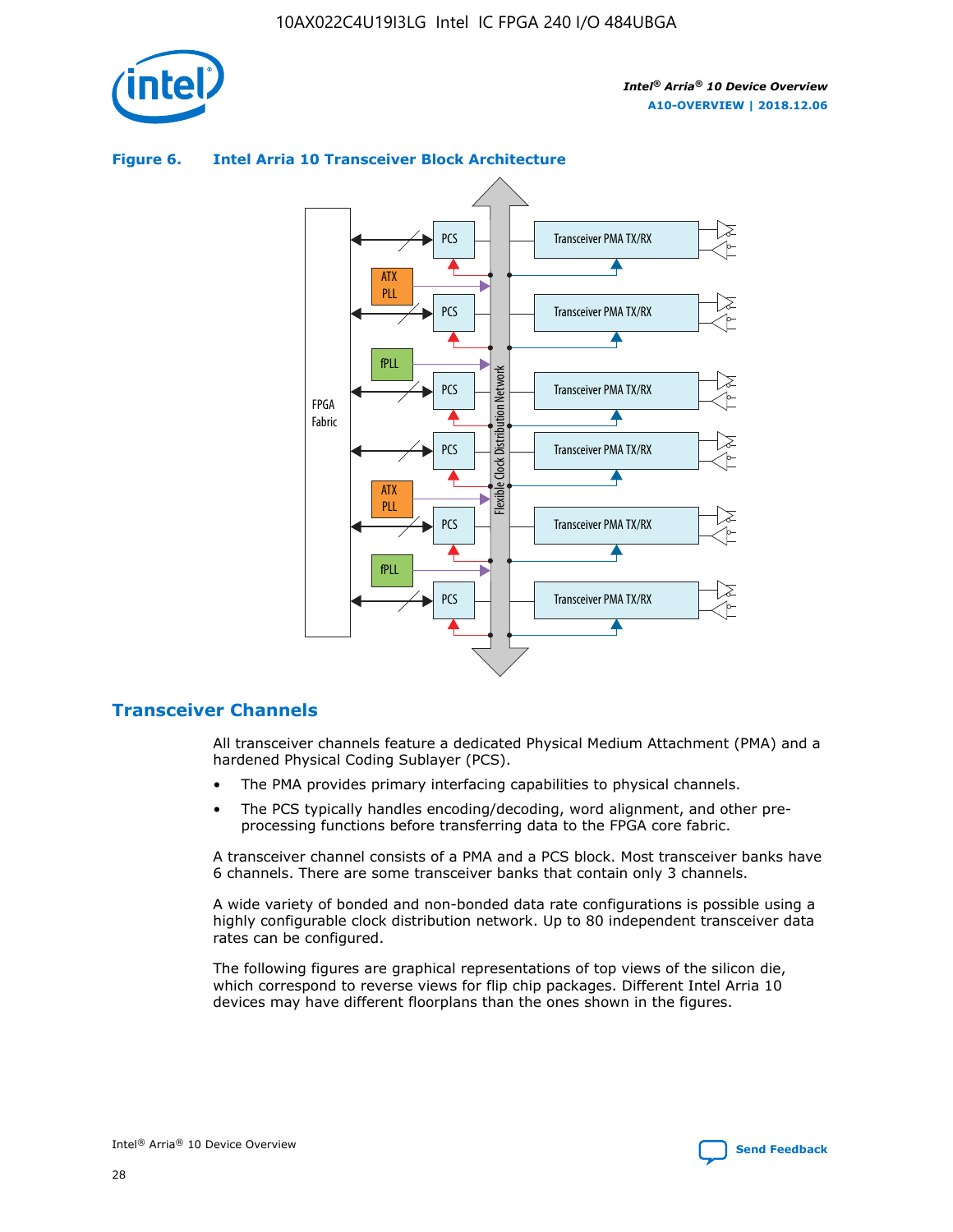

#### **Figure 7. Device Chip Overview for Intel Arria 10 GX and GT Devices**



M20K Internal Memory Blocks Core Logic Fabric Transceiver Channels Hard IP Per Transceiver: Standard PCS and Enhanced PCS Hard IPs PCI Express Gen3 Hard IP Fractional PLLs M20K Internal Memory Blocks PCI Express Gen3 Hard IP Variable Precision DSP Blocks I/O PLLs Hard Memory Controllers, General-Purpose I/O Cells, LVDS Hard Processor Subsystem, Dual-Core ARM Cortex A9 M20K Internal Memory Blocks Variable Precision DSP Blocks M20K Internal Memory Blocks Core Logic Fabric I/O PLLs Hard Memory Controllers, General-Purpose I/O Cells, LVDS M20K Internal Memory Blocks Variable Precision DSP Blocks M20K Internal Memory Blocks Transceiver Channels Hard IP Per Transceiver: Standard PCS and Enhanced PCS Hard IPs PCI Express Gen3 Hard IP Fractional PLLs PCI Express Gen3 Hard IP Hard PCS Hard PCS Hard PCS Hard PCS Hard PCS Hard PCS Transceiver PMA Transceiver PMA Transceiver PMA Transceiver Clock Networks ATX (LC) **Transmit** PLL fPLL ATX (LC) Transmi PLL fPLL

#### **PMA Features**

Intel Arria 10 transceivers provide exceptional signal integrity at data rates up to 25.8 Gbps. Clocking options include ultra-low jitter ATX PLLs (LC tank based), clock multiplier unit (CMU) PLLs, and fractional PLLs.

Hard PCS Hard PCS

ATX (LC) **Transmit** PLL

Transceiver PMA

Transceiver PMA

Transceiver PMA Transceiver PMA

Unused transceiver chann can be used as additional transceiver transmit PLLs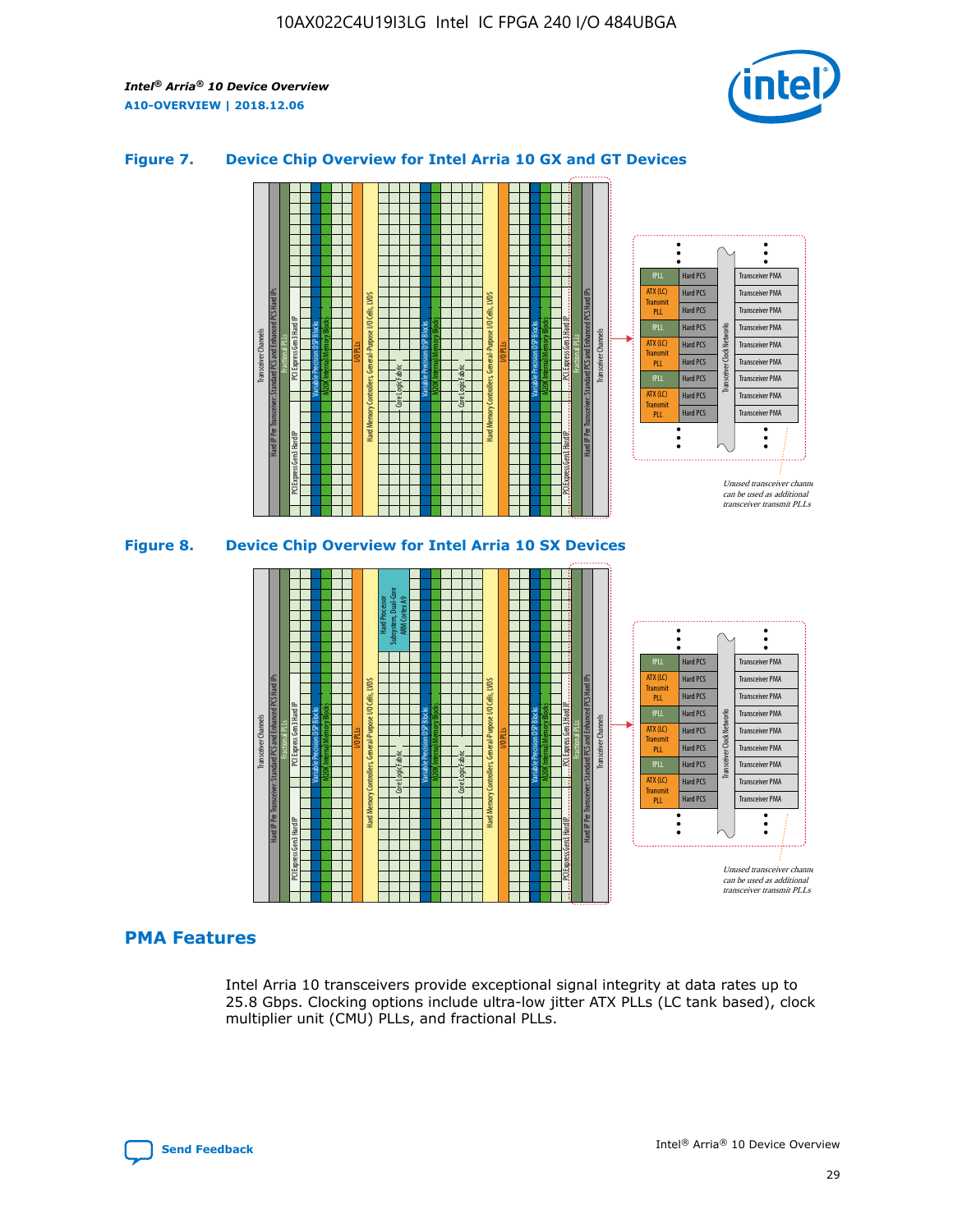

Each transceiver channel contains a channel PLL that can be used as the CMU PLL or clock data recovery (CDR) PLL. In CDR mode, the channel PLL recovers the receiver clock and data in the transceiver channel. Up to 80 independent data rates can be configured on a single Intel Arria 10 device.

#### **Table 23. PMA Features of the Transceivers in Intel Arria 10 Devices**

| <b>Feature</b>                                             | <b>Capability</b>                                                                                                                                                                                                             |
|------------------------------------------------------------|-------------------------------------------------------------------------------------------------------------------------------------------------------------------------------------------------------------------------------|
| Chip-to-Chip Data Rates                                    | 1 Gbps to 17.4 Gbps (Intel Arria 10 GX devices)<br>1 Gbps to 25.8 Gbps (Intel Arria 10 GT devices)                                                                                                                            |
| <b>Backplane Support</b>                                   | Drive backplanes at data rates up to 12.5 Gbps                                                                                                                                                                                |
| <b>Optical Module Support</b>                              | SFP+/SFP, XFP, CXP, QSFP/QSFP28, CFP/CFP2/CFP4                                                                                                                                                                                |
| Cable Driving Support                                      | SFP+ Direct Attach, PCI Express over cable, eSATA                                                                                                                                                                             |
| Transmit Pre-Emphasis                                      | 4-tap transmit pre-emphasis and de-emphasis to compensate for system channel loss                                                                                                                                             |
| Continuous Time Linear<br>Equalizer (CTLE)                 | Dual mode, high-gain, and high-data rate, linear receive equalization to compensate for<br>system channel loss                                                                                                                |
| Decision Feedback Equalizer<br>(DFE)                       | 7-fixed and 4-floating tap DFE to equalize backplane channel loss in the presence of<br>crosstalk and noisy environments                                                                                                      |
| Variable Gain Amplifier                                    | Optimizes the signal amplitude prior to the CDR sampling and operates in fixed and<br>adaptive modes                                                                                                                          |
| Altera Digital Adaptive<br>Parametric Tuning (ADAPT)       | Fully digital adaptation engine to automatically adjust all link equalization parameters-<br>including CTLE, DFE, and variable gain amplifier blocks—that provide optimal link margin<br>without intervention from user logic |
| Precision Signal Integrity<br>Calibration Engine (PreSICE) | Hardened calibration controller to quickly calibrate all transceiver control parameters on<br>power-up, which provides the optimal signal integrity and jitter performance                                                    |
| Advanced Transmit (ATX)<br><b>PLL</b>                      | Low jitter ATX (LC tank based) PLLs with continuous tuning range to cover a wide range of<br>standard and proprietary protocols                                                                                               |
| <b>Fractional PLLs</b>                                     | On-chip fractional frequency synthesizers to replace on-board crystal oscillators and reduce<br>system cost                                                                                                                   |
| Digitally Assisted Analog<br><b>CDR</b>                    | Superior jitter tolerance with fast lock time                                                                                                                                                                                 |
| Dynamic Partial<br>Reconfiguration                         | Allows independent control of the Avalon memory-mapped interface of each transceiver<br>channel for the highest transceiver flexibility                                                                                       |
| Multiple PCS-PMA and PCS-<br>PLD interface widths          | 8-, 10-, 16-, 20-, 32-, 40-, or 64-bit interface widths for flexibility of deserialization width,<br>encoding, and reduced latency                                                                                            |

# **PCS Features**

This table summarizes the Intel Arria 10 transceiver PCS features. You can use the transceiver PCS to support a wide range of protocols ranging from 1 Gbps to 25.8 Gbps.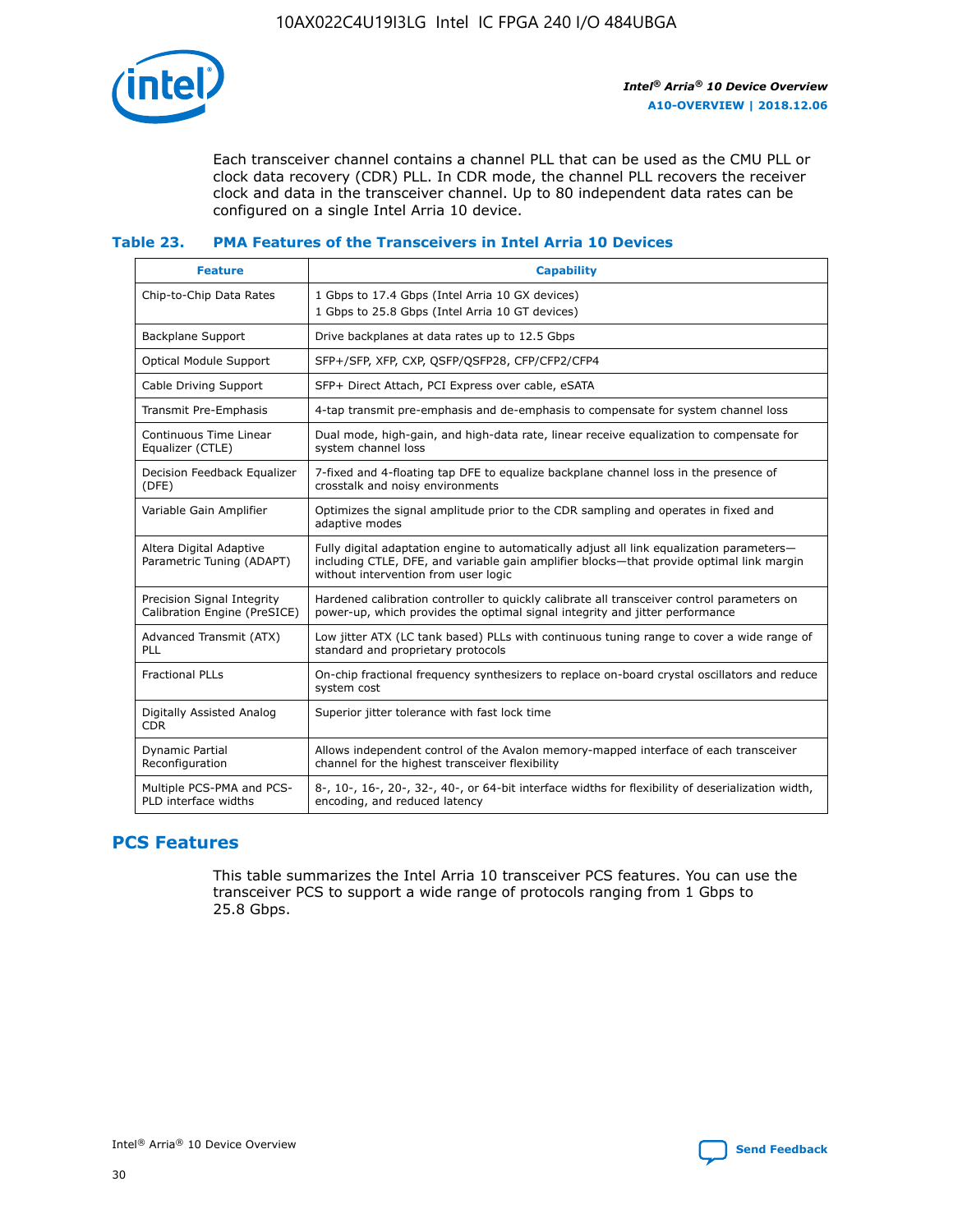

| <b>PCS</b>    | <b>Description</b>                                                                                                                                                                                                                                                                                                                                                                                             |
|---------------|----------------------------------------------------------------------------------------------------------------------------------------------------------------------------------------------------------------------------------------------------------------------------------------------------------------------------------------------------------------------------------------------------------------|
| Standard PCS  | Operates at a data rate up to 12 Gbps<br>Supports protocols such as PCI-Express, CPRI 4.2+, GigE, IEEE 1588 in Hard PCS<br>Implements other protocols using Basic/Custom (Standard PCS) transceiver<br>configuration rules.                                                                                                                                                                                    |
| Enhanced PCS  | Performs functions common to most serial data industry standards, such as word<br>alignment, encoding/decoding, and framing, before data is sent or received off-chip<br>through the PMA<br>• Handles data transfer to and from the FPGA fabric<br>Handles data transfer internally to and from the PMA<br>Provides frequency compensation<br>Performs channel bonding for multi-channel low skew applications |
| PCIe Gen3 PCS | Supports the seamless switching of Data and Clock between the Gen1, Gen2, and Gen3<br>data rates<br>Provides support for PIPE 3.0 features<br>Supports the PIPE interface with the Hard IP enabled, as well as with the Hard IP<br>bypassed                                                                                                                                                                    |

#### **Related Information**

- PCIe Gen1, Gen2, and Gen3 Hard IP on page 26
- Interlaken Support on page 26
- 10 Gbps Ethernet Support on page 26

# **PCS Protocol Support**

This table lists some of the protocols supported by the Intel Arria 10 transceiver PCS. For more information about the blocks in the transmitter and receiver data paths, refer to the related information.

| <b>Protocol</b>                                 | <b>Data Rate</b><br>(Gbps) | <b>Transceiver IP</b>       | <b>PCS Support</b>                      |
|-------------------------------------------------|----------------------------|-----------------------------|-----------------------------------------|
| PCIe Gen3 x1, x2, x4, x8                        | 8.0                        | Native PHY (PIPE)           | Standard PCS and PCIe<br>Gen3 PCS       |
| PCIe Gen2 x1, x2, x4, x8                        | 5.0                        | Native PHY (PIPE)           | <b>Standard PCS</b>                     |
| PCIe Gen1 x1, x2, x4, x8                        | 2.5                        | Native PHY (PIPE)           | Standard PCS                            |
| 1000BASE-X Gigabit Ethernet                     | 1.25                       | Native PHY                  | <b>Standard PCS</b>                     |
| 1000BASE-X Gigabit Ethernet with<br>IEEE 1588v2 | 1.25                       | Native PHY                  | Standard PCS                            |
| 10GBASE-R                                       | 10.3125                    | Native PHY                  | Enhanced PCS                            |
| 10GBASE-R with IEEE 1588v2                      | 10.3125                    | Native PHY                  | <b>Enhanced PCS</b>                     |
| 10GBASE-R with KR FEC                           | 10.3125                    | Native PHY                  | Enhanced PCS                            |
| 10GBASE-KR and 1000BASE-X                       | 10.3125                    | 1G/10GbE and 10GBASE-KR PHY | Standard PCS and<br><b>Enhanced PCS</b> |
| Interlaken (CEI-6G/11G)                         | 3.125 to 17.4              | Native PHY                  | <b>Enhanced PCS</b>                     |
| SFI-S/SFI-5.2                                   | 11.2                       | Native PHY                  | <b>Enhanced PCS</b>                     |
| 10G SDI                                         | 10.692                     | Native PHY                  | Enhanced PCS                            |
|                                                 |                            |                             | continued                               |

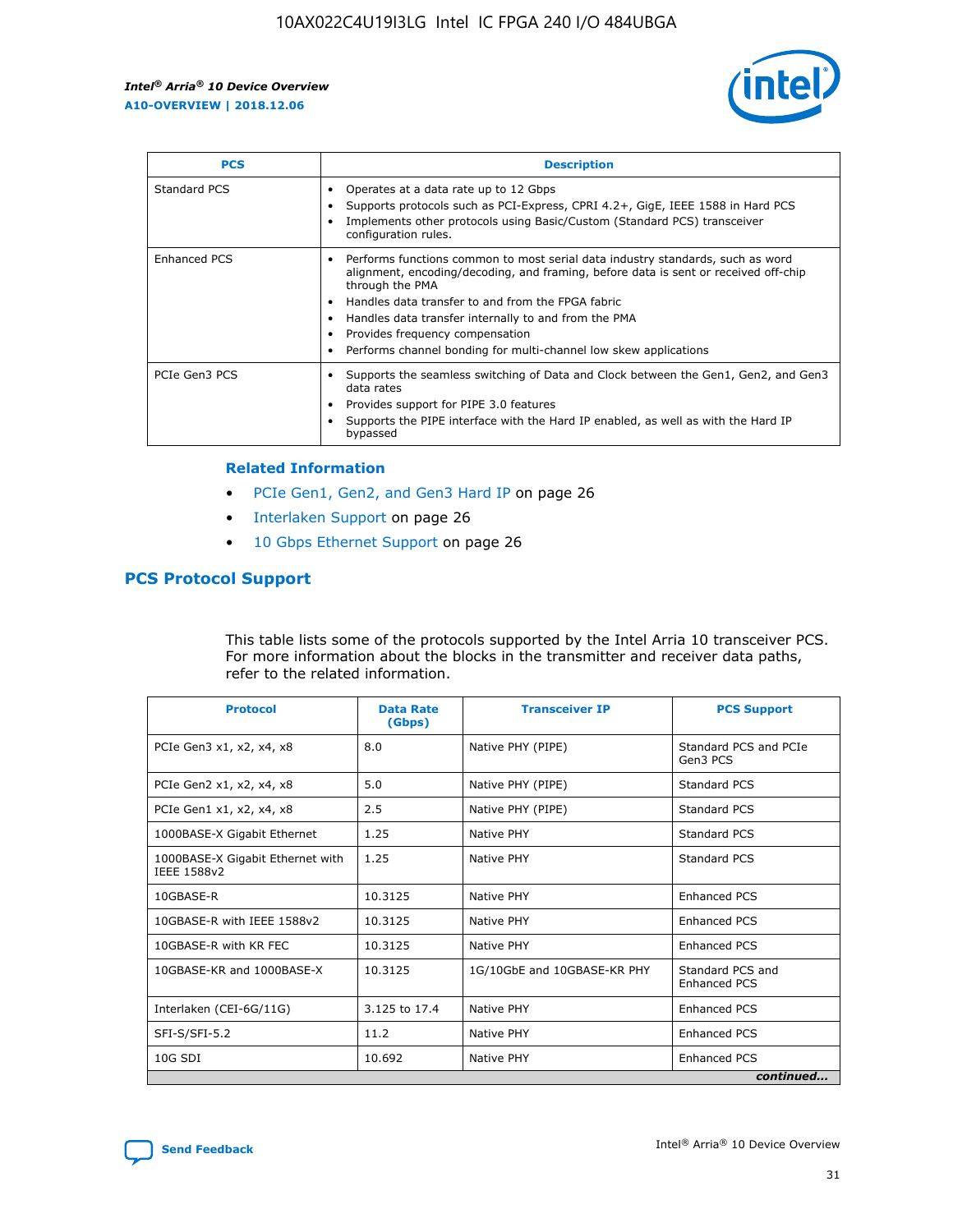

| <b>Protocol</b>      | <b>Data Rate</b><br>(Gbps) | <b>Transceiver IP</b> | <b>PCS Support</b> |
|----------------------|----------------------------|-----------------------|--------------------|
| CPRI 6.0 (64B/66B)   | 0.6144 to<br>10.1376       | Native PHY            | Enhanced PCS       |
| CPRI 4.2 (8B/10B)    | 0.6144 to<br>9.8304        | Native PHY            | Standard PCS       |
| OBSAI RP3 v4.2       | 0.6144 to 6.144            | Native PHY            | Standard PCS       |
| SD-SDI/HD-SDI/3G-SDI | $0.143(12)$ to<br>2.97     | Native PHY            | Standard PCS       |

## **Related Information**

#### [Intel Arria 10 Transceiver PHY User Guide](https://www.intel.com/content/www/us/en/programmable/documentation/nik1398707230472.html#nik1398707091164)

Provides more information about the supported transceiver protocols and PHY IP, the PMA architecture, and the standard, enhanced, and PCIe Gen3 PCS architecture.

# **SoC with Hard Processor System**

Each SoC device combines an FPGA fabric and a hard processor system (HPS) in a single device. This combination delivers the flexibility of programmable logic with the power and cost savings of hard IP in these ways:

- Reduces board space, system power, and bill of materials cost by eliminating a discrete embedded processor
- Allows you to differentiate the end product in both hardware and software, and to support virtually any interface standard
- Extends the product life and revenue through in-field hardware and software updates

 $(12)$  The 0.143 Gbps data rate is supported using oversampling of user logic that you must implement in the FPGA fabric.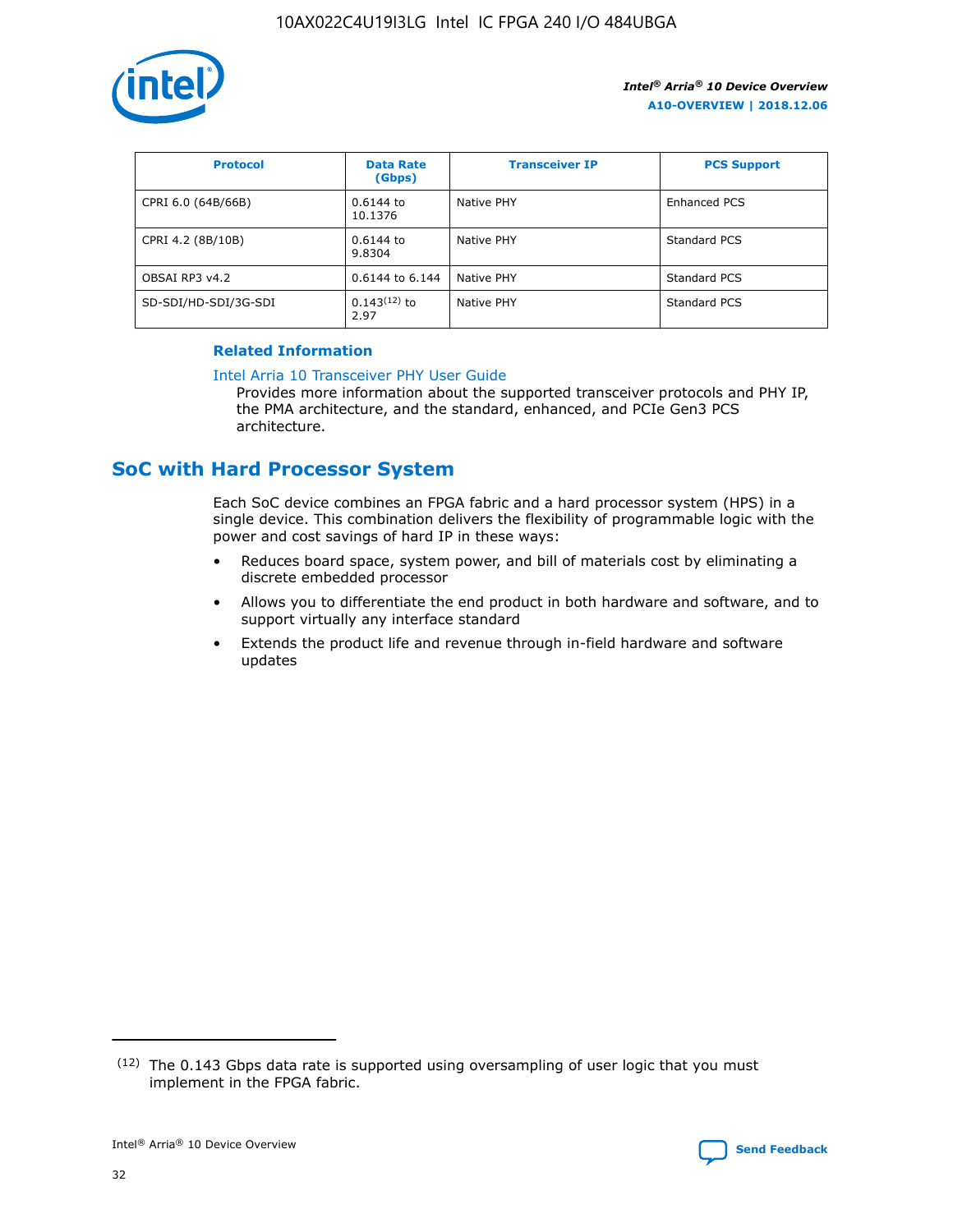

#### **Figure 9. HPS Block Diagram**

This figure shows a block diagram of the HPS with the dual ARM Cortex-A9 MPCore processor.



# **Key Advantages of 20-nm HPS**

The 20-nm HPS strikes a balance between enabling maximum software compatibility with 28-nm SoCs while still improving upon the 28-nm HPS architecture. These improvements address the requirements of the next generation target markets such as wireless and wireline communications, compute and storage equipment, broadcast and military in terms of performance, memory bandwidth, connectivity via backplane and security.

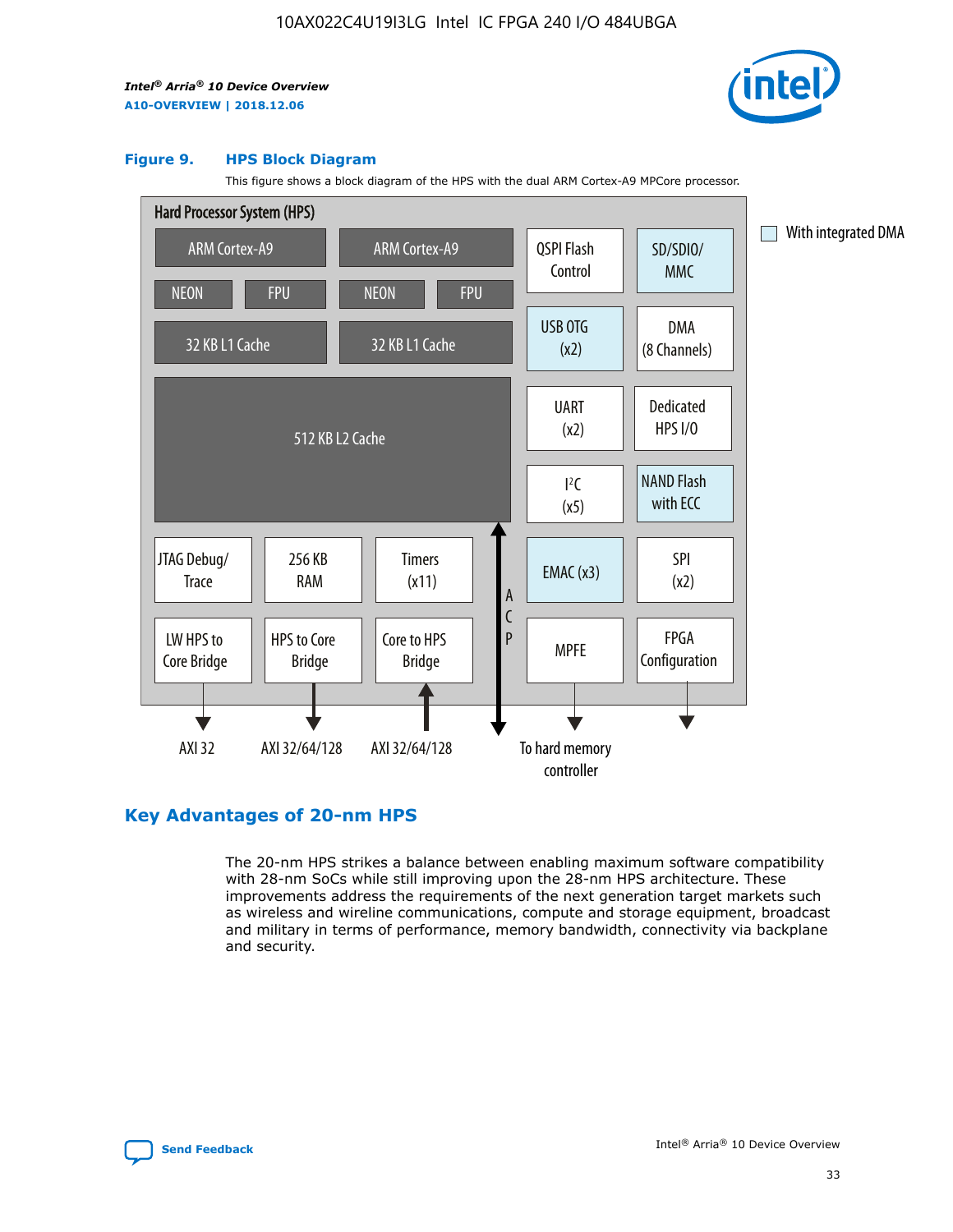

### **Table 24. Improvements in 20 nm HPS**

This table lists the key improvements of the 20 nm HPS compared to the 28 nm HPS.

| Advantages/<br><b>Improvements</b>                          | <b>Description</b>                                                                                                                                                                                                                                                                                                                                                                                                                                                                                                                                                                                                                                                                                                                                                                                                                                                                                                                   |
|-------------------------------------------------------------|--------------------------------------------------------------------------------------------------------------------------------------------------------------------------------------------------------------------------------------------------------------------------------------------------------------------------------------------------------------------------------------------------------------------------------------------------------------------------------------------------------------------------------------------------------------------------------------------------------------------------------------------------------------------------------------------------------------------------------------------------------------------------------------------------------------------------------------------------------------------------------------------------------------------------------------|
| Increased performance and<br>overdrive capability           | While the nominal processor frequency is 1.2 GHz, the 20 nm HPS offers an "overdrive"<br>feature which enables a higher processor operating frequency. This requires a higher supply<br>voltage value that is unique to the HPS and may require a separate regulator.                                                                                                                                                                                                                                                                                                                                                                                                                                                                                                                                                                                                                                                                |
| Increased processor memory<br>bandwidth and DDR4<br>support | Up to 64-bit DDR4 memory at 2,400 Mbps support is available for the processor. The hard<br>memory controller for the HPS comprises a multi-port front end that manages connections<br>to a single port memory controller. The multi-port front end allows logic core and the HPS<br>to share ports and thereby the available bandwidth of the memory controller.                                                                                                                                                                                                                                                                                                                                                                                                                                                                                                                                                                     |
| Flexible I/O sharing                                        | An advanced I/O pin muxing scheme allows improved sharing of I/O between the HPS and<br>the core logic. The following types of I/O are available for SoC:<br>17 dedicated I/Os-physically located inside the HPS block and are not accessible to<br>$\bullet$<br>logic within the core. The 17 dedicated I/Os are used for HPS clock, resets, and<br>interfacing with boot devices, QSPI, and SD/MMC.<br>48 direct shared I/O-located closest to the HPS block and are ideal for high speed HPS<br>peripherals such as EMAC, USB, and others. There is one bank of 48 I/Os that supports<br>direct sharing where the 48 I/Os can be shared 12 I/Os at a time.<br>Standard (shared) I/O—all standard I/Os can be shared by the HPS peripherals and any<br>logic within the core. For designs where more than 48 I/Os are required to fully use all<br>the peripherals in the HPS, these I/Os can be connected through the core logic. |
| <b>EMAC</b> core                                            | Three EMAC cores are available in the HPS. The EMAC cores enable an application to<br>support two redundant Ethernet connections; for example, backplane, or two EMAC cores<br>for managing IEEE 1588 time stamp information while allowing a third EMAC core for debug<br>and configuration. All three EMACs can potentially share the same time stamps, simplifying<br>the 1588 time stamping implementation. A new serial time stamp interface allows core<br>logic to access and read the time stamp values. The integrated EMAC controllers can be<br>connected to external Ethernet PHY through the provided MDIO or I <sup>2</sup> C interface.                                                                                                                                                                                                                                                                               |
| On-chip memory                                              | The on-chip memory is updated to 256 KB support and can support larger data sets and<br>real time algorithms.                                                                                                                                                                                                                                                                                                                                                                                                                                                                                                                                                                                                                                                                                                                                                                                                                        |
| <b>ECC</b> enhancements                                     | Improvements in L2 Cache ECC management allow identification of errors down to the<br>address level. ECC enhancements also enable improved error injection and status reporting<br>via the introduction of new memory mapped access to syndrome and data signals.                                                                                                                                                                                                                                                                                                                                                                                                                                                                                                                                                                                                                                                                    |
| HPS to FPGA Interconnect<br>Backbone                        | Although the HPS and the Logic Core can operate independently, they are tightly coupled<br>via a high-bandwidth system interconnect built from high-performance ARM AMBA AXI bus<br>bridges. IP bus masters in the FPGA fabric have access to HPS bus slaves via the FPGA-to-<br>HPS interconnect. Similarly, HPS bus masters have access to bus slaves in the core fabric<br>via the HPS-to-FPGA bridge. Both bridges are AMBA AXI-3 compliant and support<br>simultaneous read and write transactions. Up to three masters within the core fabric can<br>share the HPS SDRAM controller with the processor. Additionally, the processor can be used<br>to configure the core fabric under program control via a dedicated 32-bit configuration port.                                                                                                                                                                               |
| FPGA configuration and HPS<br>booting                       | The FPGA fabric and HPS in the SoCs are powered independently. You can reduce the clock<br>frequencies or gate the clocks to reduce dynamic power.<br>You can configure the FPGA fabric and boot the HPS independently, in any order, providing<br>you with more design flexibility.                                                                                                                                                                                                                                                                                                                                                                                                                                                                                                                                                                                                                                                 |
| Security                                                    | New security features have been introduced for anti-tamper management, secure boot,<br>encryption (AES), and authentication (SHA).                                                                                                                                                                                                                                                                                                                                                                                                                                                                                                                                                                                                                                                                                                                                                                                                   |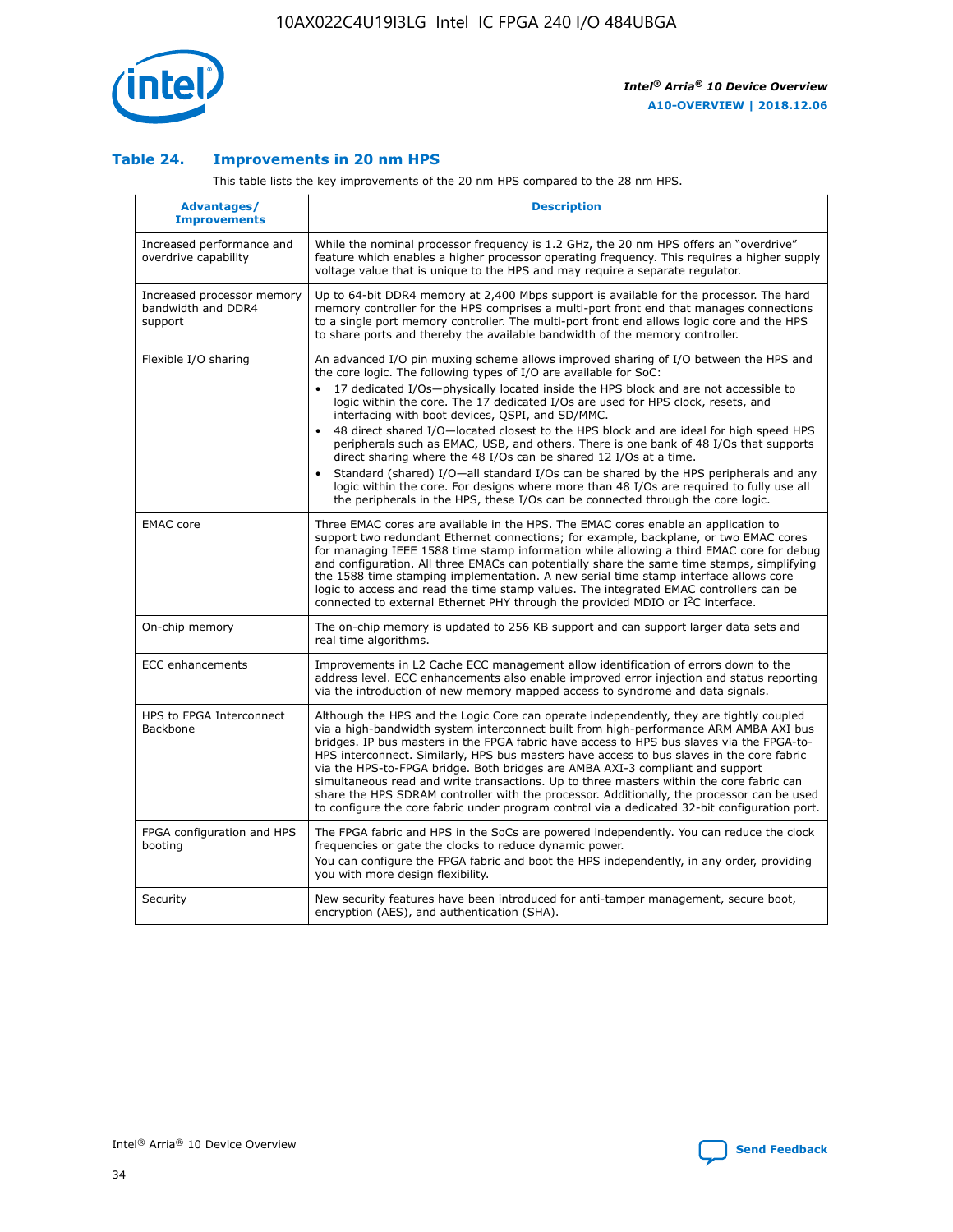

# **Features of the HPS**

The HPS has the following features:

- 1.2-GHz, dual-core ARM Cortex-A9 MPCore processor with up to 1.5-GHz via overdrive
	- ARMv7-A architecture that runs 32-bit ARM instructions, 16-bit and 32-bit Thumb instructions, and 8-bit Java byte codes in Jazelle style
	- Superscalar, variable length, out-of-order pipeline with dynamic branch prediction
	- Instruction Efficiency 2.5 MIPS/MHz, which provides total performance of 7500 MIPS at 1.5 GHz
- Each processor core includes:
	- 32 KB of L1 instruction cache, 32 KB of L1 data cache
	- Single- and double-precision floating-point unit and NEON media engine
	- CoreSight debug and trace technology
	- Snoop Control Unit (SCU) and Acceleration Coherency Port (ACP)
- 512 KB of shared L2 cache
- 256 KB of scratch RAM
- Hard memory controller with support for DDR3, DDR4 and optional error correction code (ECC) support
- Multiport Front End (MPFE) Scheduler interface to the hard memory controller
- 8-channel direct memory access (DMA) controller
- QSPI flash controller with SIO, DIO, QIO SPI Flash support
- NAND flash controller (ONFI 1.0 or later) with DMA and ECC support, updated to support 8 and 16-bit Flash devices and new command DMA to offload CPU for fast power down recovery
- Updated SD/SDIO/MMC controller to eMMC 4.5 with DMA with CE-ATA digital command support
- 3 10/100/1000 Ethernet media access control (MAC) with DMA
- 2 USB On-the-Go (OTG) controllers with DMA
- $\bullet$  5 I<sup>2</sup>C controllers (3 can be used by EMAC for MIO to external PHY)
- 2 UART 16550 Compatible controllers
- 4 serial peripheral interfaces (SPI) (2 Master, 2 Slaves)
- 62 programmable general-purpose I/Os, which includes 48 direct share I/Os that allows the HPS peripherals to connect directly to the FPGA I/Os
- 7 general-purpose timers
- 4 watchdog timers
- Anti-tamper, Secure Boot, Encryption (AES) and Authentication (SHA)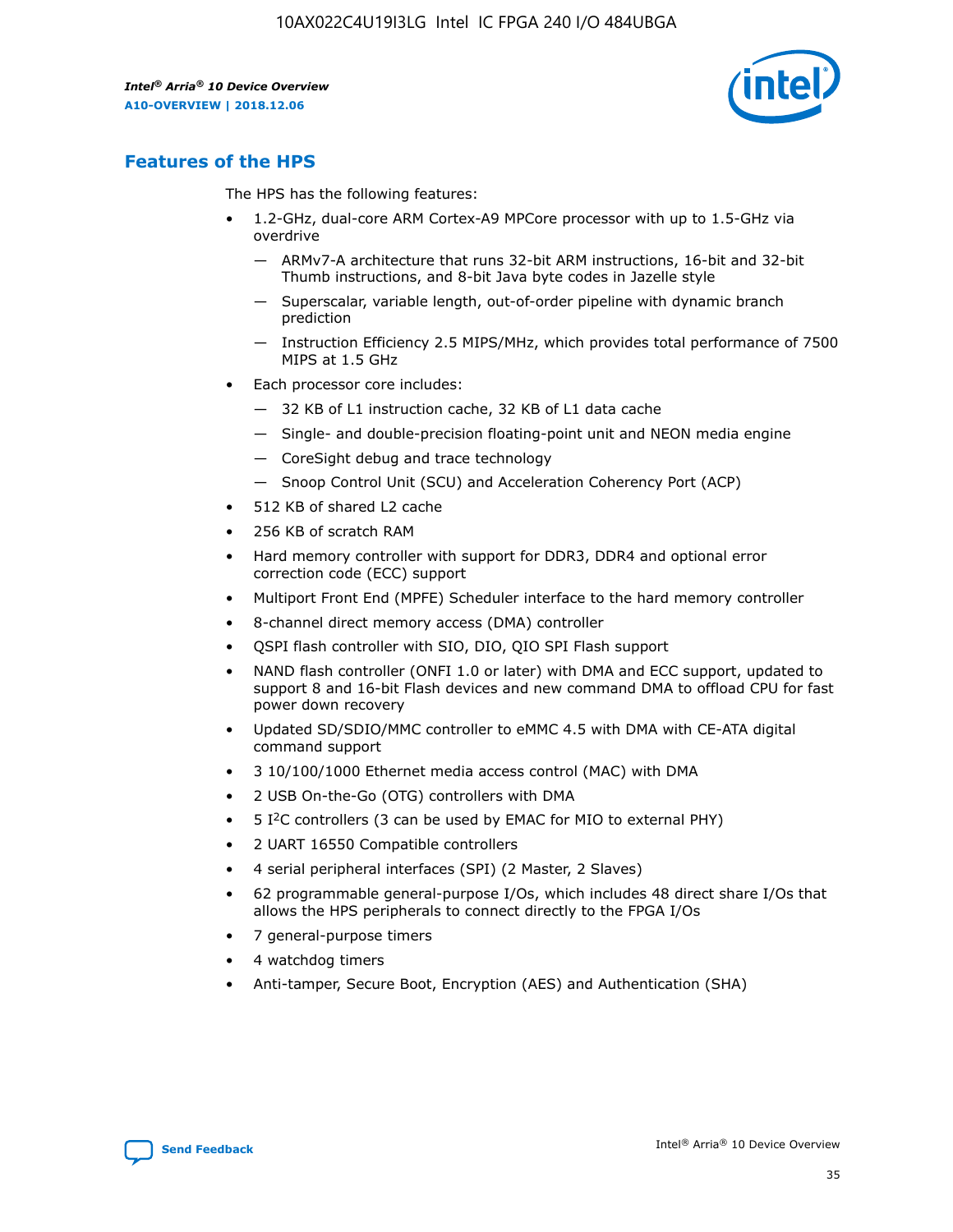

## **System Peripherals and Debug Access Port**

Each Ethernet MAC, USB OTG, NAND flash controller, and SD/MMC controller module has an integrated DMA controller. For modules without an integrated DMA controller, an additional DMA controller module provides up to eight channels of high-bandwidth data transfers. Peripherals that communicate off-chip are multiplexed with other peripherals at the HPS pin level. This allows you to choose which peripherals interface with other devices on your PCB.

The debug access port provides interfaces to industry standard JTAG debug probes and supports ARM CoreSight debug and core traces to facilitate software development.

#### **HPS–FPGA AXI Bridges**

The HPS–FPGA bridges, which support the Advanced Microcontroller Bus Architecture (AMBA) Advanced eXtensible Interface (AXI™) specifications, consist of the following bridges:

- FPGA-to-HPS AMBA AXI bridge—a high-performance bus supporting 32, 64, and 128 bit data widths that allows the FPGA fabric to issue transactions to slaves in the HPS.
- HPS-to-FPGA Avalon/AMBA AXI bridge—a high-performance bus supporting 32, 64, and 128 bit data widths that allows the HPS to issue transactions to slaves in the FPGA fabric.
- Lightweight HPS-to-FPGA AXI bridge—a lower latency 32 bit width bus that allows the HPS to issue transactions to soft peripherals in the FPGA fabric. This bridge is primarily used for control and status register (CSR) accesses to peripherals in the FPGA fabric.

The HPS–FPGA AXI bridges allow masters in the FPGA fabric to communicate with slaves in the HPS logic, and vice versa. For example, the HPS-to-FPGA AXI bridge allows you to share memories instantiated in the FPGA fabric with one or both microprocessors in the HPS, while the FPGA-to-HPS AXI bridge allows logic in the FPGA fabric to access the memory and peripherals in the HPS.

Each HPS–FPGA bridge also provides asynchronous clock crossing for data transferred between the FPGA fabric and the HPS.

#### **HPS SDRAM Controller Subsystem**

The HPS SDRAM controller subsystem contains a multiport SDRAM controller and DDR PHY that are shared between the FPGA fabric (through the FPGA-to-HPS SDRAM interface), the level 2 (L2) cache, and the level 3 (L3) system interconnect. The FPGA-to-HPS SDRAM interface supports AMBA AXI and Avalon® Memory-Mapped (Avalon-MM) interface standards, and provides up to six individual ports for access by masters implemented in the FPGA fabric.

The HPS SDRAM controller supports up to 3 masters (command ports), 3x 64-bit read data ports and 3x 64-bit write data ports.

To maximize memory performance, the SDRAM controller subsystem supports command and data reordering, deficit round-robin arbitration with aging, and high-priority bypass features.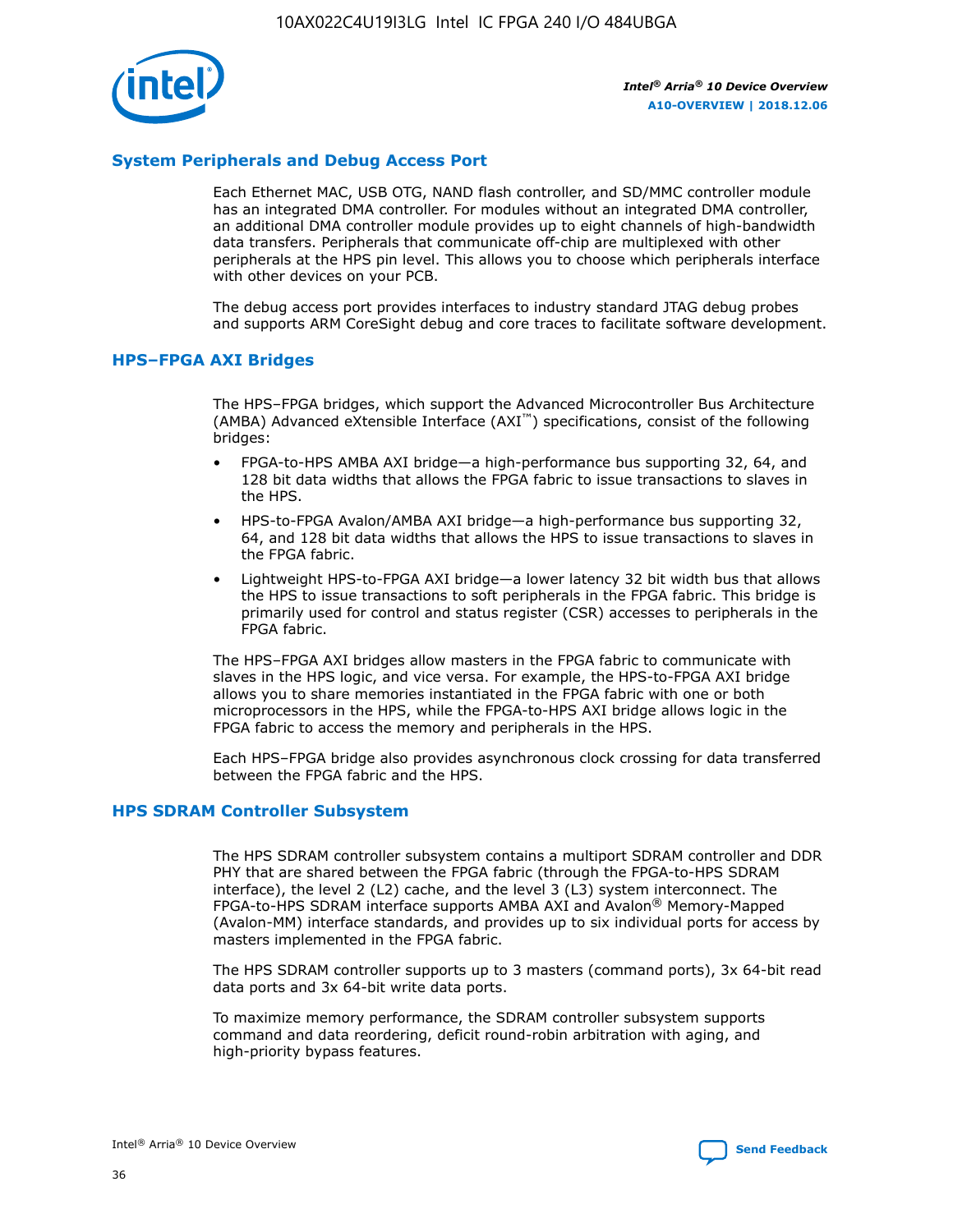

# **FPGA Configuration and HPS Booting**

The FPGA fabric and HPS in the SoC FPGA must be powered at the same time. You can reduce the clock frequencies or gate the clocks to reduce dynamic power.

Once powered, the FPGA fabric and HPS can be configured independently thus providing you with more design flexibility:

- You can boot the HPS independently. After the HPS is running, the HPS can fully or partially reconfigure the FPGA fabric at any time under software control. The HPS can also configure other FPGAs on the board through the FPGA configuration controller.
- Configure the FPGA fabric first, and then boot the HPS from memory accessible to the FPGA fabric.

### **Hardware and Software Development**

For hardware development, you can configure the HPS and connect your soft logic in the FPGA fabric to the HPS interfaces using the Platform Designer system integration tool in the Intel Quartus Prime software.

For software development, the ARM-based SoC FPGA devices inherit the rich software development ecosystem available for the ARM Cortex-A9 MPCore processor. The software development process for Intel SoC FPGAs follows the same steps as those for other SoC devices from other manufacturers. Support for Linux\*, VxWorks\*, and other operating systems are available for the SoC FPGAs. For more information on the operating systems support availability, contact the Intel FPGA sales team.

You can begin device-specific firmware and software development on the Intel SoC FPGA Virtual Target. The Virtual Target is a fast PC-based functional simulation of a target development system—a model of a complete development board. The Virtual Target enables the development of device-specific production software that can run unmodified on actual hardware.

# **Dynamic and Partial Reconfiguration**

The Intel Arria 10 devices support dynamic and partial reconfiguration. You can use dynamic and partial reconfiguration simultaneously to enable seamless reconfiguration of both the device core and transceivers.

# **Dynamic Reconfiguration**

You can reconfigure the PMA and PCS blocks while the device continues to operate. This feature allows you to change the data rates, protocol, and analog settings of a channel in a transceiver bank without affecting on-going data transfer in other transceiver banks. This feature is ideal for applications that require dynamic multiprotocol or multirate support.

# **Partial Reconfiguration**

Using partial reconfiguration, you can reconfigure some parts of the device while keeping the device in operation.

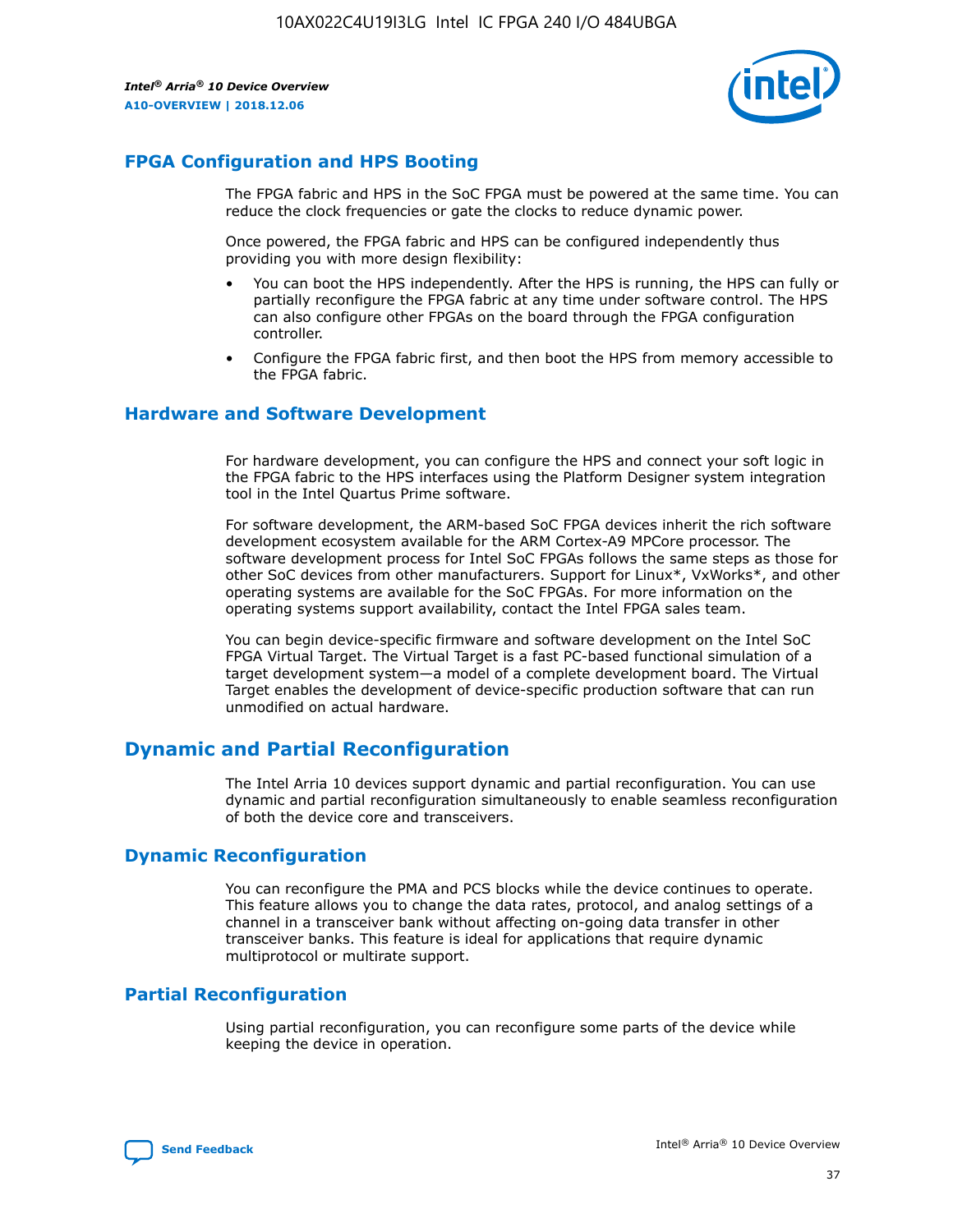

Instead of placing all device functions in the FPGA fabric, you can store some functions that do not run simultaneously in external memory and load them only when required. This capability increases the effective logic density of the device, and lowers cost and power consumption.

In the Intel solution, you do not have to worry about intricate device architecture to perform a partial reconfiguration. The partial reconfiguration capability is built into the Intel Quartus Prime design software, making such time-intensive task simple.

Intel Arria 10 devices support partial reconfiguration in the following configuration options:

- Using an internal host:
	- All supported configuration modes where the FPGA has access to external memory devices such as serial and parallel flash memory.
	- Configuration via Protocol [CvP (PCIe)]
- Using an external host—passive serial (PS), fast passive parallel (FPP) x8, FPP x16, and FPP x32 I/O interface.

# **Enhanced Configuration and Configuration via Protocol**

## **Table 25. Configuration Schemes and Features of Intel Arria 10 Devices**

Intel Arria 10 devices support 1.8 V programming voltage and several configuration schemes.

| <b>Scheme</b>                                                          | <b>Data</b><br><b>Width</b> | <b>Max Clock</b><br>Rate<br>(MHz) | <b>Max Data</b><br>Rate<br>(Mbps)<br>(13) | <b>Decompression</b> | <b>Design</b><br>Security <sup>(1</sup><br>4) | <b>Partial</b><br>Reconfiguration<br>(15) | <b>Remote</b><br><b>System</b><br><b>Update</b> |
|------------------------------------------------------------------------|-----------------------------|-----------------------------------|-------------------------------------------|----------------------|-----------------------------------------------|-------------------------------------------|-------------------------------------------------|
| <b>JTAG</b>                                                            | 1 bit                       | 33                                | 33                                        |                      |                                               | Yes(16)                                   |                                                 |
| Active Serial (AS)<br>through the<br>EPCO-L<br>configuration<br>device | 1 bit,<br>4 bits            | 100                               | 400                                       | Yes                  | Yes                                           | Yes(16)                                   | Yes                                             |
| Passive serial (PS)<br>through CPLD or<br>external<br>microcontroller  | 1 bit                       | 100                               | 100                                       | Yes                  | Yes                                           | Yes <sup>(16)</sup>                       | Parallel<br>Flash<br>Loader<br>(PFL) IP<br>core |
|                                                                        |                             |                                   |                                           |                      |                                               |                                           | continued                                       |

<sup>(13)</sup> Enabling either compression or design security features affects the maximum data rate. Refer to the Intel Arria 10 Device Datasheet for more information.

<sup>(14)</sup> Encryption and compression cannot be used simultaneously.

 $(15)$  Partial reconfiguration is an advanced feature of the device family. If you are interested in using partial reconfiguration, contact Intel for support.

 $(16)$  Partial configuration can be performed only when it is configured as internal host.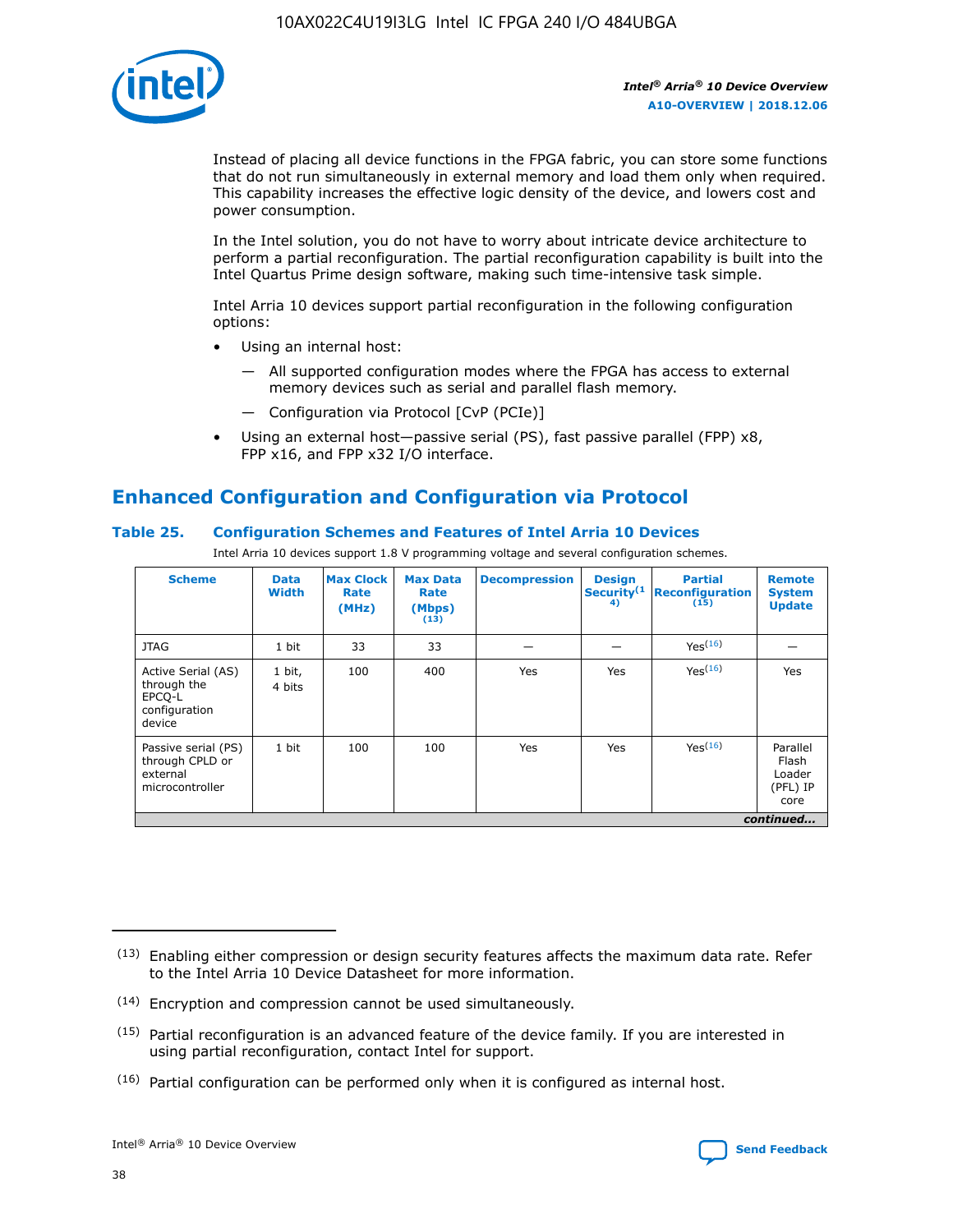

| <b>Scheme</b>                                   | <b>Data</b><br><b>Width</b> | <b>Max Clock</b><br>Rate<br>(MHz) | <b>Max Data</b><br>Rate<br>(Mbps)<br>(13) | <b>Decompression</b> | <b>Design</b><br>Security <sup>(1</sup><br>4) | <b>Partial</b><br><b>Reconfiguration</b><br>(15) | <b>Remote</b><br><b>System</b><br><b>Update</b> |
|-------------------------------------------------|-----------------------------|-----------------------------------|-------------------------------------------|----------------------|-----------------------------------------------|--------------------------------------------------|-------------------------------------------------|
| Fast passive                                    | 8 bits                      | 100                               | 3200                                      | Yes                  | Yes                                           | Yes(17)                                          | PFL IP                                          |
| parallel (FPP)<br>through CPLD or               | 16 bits                     |                                   |                                           | Yes                  | Yes                                           |                                                  | core                                            |
| external<br>microcontroller                     | 32 bits                     |                                   |                                           | Yes                  | Yes                                           |                                                  |                                                 |
| Configuration via                               | 16 bits                     | 100                               | 3200                                      | Yes                  | Yes                                           | Yes <sup>(17)</sup>                              |                                                 |
| <b>HPS</b>                                      | 32 bits                     |                                   |                                           | Yes                  | Yes                                           |                                                  |                                                 |
| Configuration via<br>Protocol [CvP<br>$(PCIe*)$ | x1, x2,<br>x4, x8<br>lanes  |                                   | 8000                                      | Yes                  | Yes                                           | Yes <sup>(16)</sup>                              |                                                 |

You can configure Intel Arria 10 devices through PCIe using Configuration via Protocol (CvP). The Intel Arria 10 CvP implementation conforms to the PCIe 100 ms power-up-to-active time requirement.

#### **Related Information**

[Configuration via Protocol \(CvP\) Implementation in Intel FPGAs User Guide](https://www.intel.com/content/www/us/en/programmable/documentation/dsu1441819344145.html#dsu1442269728522) Provides more information about the CvP configuration scheme.

# **SEU Error Detection and Correction**

Intel Arria 10 devices offer robust and easy-to-use single-event upset (SEU) error detection and correction circuitry.

The detection and correction circuitry includes protection for Configuration RAM (CRAM) programming bits and user memories. The CRAM is protected by a continuously running CRC error detection circuit with integrated ECC that automatically corrects one or two errors and detects higher order multi-bit errors. When more than two errors occur, correction is available through reloading of the core programming file, providing a complete design refresh while the FPGA continues to operate.

The physical layout of the Intel Arria 10 CRAM array is optimized to make the majority of multi-bit upsets appear as independent single-bit or double-bit errors which are automatically corrected by the integrated CRAM ECC circuitry. In addition to the CRAM protection, the M20K memory blocks also include integrated ECC circuitry and are layout-optimized for error detection and correction. The MLAB does not have ECC.

(14) Encryption and compression cannot be used simultaneously.

<sup>(17)</sup> Supported at a maximum clock rate of 100 MHz.



 $(13)$  Enabling either compression or design security features affects the maximum data rate. Refer to the Intel Arria 10 Device Datasheet for more information.

 $(15)$  Partial reconfiguration is an advanced feature of the device family. If you are interested in using partial reconfiguration, contact Intel for support.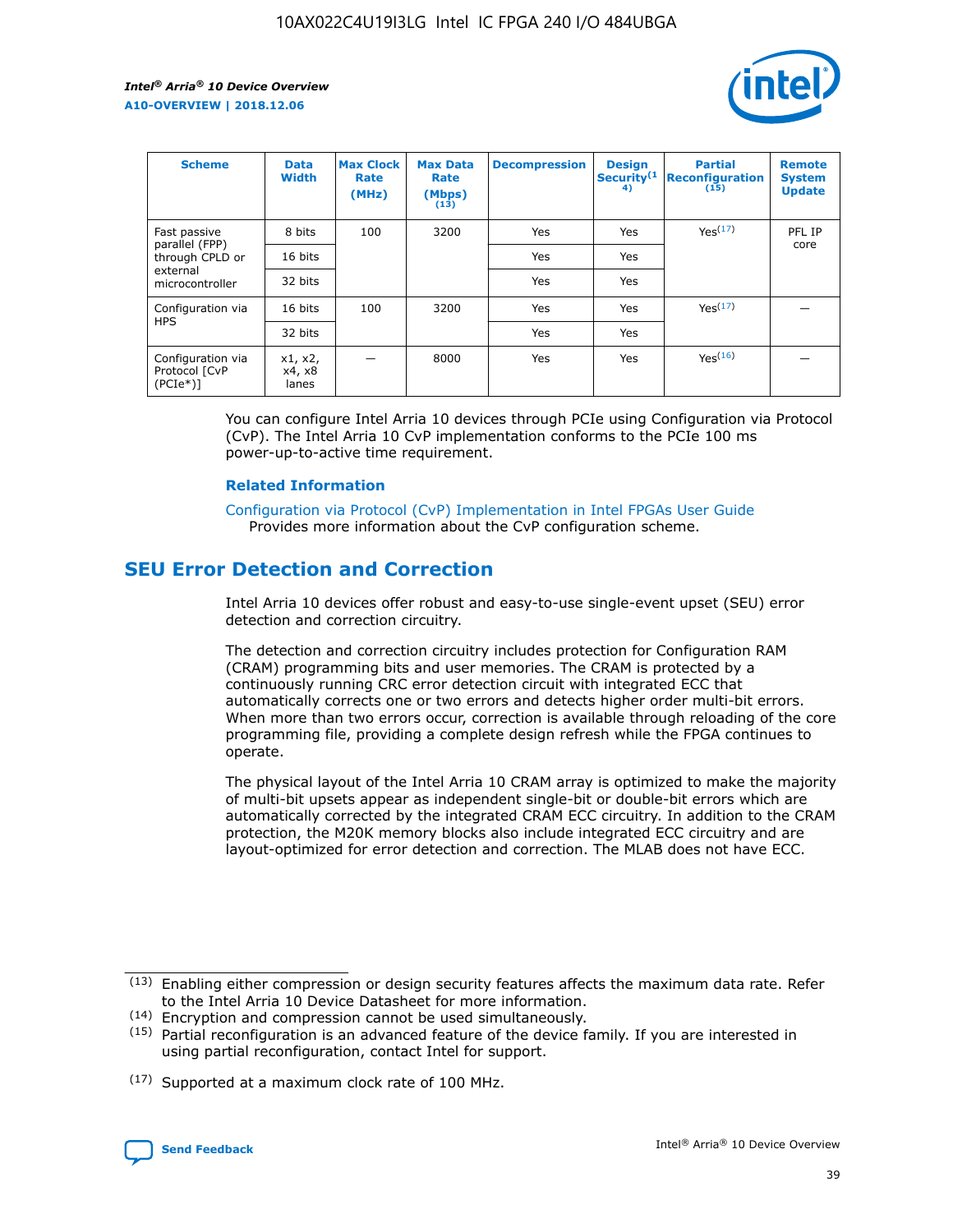

# **Power Management**

Intel Arria 10 devices leverage the advanced 20 nm process technology, a low 0.9 V core power supply, an enhanced core architecture, and several optional power reduction techniques to reduce total power consumption by as much as 40% compared to Arria V devices and as much as 60% compared to Stratix V devices.

The optional power reduction techniques in Intel Arria 10 devices include:

- **SmartVID**—a code is programmed into each device during manufacturing that allows a smart regulator to operate the device at lower core  $V_{CC}$  while maintaining performance
- **Programmable Power Technology**—non-critical timing paths are identified by the Intel Quartus Prime software and the logic in these paths is biased for low power instead of high performance
- **Low Static Power Options**—devices are available with either standard static power or low static power while maintaining performance

Furthermore, Intel Arria 10 devices feature Intel's industry-leading low power transceivers and include a number of hard IP blocks that not only reduce logic resources but also deliver substantial power savings compared to soft implementations. In general, hard IP blocks consume up to 90% less power than the equivalent soft logic implementations.

# **Incremental Compilation**

The Intel Quartus Prime software incremental compilation feature reduces compilation time and helps preserve performance to ease timing closure. The incremental compilation feature enables the partial reconfiguration flow for Intel Arria 10 devices.

Incremental compilation supports top-down, bottom-up, and team-based design flows. This feature facilitates modular, hierarchical, and team-based design flows where different designers compile their respective design sections in parallel. Furthermore, different designers or IP providers can develop and optimize different blocks of the design independently. These blocks can then be imported into the top level project.

# **Document Revision History for Intel Arria 10 Device Overview**

| <b>Document</b><br><b>Version</b> | <b>Changes</b>                                                                                                                                                                                                                                                              |
|-----------------------------------|-----------------------------------------------------------------------------------------------------------------------------------------------------------------------------------------------------------------------------------------------------------------------------|
| 2018.12.06                        | Added links to Intel Arria 10 device errata documents.<br>Removed automotive temperature option from the Intel Arria 10 GX devices.<br>Removed -3 fabric speed grade from the Intel Arria 10 GT devices.<br>Updated power options for the Intel Arria 10 GX and GT devices. |
| 2018.04.09                        | Updated the lowest $V_{CC}$ from 0.83 V to 0.82 V in the topic listing a summary of the device features.                                                                                                                                                                    |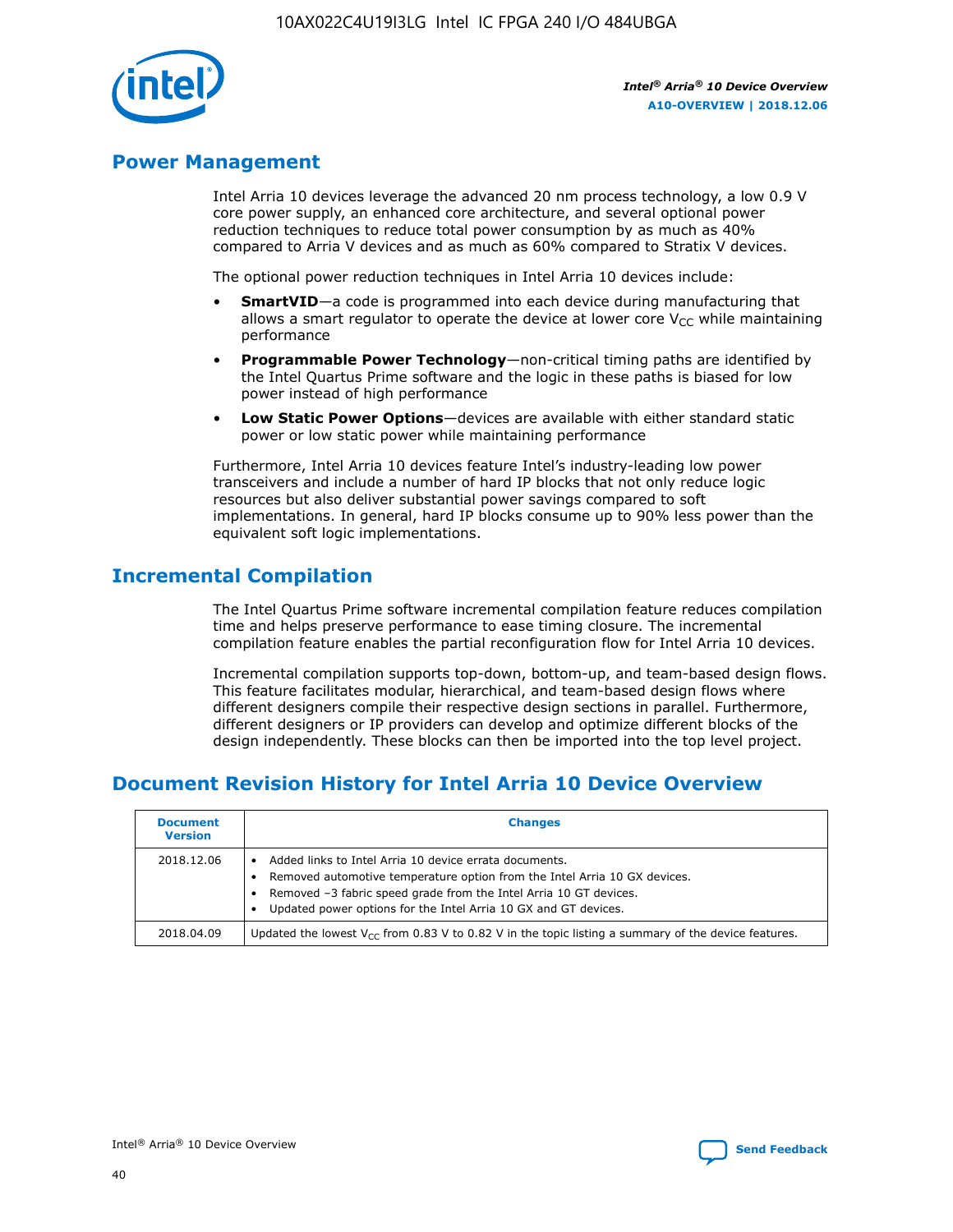$\mathsf{r}$ 



| <b>Date</b>    | <b>Version</b> | <b>Changes</b>                                                                                                                                                                                                                                                                                                                                                                                                                                                                                                                                                                                                                                                                                                                                                                                                                                                                                                                                                                         |
|----------------|----------------|----------------------------------------------------------------------------------------------------------------------------------------------------------------------------------------------------------------------------------------------------------------------------------------------------------------------------------------------------------------------------------------------------------------------------------------------------------------------------------------------------------------------------------------------------------------------------------------------------------------------------------------------------------------------------------------------------------------------------------------------------------------------------------------------------------------------------------------------------------------------------------------------------------------------------------------------------------------------------------------|
| January 2018   | 2018.01.17     | Updated the maximum data rate for HPS (Intel Arria 10 SX devices<br>external memory interface DDR3 controller from 2,166 Mbps to 2,133<br>Mbps.<br>Updated maximum frequency supported for half rate QDRII and QDRII<br>$\bullet$<br>+ SRAM to 633 MHz in Memory Standards Supported by the Soft<br>Memory Controller table.<br>Updated transceiver backplane capability to 12.5 Gbps.<br>$\bullet$<br>Removed transceiver speed grade 5 in Sample Ordering Core and<br>Available Options for Intel Arria 10 GX Devices figure.<br>Removed package code 40, low static power, SmartVID, industrial, and<br>military operating temperature support from Sample Ordering Core and<br>Available Options for Intel Arria 10 GT Devices figure.<br>Updated short reach transceiver rate for Intel Arria 10 GT devices to<br>25.8 Gbps.<br>Removed On-Die Instrumentation - EyeQ and Jitter Margin Tool<br>support from PMA Features of the Transceivers in Intel Arria 10 Devices<br>table. |
| September 2017 | 2017.09.20     | Updated the maximum speed of the DDR4 external memory interface from<br>1,333 MHz/2,666 Mbps to 1,200 MHz/2,400 Mbps.                                                                                                                                                                                                                                                                                                                                                                                                                                                                                                                                                                                                                                                                                                                                                                                                                                                                  |
| July 2017      | 2017.07.13     | Corrected the automotive temperature range in the figure showing the<br>available options for the Intel Arria 10 GX devices from "-40°C to 100°C"<br>to "-40°C to 125°C".                                                                                                                                                                                                                                                                                                                                                                                                                                                                                                                                                                                                                                                                                                                                                                                                              |
| July 2017      | 2017.07.06     | Added automotive temperature option to Intel Arria 10 GX device family.                                                                                                                                                                                                                                                                                                                                                                                                                                                                                                                                                                                                                                                                                                                                                                                                                                                                                                                |
| May 2017       | 2017.05.08     | Corrected protocol names with "1588" to "IEEE 1588v2".<br>$\bullet$<br>Updated the vertical migration table to remove vertical migration<br>$\bullet$<br>between Intel Arria 10 GX and Intel Arria 10 SX device variants.<br>Removed all "Preliminary" marks.<br>$\bullet$                                                                                                                                                                                                                                                                                                                                                                                                                                                                                                                                                                                                                                                                                                             |
| March 2017     | 2017.03.15     | Removed the topic about migration from Intel Arria 10 to Intel Stratix<br>10 devices.<br>Rebranded as Intel.<br>$\bullet$                                                                                                                                                                                                                                                                                                                                                                                                                                                                                                                                                                                                                                                                                                                                                                                                                                                              |
| October 2016   | 2016.10.31     | Removed package F36 from Intel Arria 10 GX devices.<br>Updated Intel Arria 10 GT sample ordering code and maximum GX<br>$\bullet$<br>transceiver count. Intel Arria 10 GT devices are available only in the<br>SF45 package option with a maximum of 72 transceivers.                                                                                                                                                                                                                                                                                                                                                                                                                                                                                                                                                                                                                                                                                                                  |
| May 2016       | 2016.05.02     | Updated the FPGA Configuration and HPS Booting topic.<br>Remove $V_{CC}$ PowerManager from the Summary of Features, Power<br>$\bullet$<br>Management and Arria 10 Device Variants and packages topics. This<br>feature is no longer supported in Arria 10 devices.<br>Removed LPDDR3 from the Memory Standards Supported by the HPS<br>Hard Memory Controller table in the Memory Standards Supported by<br>Intel Arria 10 Devices topic. This standard is only supported by the<br>FPGA.<br>Removed transceiver speed grade 5 from the Device Variants and<br>Packages topic for Arria 10 GX and SX devices.                                                                                                                                                                                                                                                                                                                                                                          |
| February 2016  | 2016.02.11     | Changed the maximum Arria 10 GT datarate to 25.8 Gbps and the<br>minimum datarate to 1 Gbps globally.<br>Revised the state for Core clock networks in the Summary of Features<br>$\bullet$<br>topic.<br>• Changed the transceiver parameters in the "Summary of Features for<br>Arria 10 Devices" table.<br>Changed the transceiver parameters in the "Maximum Resource Counts"<br>$\bullet$<br>for Arria 10 GT Devices" table.<br>• Changed the package availability for GT devices in the "Package Plan<br>for Arria 10 GT Devices" table.<br>Changed the package configurations for GT devices in the "Migration"<br>Capability Across Arria 10 Product Lines" figure.<br>continued                                                                                                                                                                                                                                                                                                 |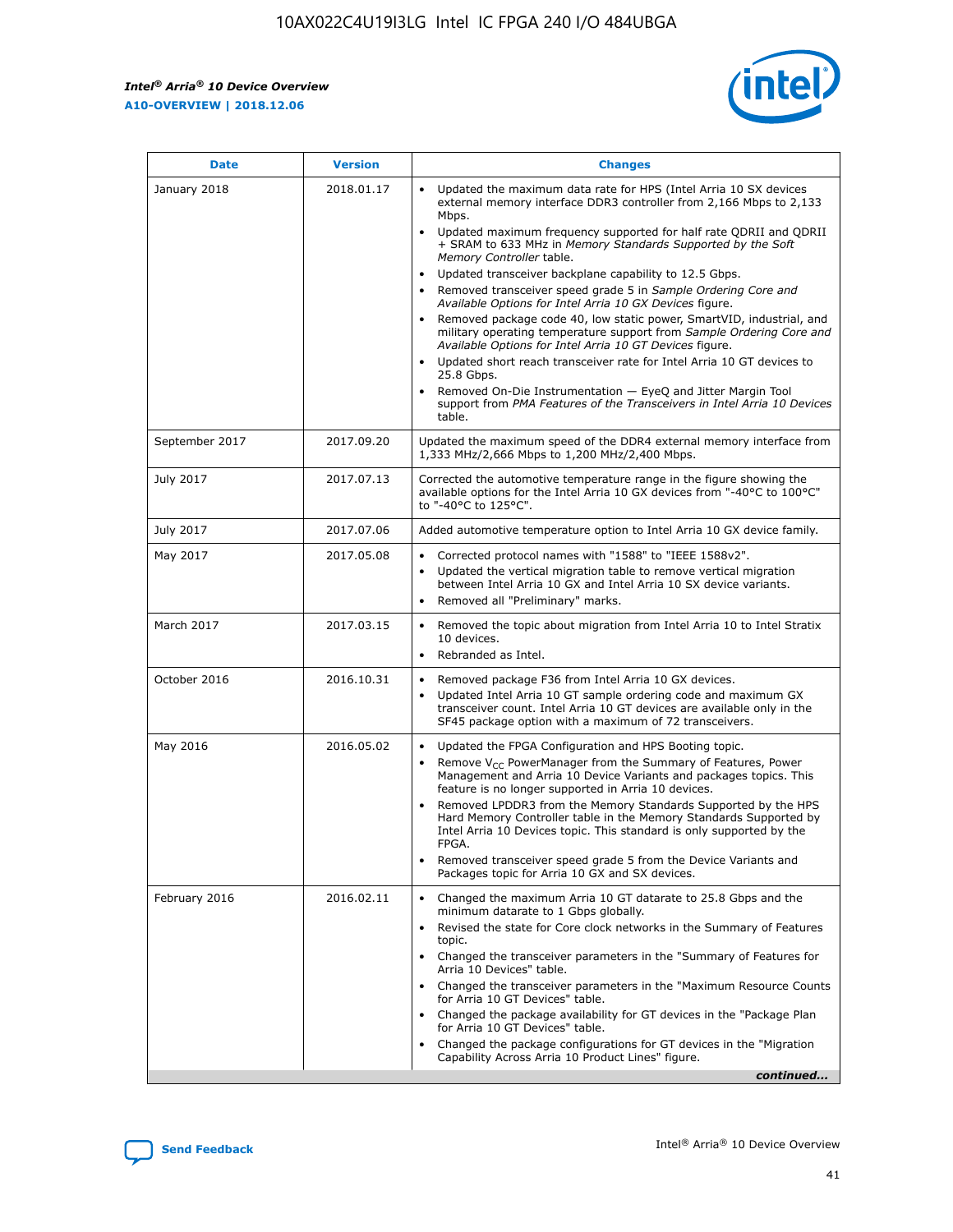

| <b>Date</b>   | <b>Version</b> | <b>Changes</b>                                                                                                                                                                   |
|---------------|----------------|----------------------------------------------------------------------------------------------------------------------------------------------------------------------------------|
|               |                | • Changed transceiver parameters in the "Low Power Serial Transceivers"<br>section.                                                                                              |
|               |                | • Changed the transceiver descriptions in the "Device Variants for the<br>Arria 10 Device Family" table.                                                                         |
|               |                | Changed the "Sample Ordering Code and Available Options for Arria 10<br>GT Devices" figure.                                                                                      |
|               |                | Changed the datarates for GT devices in the "PMA Features" section.                                                                                                              |
|               |                | Changed the datarates for GT devices in the "PCS Features" section.<br>$\bullet$                                                                                                 |
| December 2015 | 2015.12.14     | Updated the number of M20K memory blocks for Arria 10 GX 660 from<br>$\bullet$<br>2133 to 2131 and corrected the total RAM bit from 48,448 Kb to<br>48,408 Kb.                   |
|               |                | Corrected the number of DSP blocks for Arria 10 GX 660 from 1688 to<br>$\bullet$<br>1687 in the table listing floating-point arithmetic resources.                               |
| November 2015 | 2015.11.02     | Updated the maximum resources for Arria 10 GX 220, GX 320, GX 480,<br>$\bullet$<br>GX 660, SX 220, SX 320, SX 480, and SX 660.                                                   |
|               |                | Updated resource count for Arria 10 GX 320, GX 480, GX 660, SX 320,<br>$\bullet$<br>SX 480, a SX 660 devices in Number of Multipliers in Intel Arria 10<br><b>Devices</b> table. |
|               |                | Updated the available options for Arria 10 GX, GT, and SX.<br>$\bullet$                                                                                                          |
|               |                | Changed instances of Quartus II to Quartus Prime.<br>$\bullet$                                                                                                                   |
| June 2015     | 2015.06.15     | Corrected label for Intel Arria 10 GT product lines in the vertical migration<br>figure.                                                                                         |
| May 2015      | 2015.05.15     | Corrected the DDR3 half rate and quarter rate maximum frequencies in the<br>table that lists the memory standards supported by the Intel Arria 10 hard<br>memory controller.     |
| May 2015      | 2015.05.04     | • Added support for 13.5G JESD204b in the Summary of Features table.<br>• Added a link to Arria 10 GT Channel Usage in the Arria 10 GT Package<br>Plan topic.                    |
|               |                | • Added a note to the table, Maximum Resource Counts for Arria 10 GT<br>devices.                                                                                                 |
|               |                | Updated the power requirements of the transceivers in the Low Power<br>Serial Transceivers topic.                                                                                |
| January 2015  | 2015.01.23     | • Added floating point arithmetic features in the Summary of Features<br>table.                                                                                                  |
|               |                | • Updated the total embedded memory from 38.38 megabits (Mb) to<br>65.6 Mb.                                                                                                      |
|               |                | • Updated the table that lists the memory standards supported by Intel<br>Arria 10 devices.                                                                                      |
|               |                | Removed support for DDR3U, LPDDR3 SDRAM, RLDRAM 2, and DDR2.                                                                                                                     |
|               |                | Moved RLDRAM 3 support from hard memory controller to soft memory<br>controller. RLDRAM 3 support uses hard PHY with soft memory<br>controller.                                  |
|               |                | Added soft memory controller support for QDR IV.                                                                                                                                 |
|               |                | Updated the maximum resource count table to include the number of<br>hard memory controllers available in each device variant.                                                   |
|               |                | Updated the transceiver PCS data rate from 12.5 Gbps to 12 Gbps.<br>$\bullet$                                                                                                    |
|               |                | Updated the max clock rate of PS, FPP x8, FPP x16, and Configuration<br>via HPS from 125 MHz to 100 MHz.                                                                         |
|               |                | Added a feature for fractional synthesis PLLs: PLL cascading.                                                                                                                    |
|               |                | Updated the HPS programmable general-purpose I/Os from 54 to 62.                                                                                                                 |
|               |                | continued                                                                                                                                                                        |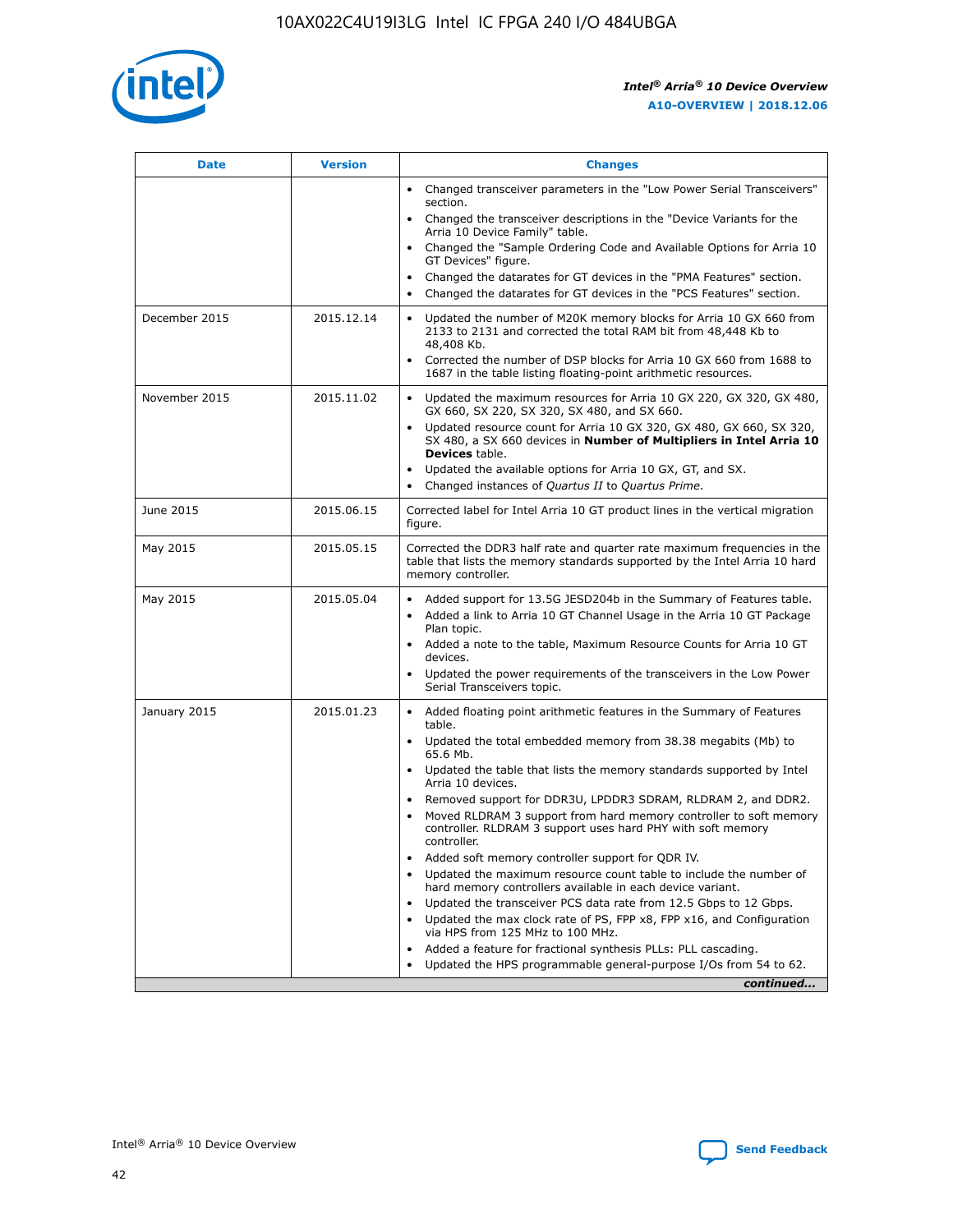

| <b>Date</b>    | <b>Version</b> | <b>Changes</b>                                                                                                                                                                                                                                                                                                                                                                                                                                                                                                                                                   |
|----------------|----------------|------------------------------------------------------------------------------------------------------------------------------------------------------------------------------------------------------------------------------------------------------------------------------------------------------------------------------------------------------------------------------------------------------------------------------------------------------------------------------------------------------------------------------------------------------------------|
| September 2014 | 2014.09.30     | Corrected the 3 V I/O and LVDS I/O counts for F35 and F36 packages<br>$\bullet$<br>of Arria 10 GX.<br>Corrected the 3 V I/O, LVDS I/O, and transceiver counts for the NF40<br>$\bullet$<br>package of the Arria GX 570 and 660.<br>Removed 3 V I/O, LVDS I/O, and transceiver counts for the NF40<br>$\bullet$<br>package of the Arria GX 900 and 1150. The NF40 package is not<br>available for Arria 10 GX 900 and 1150.                                                                                                                                       |
| August 2014    | 2014.08.18     | Updated Memory (Kb) M20K maximum resources for Arria 10 GX 660<br>$\bullet$<br>devices from 42,660 to 42,620.<br>Added GPIO columns consisting of LVDS I/O Bank and 3V I/O Bank in<br>$\bullet$<br>the Package Plan table.<br>Added how to use memory interface clock frequency higher than 533<br>$\bullet$<br>MHz in the I/O vertical migration.<br>Added information to clarify that RLDRAM3 support uses hard PHY with<br>$\bullet$<br>soft memory controller.<br>Added variable precision DSP blocks support for floating-point<br>$\bullet$<br>arithmetic. |
| June 2014      | 2014.06.19     | Updated number of dedicated I/Os in the HPS block to 17.                                                                                                                                                                                                                                                                                                                                                                                                                                                                                                         |
| February 2014  | 2014.02.21     | Updated transceiver speed grade options for GT devices in Figure 2.                                                                                                                                                                                                                                                                                                                                                                                                                                                                                              |
| February 2014  | 2014.02.06     | Updated data rate for Arria 10 GT devices from 28.1 Gbps to 28.3 Gbps.                                                                                                                                                                                                                                                                                                                                                                                                                                                                                           |
| December 2013  | 2013.12.10     | Updated the HPS memory standards support from LPDDR2 to LPDDR3.<br>٠<br>Updated HPS block diagram to include dedicated HPS I/O and FPGA<br>$\bullet$<br>Configuration blocks as well as repositioned SD/SDIO/MMC, DMA, SPI<br>and NAND Flash with ECC blocks.                                                                                                                                                                                                                                                                                                    |
| December 2013  | 2013.12.02     | Initial release.                                                                                                                                                                                                                                                                                                                                                                                                                                                                                                                                                 |